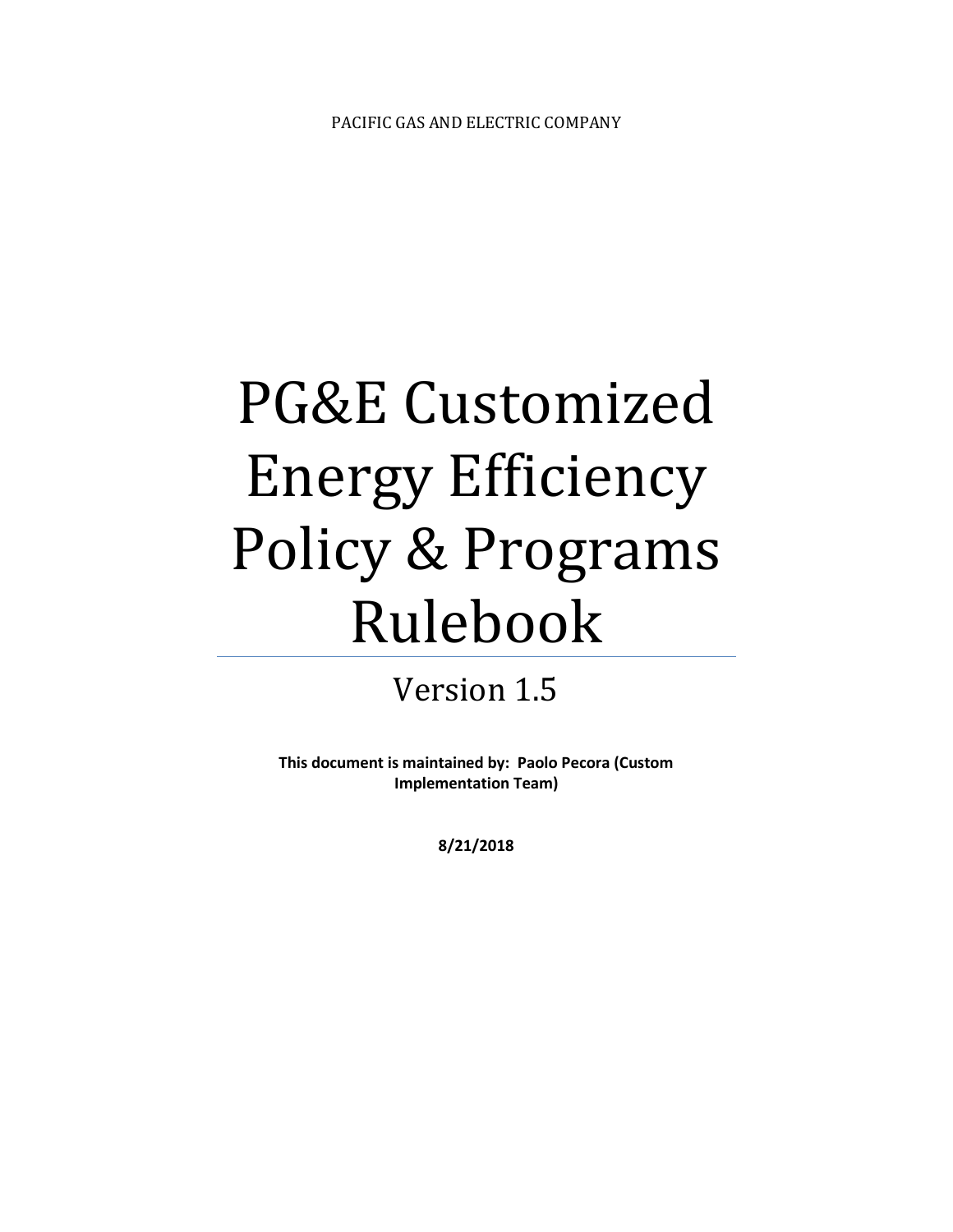## **Contents**

| $1_{-}$ |                                                                |                                                                                        |  |  |
|---------|----------------------------------------------------------------|----------------------------------------------------------------------------------------|--|--|
|         | 1.1.                                                           |                                                                                        |  |  |
|         | 1.2.                                                           |                                                                                        |  |  |
|         | 1.3.                                                           |                                                                                        |  |  |
|         | 1.4.                                                           |                                                                                        |  |  |
| 2.      |                                                                |                                                                                        |  |  |
|         | 2.1.                                                           |                                                                                        |  |  |
|         | 2.2.                                                           |                                                                                        |  |  |
|         | 2.3.                                                           |                                                                                        |  |  |
| 3.      |                                                                |                                                                                        |  |  |
|         | 3.1.                                                           |                                                                                        |  |  |
|         | 3.2.                                                           | Customer must receive approval from PG&E before ordering equipment 11                  |  |  |
|         | 3.3.                                                           | CPUC staff must have an opportunity to review projects before incentive agreements are |  |  |
|         |                                                                |                                                                                        |  |  |
|         | 3.4.                                                           | Installation cannot begin without PG&E approval/owner's agreement 12                   |  |  |
|         | 3.5.                                                           |                                                                                        |  |  |
|         | 3.6.                                                           |                                                                                        |  |  |
|         | 3.7.                                                           |                                                                                        |  |  |
| 4.      |                                                                |                                                                                        |  |  |
|         | 4.1.                                                           |                                                                                        |  |  |
|         | 4.2.                                                           |                                                                                        |  |  |
|         | 4.3.                                                           | LED Lighting: Standard Practice LED Baseline or Partial LED Baseline 15                |  |  |
|         | 4.4.                                                           | Use DEER interactive effects for savings claims (but not for incentives)  16           |  |  |
|         | 4.5.                                                           |                                                                                        |  |  |
|         | 4.6.                                                           |                                                                                        |  |  |
|         | 4.7.                                                           |                                                                                        |  |  |
|         | 4.8.                                                           |                                                                                        |  |  |
|         | 4.9.                                                           |                                                                                        |  |  |
|         |                                                                |                                                                                        |  |  |
|         |                                                                |                                                                                        |  |  |
|         |                                                                |                                                                                        |  |  |
|         |                                                                |                                                                                        |  |  |
| 5.      |                                                                |                                                                                        |  |  |
|         | 5.1.                                                           |                                                                                        |  |  |
|         | 5.2.                                                           |                                                                                        |  |  |
|         | 5.3.                                                           |                                                                                        |  |  |
|         | 5.4.                                                           | For replacement measures (NR, ER), existing equipment must be decommissioned and       |  |  |
|         |                                                                |                                                                                        |  |  |
|         | 5.5.                                                           |                                                                                        |  |  |
|         | PG&E Customized Energy Efficiency Policy and Programs Rulebook |                                                                                        |  |  |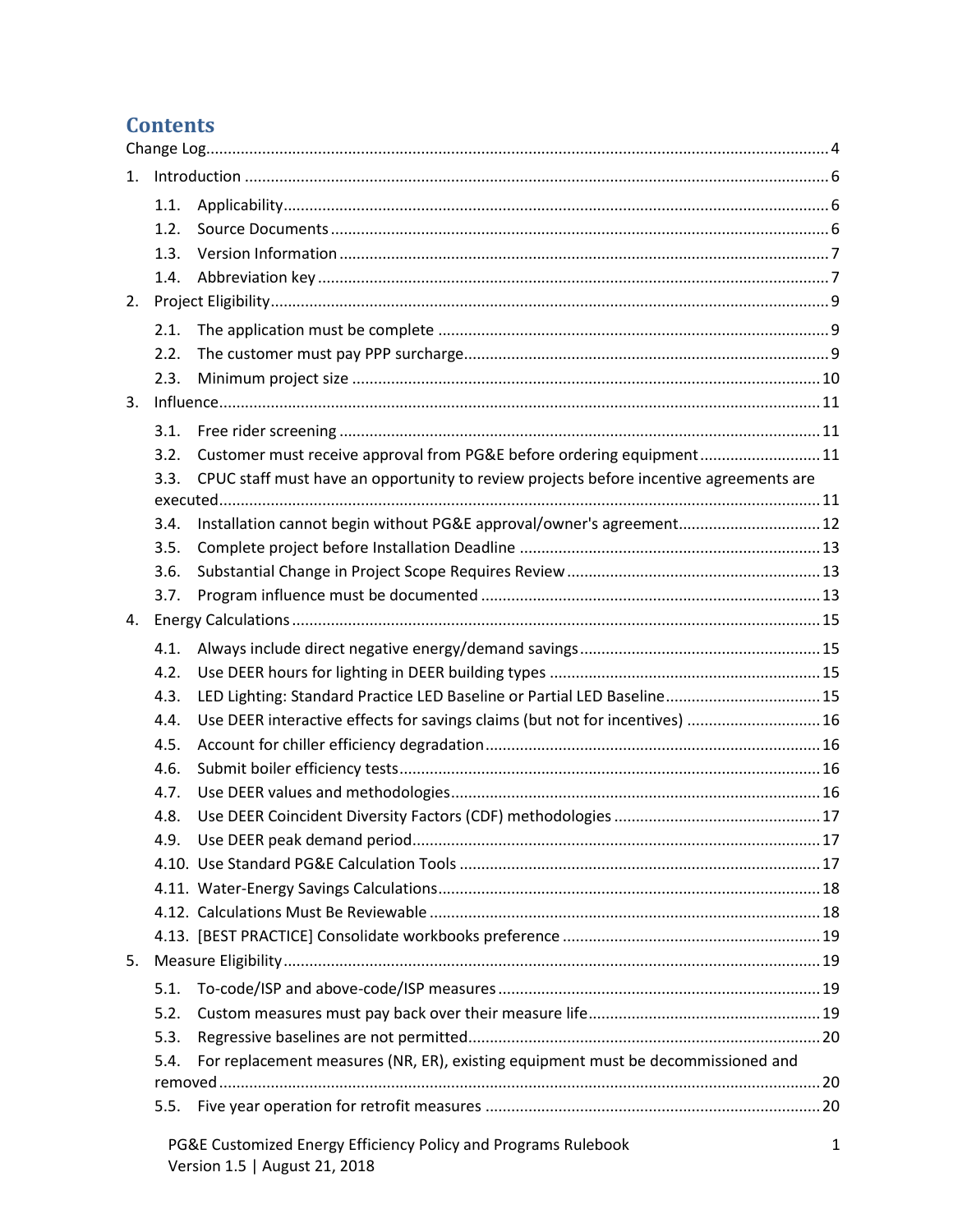|    | 5.6.         |                                                                                    |  |
|----|--------------|------------------------------------------------------------------------------------|--|
|    | 5.7.         |                                                                                    |  |
|    | 5.8.         |                                                                                    |  |
|    | 5.9.         |                                                                                    |  |
|    |              |                                                                                    |  |
|    |              |                                                                                    |  |
|    |              |                                                                                    |  |
|    |              |                                                                                    |  |
|    |              |                                                                                    |  |
|    |              |                                                                                    |  |
|    |              | 5.16. Savings claims above code/ISP are based on an equivalent level of service 23 |  |
|    |              |                                                                                    |  |
|    |              |                                                                                    |  |
|    |              |                                                                                    |  |
|    |              |                                                                                    |  |
|    |              |                                                                                    |  |
|    |              |                                                                                    |  |
|    |              |                                                                                    |  |
|    |              |                                                                                    |  |
|    |              |                                                                                    |  |
|    |              |                                                                                    |  |
|    |              |                                                                                    |  |
|    |              |                                                                                    |  |
|    |              |                                                                                    |  |
|    |              |                                                                                    |  |
|    |              |                                                                                    |  |
|    |              |                                                                                    |  |
|    |              |                                                                                    |  |
|    |              | 29                                                                                 |  |
|    |              |                                                                                    |  |
|    |              |                                                                                    |  |
|    |              |                                                                                    |  |
| 6. |              |                                                                                    |  |
|    |              |                                                                                    |  |
|    | 6.1.         |                                                                                    |  |
|    | 6.2.<br>6.3. |                                                                                    |  |
|    |              | IMC must be greater than zero for NR and NEW measures and ERC must be greater than |  |
|    |              |                                                                                    |  |
|    |              |                                                                                    |  |
|    | 6.4.         |                                                                                    |  |
|    | 6.5.         |                                                                                    |  |
| 7. | 6.6.         |                                                                                    |  |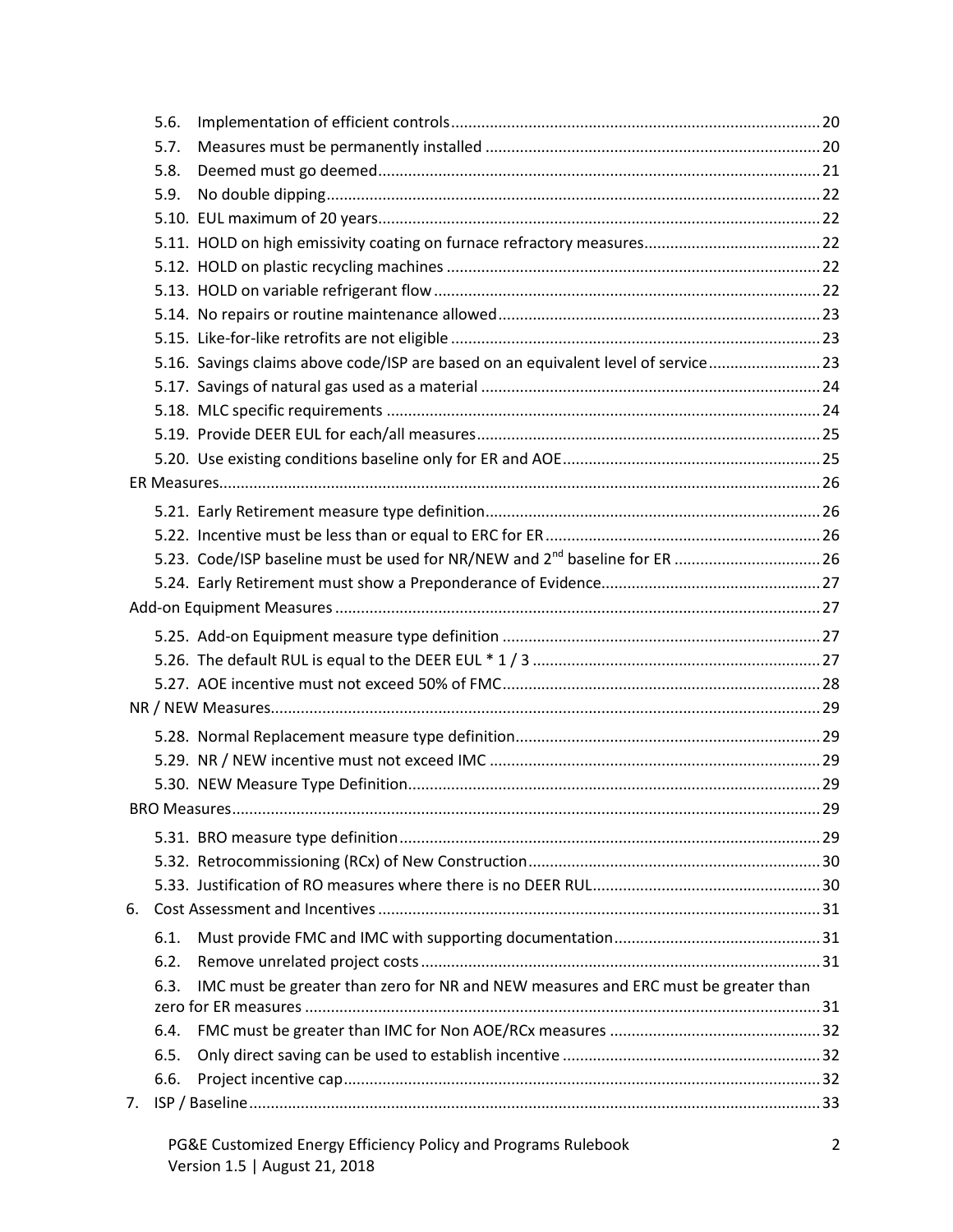|    | 7.1.                                                                                   |                                                                                    |  |  |
|----|----------------------------------------------------------------------------------------|------------------------------------------------------------------------------------|--|--|
|    | 7.2.                                                                                   |                                                                                    |  |  |
|    | Baseline equipment must be determined by regulation, code, or standard project<br>7.3. |                                                                                    |  |  |
|    |                                                                                        |                                                                                    |  |  |
|    |                                                                                        | 7.4. Use standard practice or ISP Baseline when there are no code requirements  34 |  |  |
| 8. |                                                                                        |                                                                                    |  |  |
|    | 8.1.                                                                                   |                                                                                    |  |  |
|    | 8.2.                                                                                   | M&V must provide hours for each space type in non-DEER buildings35                 |  |  |
|    | 8.3.                                                                                   |                                                                                    |  |  |
|    | 8.4.                                                                                   |                                                                                    |  |  |
|    | 8.5.                                                                                   |                                                                                    |  |  |
|    | 8.6.                                                                                   |                                                                                    |  |  |
| 9. |                                                                                        |                                                                                    |  |  |
|    | 9.1.                                                                                   |                                                                                    |  |  |
|    | 9.2.                                                                                   |                                                                                    |  |  |
|    | 9.3.                                                                                   |                                                                                    |  |  |
|    | 9.4.                                                                                   |                                                                                    |  |  |
|    |                                                                                        |                                                                                    |  |  |
|    |                                                                                        | 10.1. CMPA minimum requirements supporting document requirements  40               |  |  |
|    |                                                                                        |                                                                                    |  |  |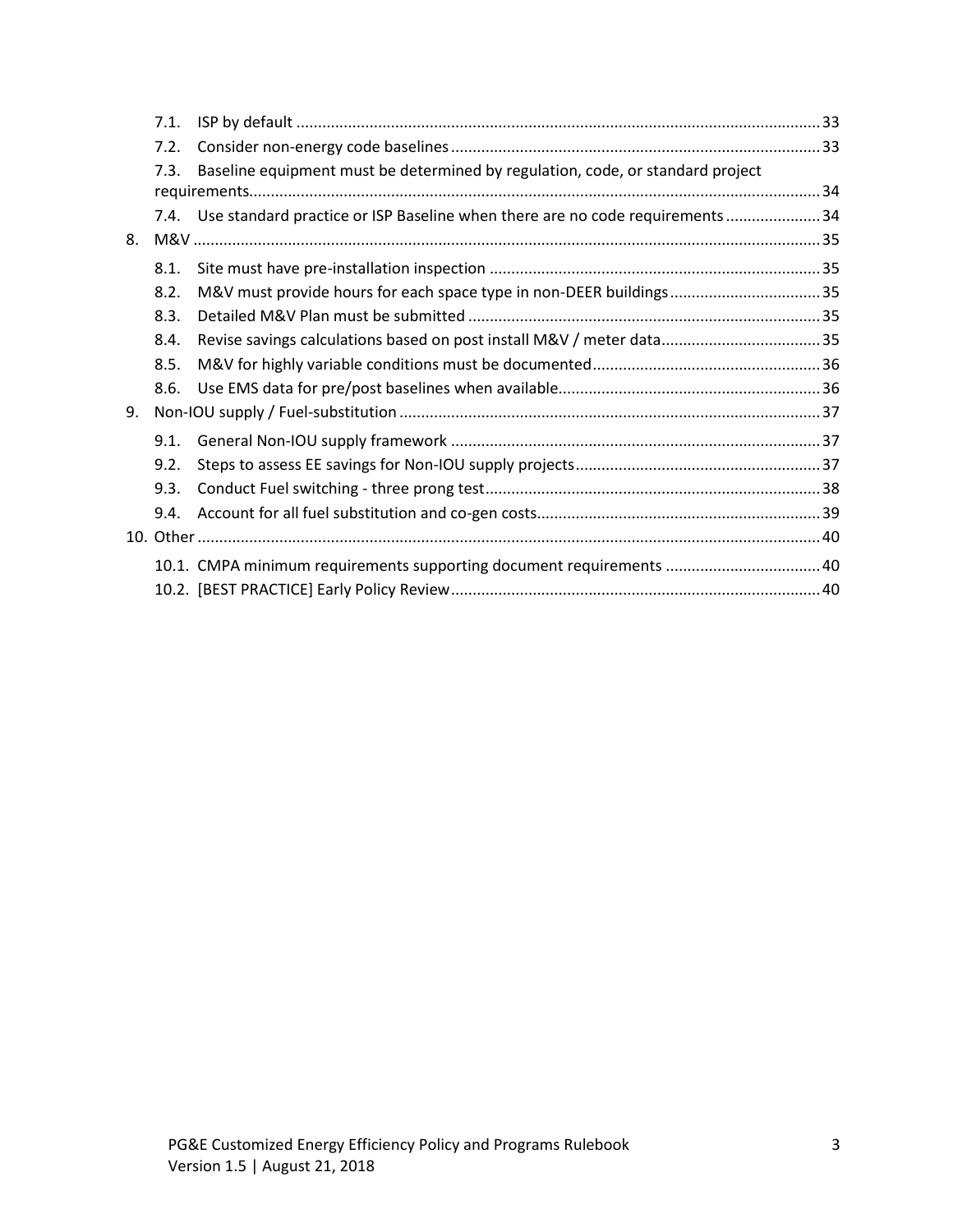## <span id="page-4-0"></span>**Change Log**

| Version | Date                | Description                                                                                                                                                                                                                                                                                                                                                                                                                                                                                                                                                                                                                                                                                                                                                                                                                                                                                                                                                                                              |
|---------|---------------------|----------------------------------------------------------------------------------------------------------------------------------------------------------------------------------------------------------------------------------------------------------------------------------------------------------------------------------------------------------------------------------------------------------------------------------------------------------------------------------------------------------------------------------------------------------------------------------------------------------------------------------------------------------------------------------------------------------------------------------------------------------------------------------------------------------------------------------------------------------------------------------------------------------------------------------------------------------------------------------------------------------|
| 0.90    | Oct 12, 2015        | DRAFT - Initial release - sent to TRs, FES, PMs, PO                                                                                                                                                                                                                                                                                                                                                                                                                                                                                                                                                                                                                                                                                                                                                                                                                                                                                                                                                      |
| 0.95    | Dec 16, 2015        | DRAFT - First full round of comments (TRs, FES, PMs) incorporated                                                                                                                                                                                                                                                                                                                                                                                                                                                                                                                                                                                                                                                                                                                                                                                                                                                                                                                                        |
| 0.96    | Dec 17, 2015        | DRAFT - Minor edits for MLC projects. Sent to CPUC EAR and Ex Post<br>team, SW programs team. (not released broadly)                                                                                                                                                                                                                                                                                                                                                                                                                                                                                                                                                                                                                                                                                                                                                                                                                                                                                     |
| 1.0     | Feb 11, 2016        | Version 1.0; Significant clarifications and added citations; many<br>additional stakeholder comments incorporated.                                                                                                                                                                                                                                                                                                                                                                                                                                                                                                                                                                                                                                                                                                                                                                                                                                                                                       |
| 1.1     | May 19, 2016        | Version 1.1; Summary of edits:<br>1. Several RCx activity clarifications.<br>Regressive baseline clarified.<br>2.<br>Boiler baselines updated/clarified.<br>3.<br>Double dipping addressed.<br>4.<br>5. Hold on VRF systems added.<br>Hold on Greenhouse projects clarified to allow lighting-only<br>6.<br>projects.<br>Non-IOU fuel source guidance updated.<br>7.<br>Consolidated calculation and documentation requirements,<br>8.<br>removed Best Practice designation from these items.<br>Removed Show Stopper issues as independent rule. Note<br>9.<br>items that were in included in this rule are otherwise<br>addressed in the Rulebook and in PG&E's procedures.<br>10. Several Regional Direct Install program clarifications.<br>11. Other minor additions and clarifications.                                                                                                                                                                                                            |
| 1.2     | December 9,<br>2016 | Version 1.2; Summary of edits:<br>Clarification on issuing project approval before release from<br>1.<br>EAR.<br>Clarification for definition of REA and addition of examples of<br>2.<br>REA measures.<br>Clarification on splitting an approved project into phases.<br>3.<br>4. Clarification on negative savings in SBD projects.<br>Added information for embedded (indirect) energy savings for<br>5.<br>water saving projects.<br>DEER hours for lighting in DEER building types clarification.<br>6.<br>7. DEER methods and assumptions for custom measures savings<br>calculations clarification.<br>8. Added reference for DEER weather files.<br>9. Added requirement to use the available standard calculation<br>tools.<br>10. Added exception for enhanced incentives for deemed<br>measures in SGP programs.<br>11. Sunset of steam trap measure.<br>12. Added description of the elements of an acceptable invoice.<br>13. Clarification on definition of standard practice baseline and |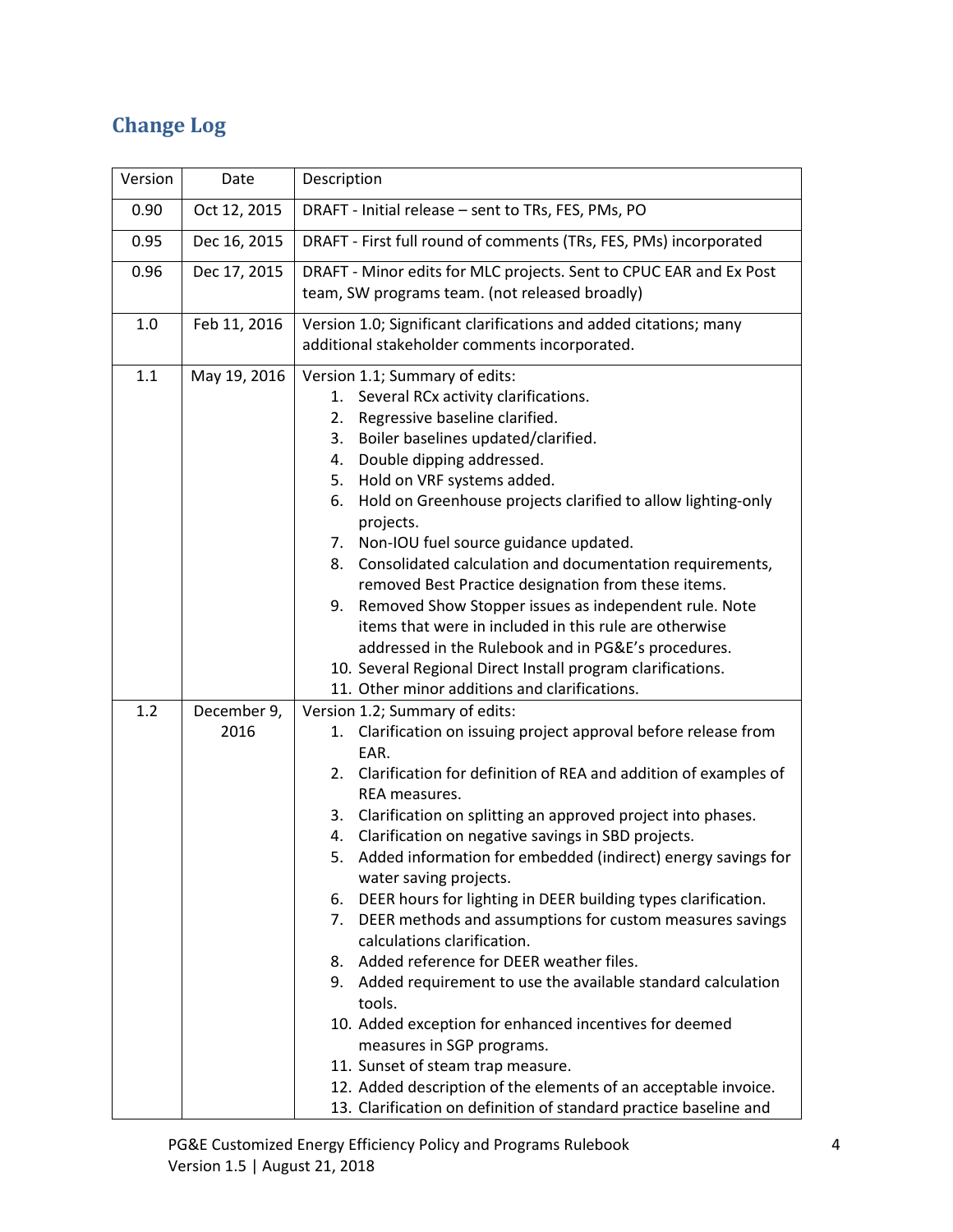|     |             | addition of link to ISP studies.                                                                                                     |
|-----|-------------|--------------------------------------------------------------------------------------------------------------------------------------|
|     |             | 14. Other minor additions and clarifications.                                                                                        |
| 1.3 | February 2, | Note: this revision does not include any changes specific to AB802 or                                                                |
|     | 2017        | D.16-08-019. A future rulebook update will address any changes as                                                                    |
|     |             | appropriate.                                                                                                                         |
|     |             |                                                                                                                                      |
|     |             | Version 1.3; Summary of edits:<br>1. Correction of error in definition of REA.                                                       |
|     |             | 2. Correction in minimum project size rule.                                                                                          |
|     |             | 3. Correction of sunset date for steam trap measure.                                                                                 |
|     |             | 4. Added clarification for regressive baselines.                                                                                     |
|     |             | 5. Added clarification on ISP by default and use of standard practice                                                                |
|     |             | baselines.                                                                                                                           |
|     |             | 6. Added definition of NEW measure type, which includes expanded<br>capacity.                                                        |
|     |             | 7. Added clarification about repairs.                                                                                                |
|     |             | 8. Added clarification of requirement to provide evidence of                                                                         |
|     |             | program influence.                                                                                                                   |
|     |             | 9. Added early policy review for high impact projects.                                                                               |
|     |             | 10. Other minor additions and clarifications.                                                                                        |
| 1.4 | December 4, | Version 1.4; Summary of edits:                                                                                                       |
|     | 2017        | Revised ER preponderance of evidence requirements to align with<br>1.<br>Resolution E-4818.                                          |
|     |             | 2. Added to-code ER and AOE measure eligibility and requirements.                                                                    |
|     |             | Added clarification for phasing of a project into multiple projects.<br>3.                                                           |
|     |             | Removed exception which allowed monitoring to establish<br>4.                                                                        |
|     |             | lighting hours in some DEER buildings.                                                                                               |
|     |             | 5. Added clarification to use DEER methodologies or savings values                                                                   |
|     |             | for DEER measures in DEER buildings.                                                                                                 |
|     |             | Removed steam trap measure requirements as measure has been<br>6.<br>sunset.                                                         |
|     |             | Added BRO measure type definition and revised several sections<br>7.                                                                 |
|     |             | to accommodate BRO measures.                                                                                                         |
|     |             | Retrofit Add-on has been replaced with Add-on Equipment (AOE).<br>8.<br>9. Added revised definitions of Normal Replacement and Early |
|     |             | Retirement.                                                                                                                          |
|     |             | 10. Revised exception to not allow lamp replacements in Direct Install                                                               |
|     |             | programs other than LED T8 replacement lamps.                                                                                        |
|     |             | 11. Added clarification regarding reductions of natural gas used as a<br>material being ineligible.                                  |
|     |             | 12. Revised existing conditions baseline requirements to allow T12                                                                   |
|     |             | lamps in Direct Install programs.                                                                                                    |
|     |             | 13. Removed exception for SBD for requirement to revise savings                                                                      |
|     |             | calculations with post-installation data.                                                                                            |
|     |             | 14. Added clarification of requirements for changes in project scope.<br>15. Removed 10% M&V incentive adder.                        |
|     |             | 16. Added clarifications regarding M&V plan requirements.                                                                            |
|     |             |                                                                                                                                      |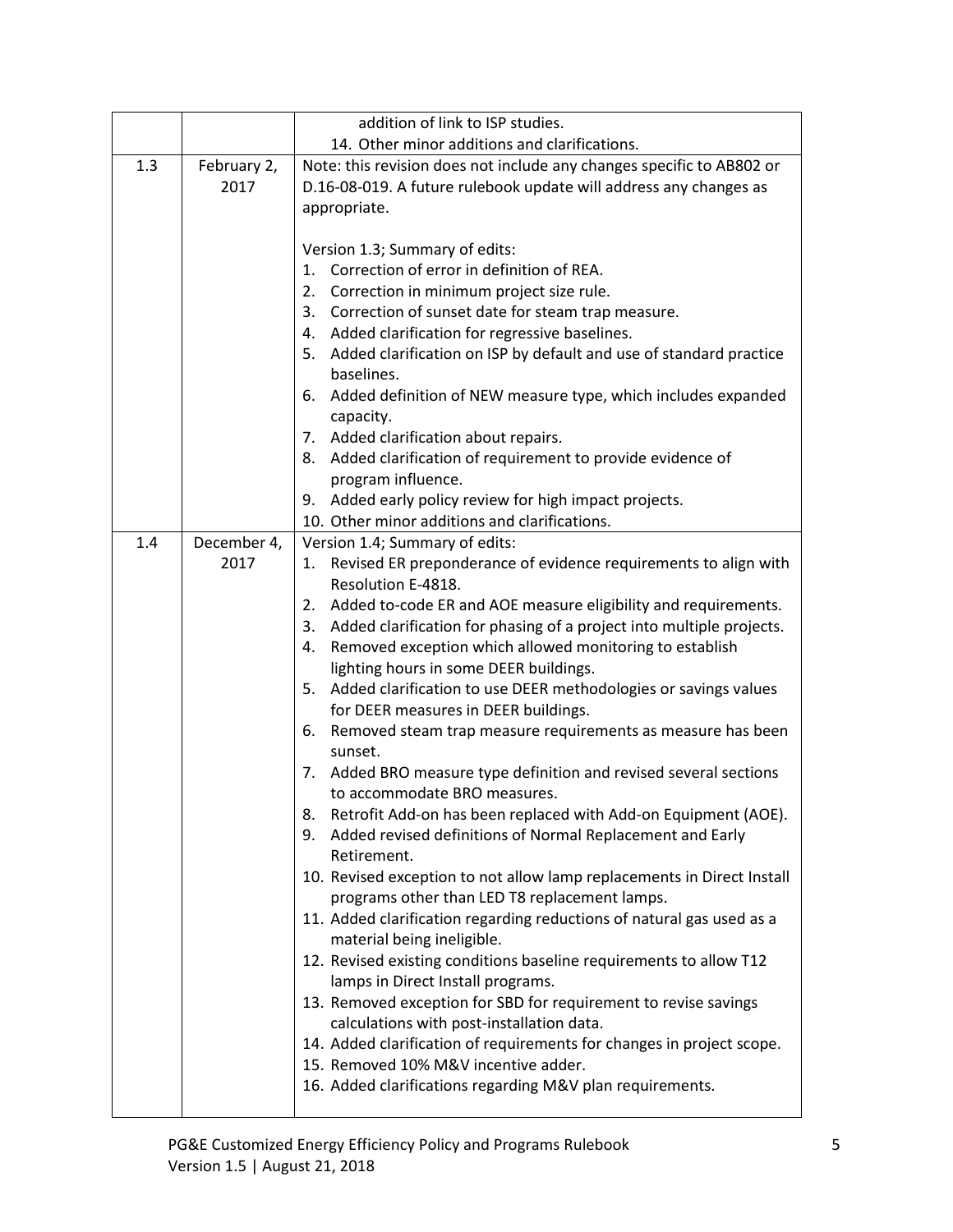| 1.5 | August 21, | Version 1.5; Summary of edits:                                           |
|-----|------------|--------------------------------------------------------------------------|
|     | 2018       | 1. Revised minimum project size from \$2,000 incentive to \$5,000        |
|     |            | incentive (\$5,000 to \$10,000 for SGP).                                 |
|     |            | 2. Revised free rider screening requirement. The Free Rider              |
|     |            | Screening Form is no longer required, but project developers are         |
|     |            | still required to screen for free ridership.                             |
|     |            | Revised language for influence requirement for clarification.<br>3.      |
|     |            | 4. Added baseline requirement for NR and NEW Outdoor and                 |
|     |            | Highbay/Lowbay LED lighting measures.                                    |
|     |            | 5. Revised cost-effectiveness requirement to apply to all custom         |
|     |            | measures.                                                                |
|     |            | Revised Deemed must go Deemed requirement for clarity.<br>6.             |
|     |            | 7. Removed moratorium on greenhouse projects.                            |
|     |            | Revised language regarding like for like replacements for clarity.<br>8. |
|     |            | 9. Clarification that incentives for BRO measures are capped at 50%      |
|     |            | of measure cost.                                                         |
|     |            | 10. Added guidance for justification of RUL for BRO measures.            |
|     |            | 11. Clarification that ERC must be greater than zero for ER measures.    |

## <span id="page-6-0"></span>**1. Introduction**

#### <span id="page-6-1"></span>**1.1. Applicability**

The PG&E Customized Energy Efficiency Policy & Programs Rulebook (Rulebook) contains a compilation of rules, requirements, and best practices that apply to Customized Program Activity within the PG&E Non-Residential Customized Energy Efficiency Program Offering (PG&E's Customized Offering). This document applies to all non-residential customized program activity, including CORE, third party programs, regional direct install, and government partnership projects (both statewide and local).

There are likely to be rules listed in this document that some subprograms are exempt from in certain conditions. This Rulebook should capture all exceptions; if there is an exception not listed here, PG&E Customized stakeholders will not recognize the exception. Program managers, implementers, and other stakeholders are compelled to notify the authors of this document and provide documentation of the source or justification for the addition of the exception.

#### <span id="page-6-2"></span>**1.2. Source Documents**

This Rulebook does not attempt to create new program rules; it is a compilation of existing policies and procedures gathered from a host of sources, listed below:

- a. CPUC Rulings (e.g. R.09-11-014 EE Policy Manual V5; note that in this nomenclature "09" indicates the year 2009; "11" indicates November)
- b. CPUC Decisions (e.g. D.12-05-015)
- c. CPUC Guidance Documents
- d. Ex Ante Review Dispositions (e.g. Ex Ante Review Disposition 435; noted here as X435)
- e. Statewide Policy and Procedures Documents (e.g. Statewide Customized Offering Procedures Manual for Business)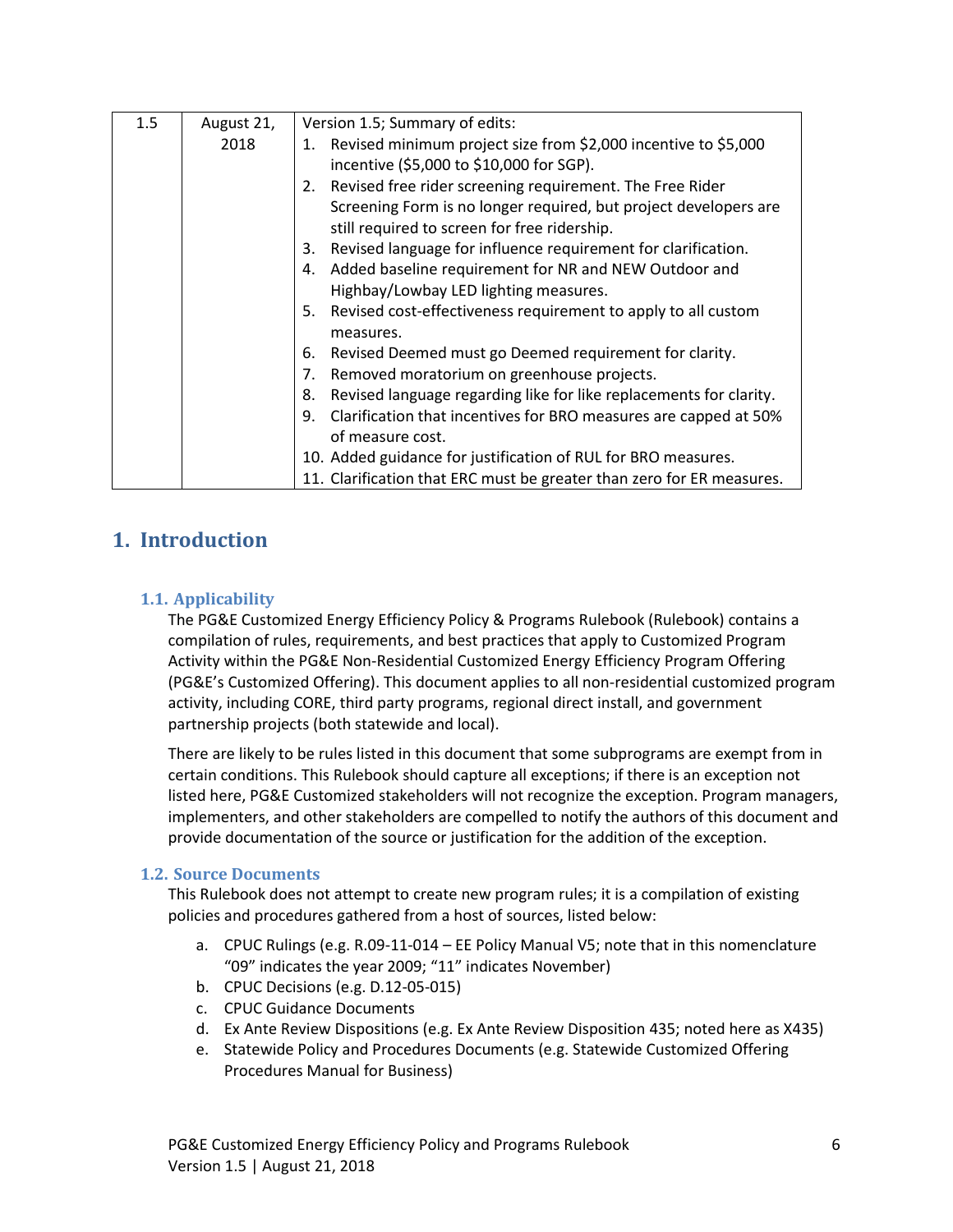Nearly all program policies and procedures can ultimately be linked back to CPUC Ruling or Decision language. However, many rules listed in this document come from other sources. These other sources typically provide clarifications of CPUC Rulings and Decisions as they apply to PG&E's Customized Offering.

Rulings and Decisions can be found online: <http://docs.cpuc.ca.gov/advancedsearchform.aspx>

For any other documents, please check the Custom Implementation Team Chatter group on Energy Insight or contact the Custom Implementation Team [\(CustomImplementation@pge.com\)](file:///C:/Users/R7CK/Documents/00-Custom%20Lead%20Team/Rulebook/v1.0/CustomImplementation@pge.com).

#### <span id="page-7-0"></span>**1.3. Version Information**

The Rulebook is intended to be a living document that will be updated for clarity and accuracy over time. In this release, there are several areas noted that need more information. Noted deficiencies are typically indicated within chevrons, e.g. <TBD>. In most cases, this information exists, but it has not been definitively determined at the time of this release.

#### <span id="page-7-1"></span>**1.4. Abbreviation key**

The following abbreviations are used throughout the document:

- AOE Add-on Equipment
- BRO Behavioral, Retrocommissioning, and Operational
- CDF Coincident Diversity Factor
- CIT Custom Implementation Team
- CLT PG&E Custom Lead Team
- CMPA Custom Measure and Project Archive
- CNC Commercial New Construction
- Code Title 24, Title 20, etc.
- CPUC California Public Utilities Commission
- CR Customized Retrofit
- CS California Public Utilities Commission Staff
- DEER –Database for Energy Efficient Resources
- DI Direct Install
- EAR Ex Ante Review
- EE Energy Efficiency
- ER Early Retirement
- ERC Early Retirement Cost
- EUL Effective Useful Life
- FMC Full Measure Cost
- HVAC Heating, Ventilation, and Air Conditioning
- IMC Incremental Measure Cost
- IOU Investor Owned Utility
- IPMVP International Performance Measurement and Verification Protocol
- ISP Industry Standard Practice
- MLC Modified Lighting Calculator

PG&E Customized Energy Efficiency Policy and Programs Rulebook 7 Version 1.5 | August 21, 2018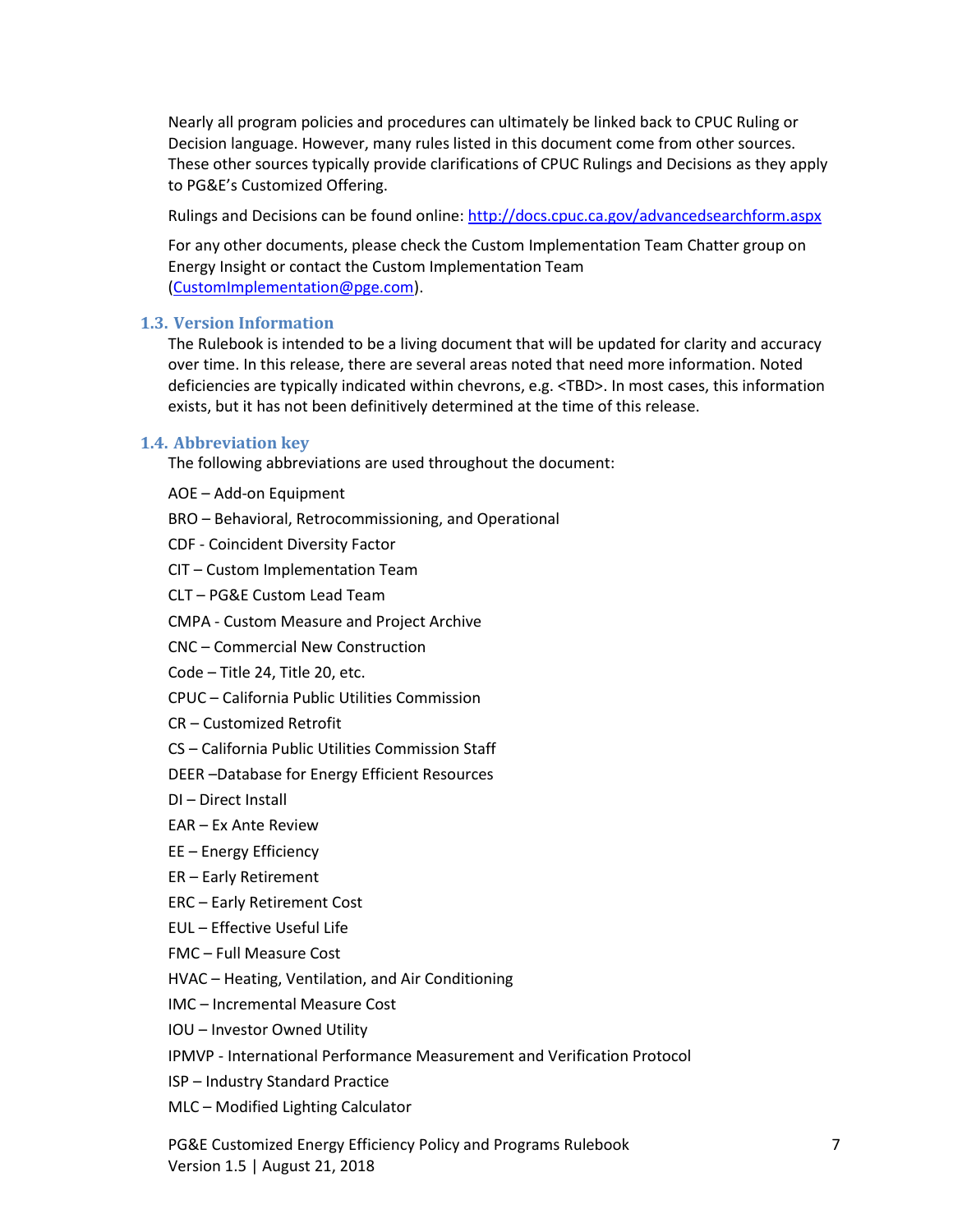- M&V Measurement and Verification
- NR Normal Replacement
- PA Program Administrator
- PAC Program Administrator Cost Test
- PPP Public Purpose Program
- RCx Retro-Commissioning
- ROB Replace on Burnout
- RUL Remaining Useful Life
- SBD Savings by Design
- SIR Savings to Investment Ratio
- Statewide P&P Statewide Customized Offering Procedures Manual for Business
- Title 24 CA Building Energy Efficiency Standards, Title 24 Part 6
- TRC Total Resource Cost Test
- WEN Water-Energy Nexus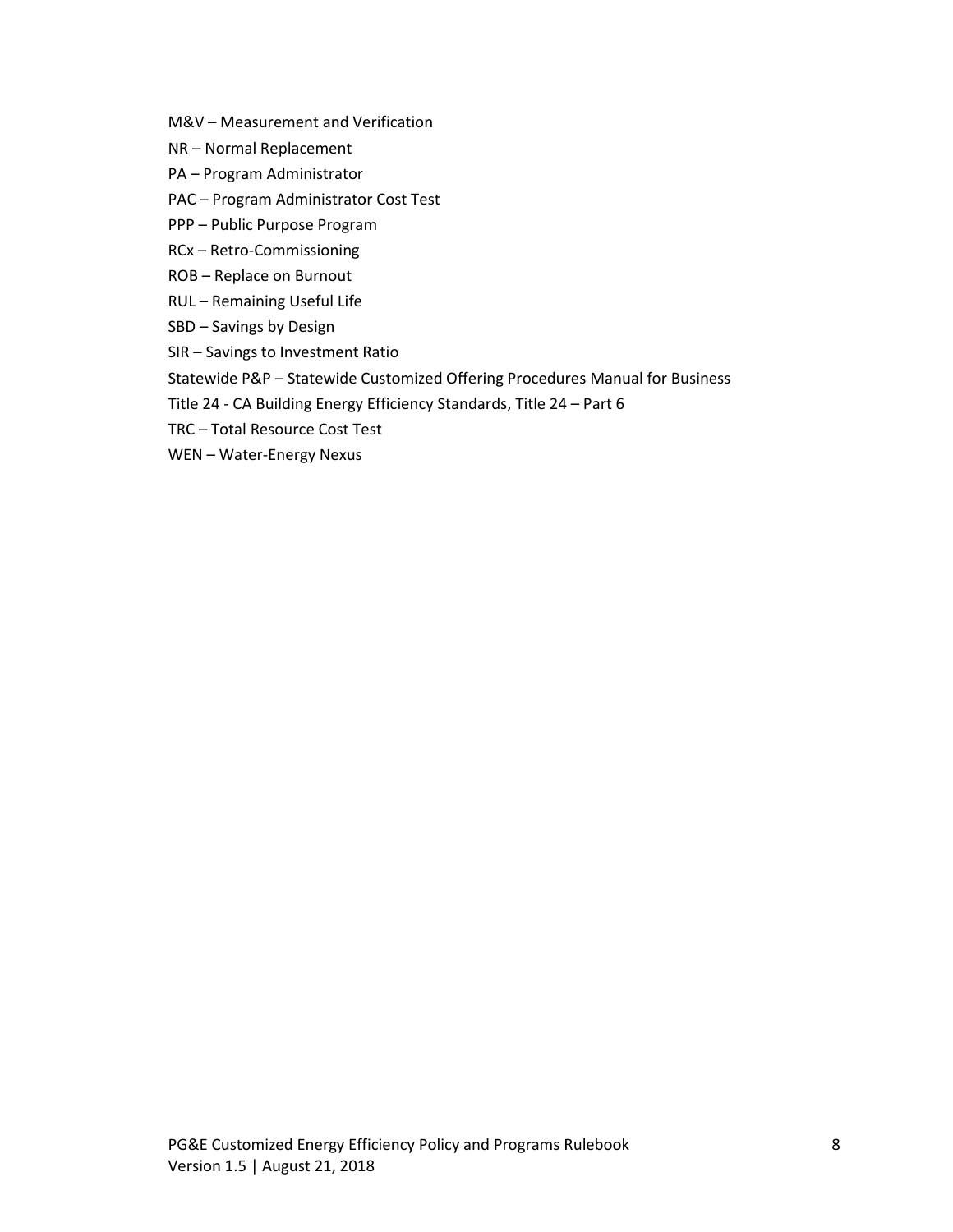## <span id="page-9-1"></span><span id="page-9-0"></span>**2. Project Eligibility**

#### **2.1. The application must be complete**

Details: A program application (previously also known as a participation agreement) must be signed and dated. In addition to customer and site information, a completed application package must include a savings summary that identifies the following for each proposed measure:

- a) Code/ISP baseline
- b) For Early Retirement claims: Documentation to support a preponderance of evidence for the use of existing equipment baselines
- c) Estimated full measure cost and incremental measure cost
- d) Preliminary savings calculations
- e) Preliminary incentive payment estimates
- f) A proposed M&V plan

Notes: Subprograms may collect signatures from customers at different stages of project development; the signature portion of an application may be collected before or after a savings summary has been completed. However, the application is not considered complete until both the signed application and savings summary have been collected. The Custom Program Application, which a customer signs, may also be called an application, program participation agreement, incentive agreement or similar name. The signature represents the customer's understanding of their commitment to the Terms and Conditions associated with the applicable program.

Note for SBD: A savings summary can be provided by the customer or the design team after the signed application is submitted in the form of an energy efficiency report. This savings summary is sent along with the first draft of the design documents.

Effective Dates: Program inception

Rule Source: Statewide P&P

#### <span id="page-9-2"></span>**2.2. The customer must pay PPP surcharge**

Details: Customer must pay the Public Purpose Program (PPP) surcharge on the gas or electric meter for which the energy efficient equipment is proposed. The PPP surcharge information can be found on the utility bill.

Exception 1: There is an exception for customers who are exempt from paying gas PPP per Public Utilities Code Section 896. These exempt PG&E customers include the United States (Federal facilities), United States Coast Guard, the American Red Cross, and Indian reservations.

Notes: See the Non-IOU supply section for information on projects with on-site self-generation (e.g. solar PV, wind, small hydro, natural gas, biogas, biomass, etc) or other non-PG&E supply.

Both New Construction and Savings by Design projects may not have an existing account. For these projects, PPP is verified at project closeout. Because PPP is verified at the end of the project, it is highly encouraged for project teams to inquire about PPP, onsite generation, etc, before and during project development.

Effective Dates: Program inception

Rule Source: Statewide P&P, Public Utilities Code Section 896.

PG&E Customized Energy Efficiency Policy and Programs Rulebook 9 Version 1.5 | August 21, 2018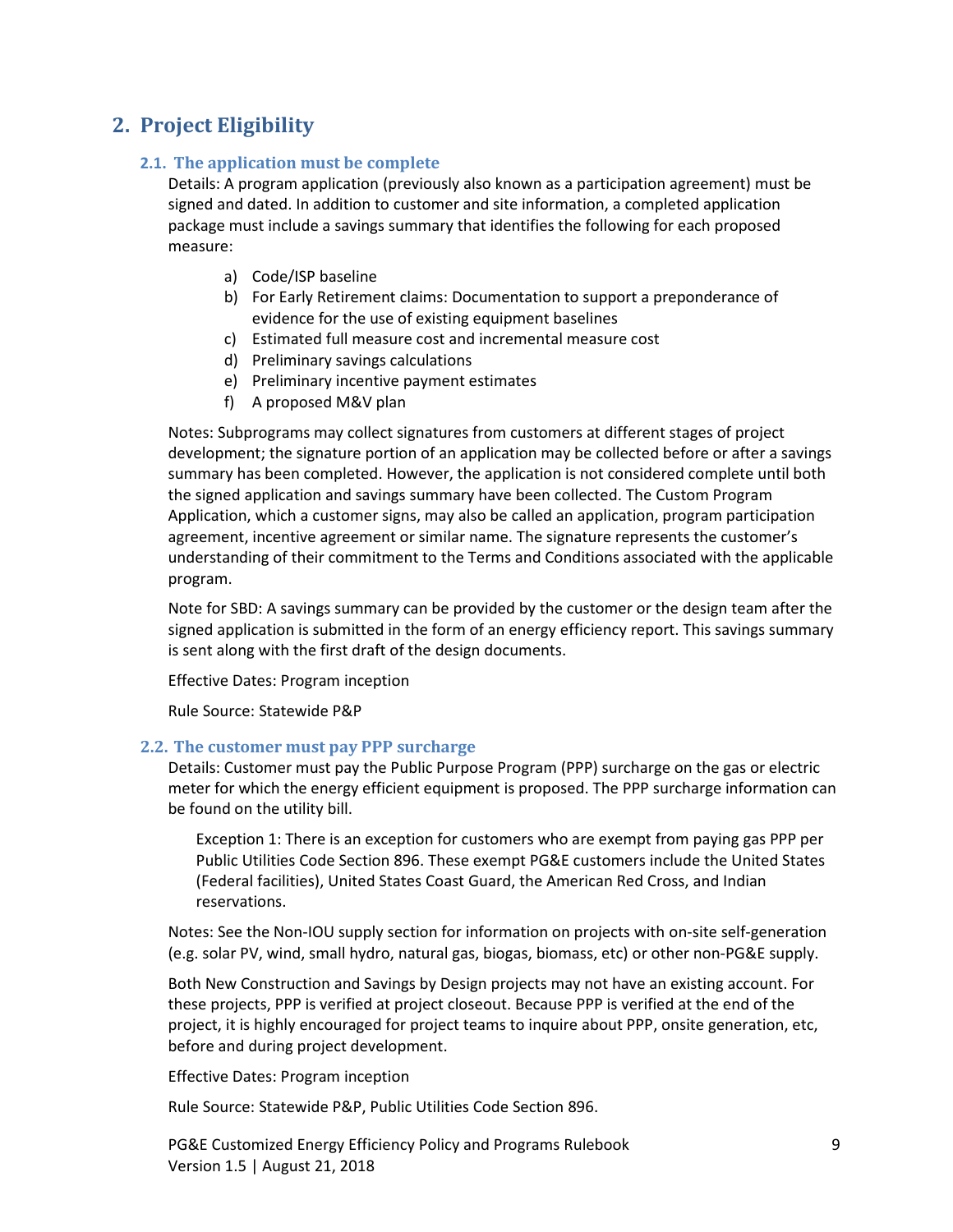#### <span id="page-10-0"></span>**2.3. Minimum project size**

Details: The calculated incentive associated with custom measures at time of project application must be greater than or equal to \$5,000 to qualify for the Customized Incentives program. Statewide Government Partnerships have a minimum project size of \$10,000. Applications received with calculated incentives less than the applicable minimum will be rejected.

Exception 1: This is currently not applicable to SBD, APEP, and Regional Direct Install offerings.

Effective Dates: June 1, 2018.

Rule Source: EE Update dated May 18, 2018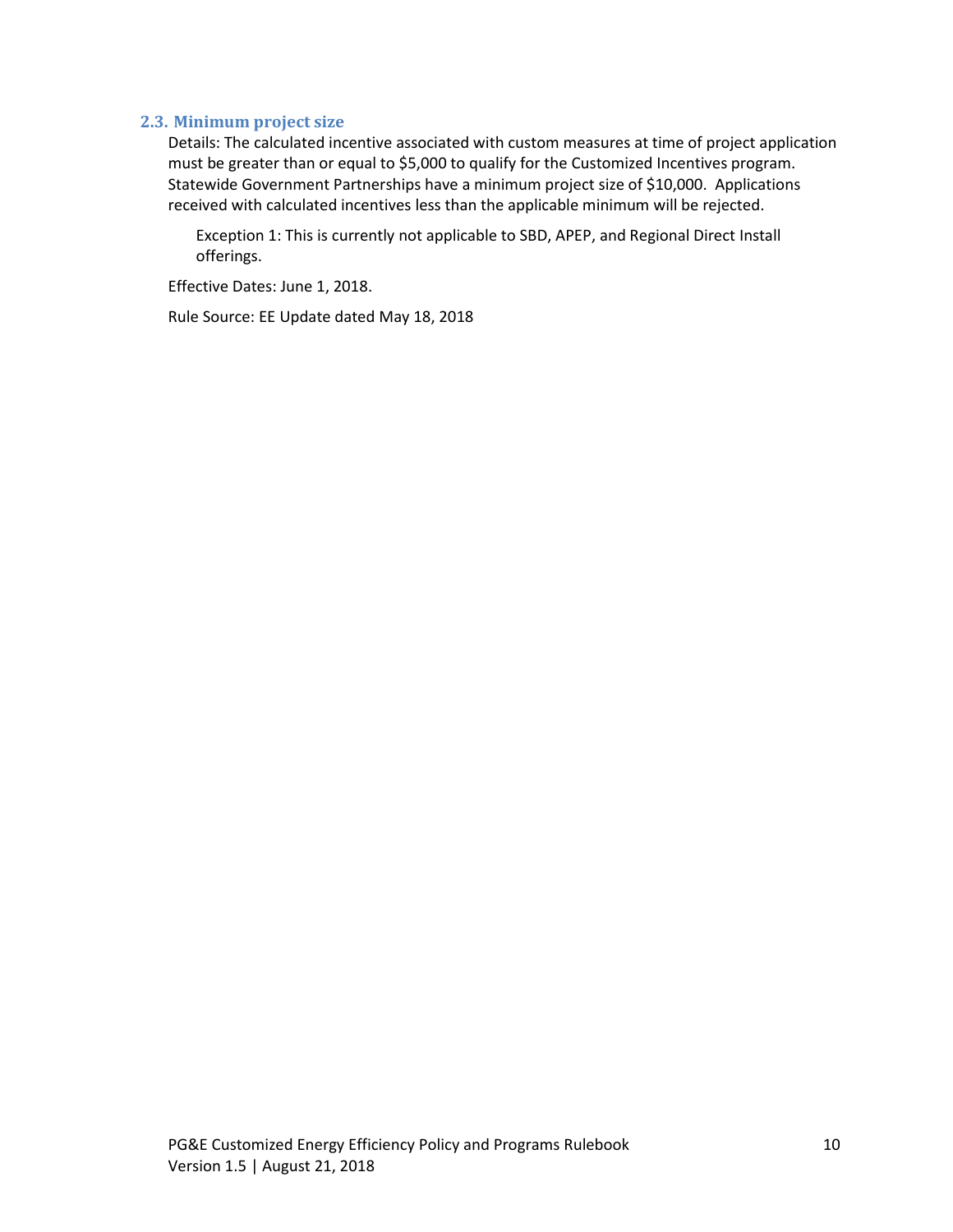### <span id="page-11-1"></span><span id="page-11-0"></span>**3. Influence**

#### **3.1. Free rider screening**

Details: Project developers are required to screen projects for free ridership. A free rider screening assesses whether the customer would have implement the measure if the Program had not intervened. Screening for free ridership needs to be conducted prior to offering technical assistance or incentives. Evidence of free rider screening must be included in the influence documentation.

Exception 1: For Savings By Design, demonstration of Influence is provided through the required kickoff meeting. See Section 3.7 for influence documentation.

Notes: The CPUC definition of free riders is "Program participants who would have installed the program measure or equipment in the absence of the program".

Effective Dates: Program inception

Rule Source: Energy Efficiency Policy Manual

#### <span id="page-11-2"></span>**3.2. Customer must receive approval from PG&E before ordering equipment**

Details: Measure equipment may not be ordered, purchased, or installed before PG&E has provided written approval/notice to proceed. This approval is either provided by the project record in Energy Insight advancing to "Approved for Installation" stage or can be given by a formally granted exception as described below.

Exception 1: Pre-ordering of long lead time equipment before project approval is permissible with written PG&E approval in the form of an approved Exception Request. Customer may be asked to demonstrate that the equipment has a long lead time. This approval typically only applies to ordering equipment – not demolition or installation. Approval of preorder requests will be considered when all three of the below considerations are met:

- (1) PG&E or implementer influence on the project is clearly demonstrated.
- (2) The customer, project and measure are clearly determined to be eligible.
- (3) PG&E has confidence in the early savings claims calculations.

Exception 2: Regional DI implementers may provide approval to order equipment on PG&E's behalf for projects utilizing the MLC, but only after the Participation Agreement has been signed by the customer.

Effective Date: Program inception; preordering exception guidelines added in 2015.

<span id="page-11-3"></span>Rule Source: Statewide P&P

#### **3.3. CPUC staff must have an opportunity to review projects before incentive agreements are executed**

Details: Project approval shall not be issued before a project is either released from CPUC Ex Ante Review (EAR) two weeks after being submitted on the CMPA project list or approved by an EAR disposition, or otherwise allowed to proceed by the CPUC EAR team.

Exception 1: Regional DI lighting projects utilizing the MLC may execute incentive agreements prior to CS CMPA review. Projects must still appear on the CMPA but may be posted concurrently with execution of the incentive agreement.

Note 1: The applicability of this rule is under evaluation for APEP projects.

PG&E Customized Energy Efficiency Policy and Programs Rulebook 11 11 Version 1.5 | August 21, 2018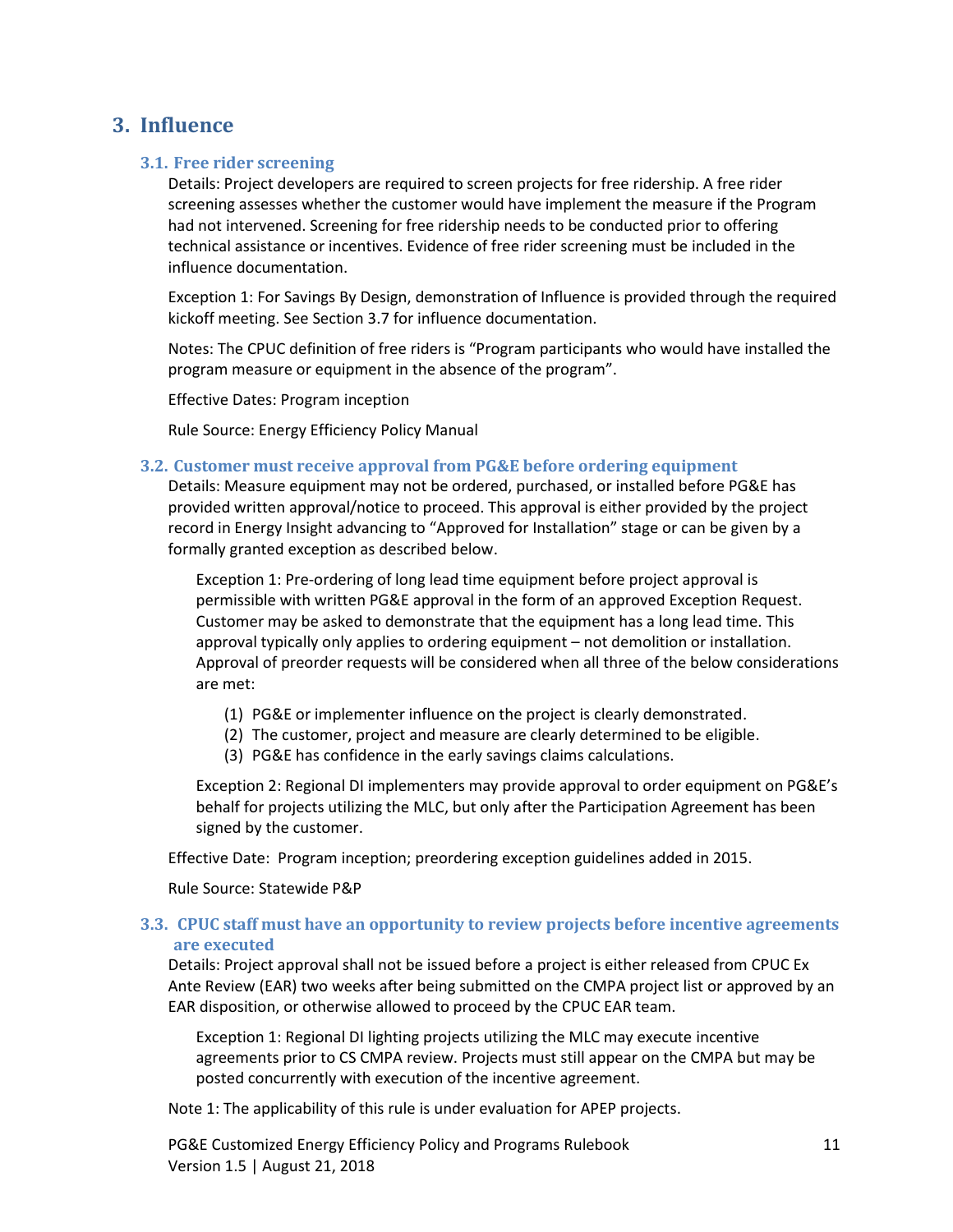Note 2: Approving the project effectively finalizes pre-installation savings claims and incentive amounts and gives the customer authorization to proceed with installation. The pre-installation Ex Ante savings claims estimates are linked with the EAR process.

Effective Dates: July 22, 2011

Rule Source: D.11-07-030 Attachment B, 3/21/2013 CS agreement on lighting tool projects

Rule Source reference text:

D.11-07-030: "For all projects, including those selected by CPUC Staff for ex ante review, project installation shall not begin until complete documentation has been compiled into the PA CMPA, ex ante savings parameter estimates have been developed and reviewed by the PA, if the project has been selected for review the complete project documentation has been uploaded to the CPUC CMPA such that Commission Staff have an opportunity to review and approve project documentation, and a PA/customer agreement has been executed by both parties. Any exception to this shall be approved in advance by Commission staff."

3/21/2013 CS agreement: "Custom lighting projects may avoid delay associated with the CMPA submission and selection process and by using savings values produced by a Commission reviewed custom lighting tool (or an IOU reviewed derivative certified to be equivalent). However, the standard custom project 0.9 GRR must be applied to all such ex ante values – subject to implementation reviews as seen in step 3. If the methodology in the Commission staff reviewed lighting tool is found incorrect, it may be changed on a prospective basis. If the methodology in an IOU reviewed/certified lighting tool is found by Commission staff to not be in compliance with the Commission reviewed lighting tool, that derivative tool and all project ex ante values calculated from the non-compliant tool shall be changed retroactively to be in compliance.

Custom lighting projects having ex ante values calculated with a reviewed lighting tool will be available to be pulled for review by Commission staff at any time and subject to verification of input parameters. These include, but are not limited to the number of bulbs/sockets/fixtures upgraded/replaced, use of early retirement vs. ROB/NR/NC assumptions, and selecting the correct technologies being replaced and what is replacing them. If any errors are found corresponding adjustments to the savings values will be made retroactively."

#### <span id="page-12-0"></span>**3.4. Installation cannot begin without PG&E approval/owner's agreement**

Details: The project is disqualified if installation of the energy efficiency measure is started without written approval from PG&E, which is typically provided in the form of a fully executed project approval or Owner's Agreement. Fully executed agreements are required in applicable programs.

Exception 1: Regional DI implementers may provide approval to install equipment on PG&E's behalf for projects utilizing the MLC, but only after the Participation Agreement has been signed by the customer.

Effective Dates: <need 3P transition date and language>

Rule Source: Statewide P&P, X436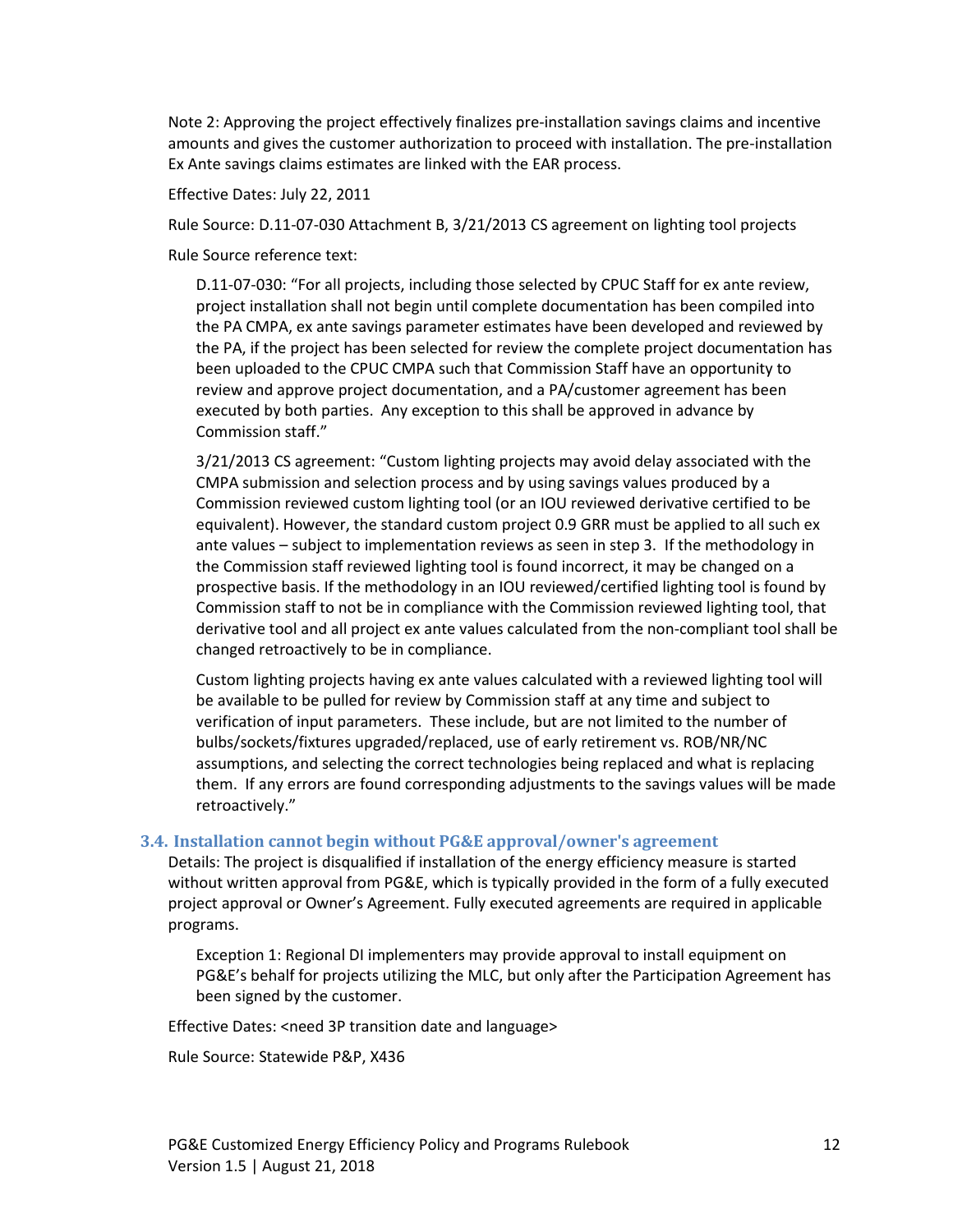#### <span id="page-13-0"></span>**3.5. Complete project before Installation Deadline**

Details: The default allowance to complete a Customized project is one year from the date of the project approval; new construction projects (e.g. Savings by Design projects) are allowed four years from the project approval by default. Many project types, such as large phased projects, may require more time to be completed – requests to extend the deadline are handled through the PG&E Exception Request process. If a project has not been completed by its installation deadline, the customer may be required to reapply under current program rules and baselines.

Notes: To reduce uncertainty for the customer and PG&E, extension requests should be made as soon as it becomes apparent that one is needed, ideally before a project approval is issued.

Effective Date: Program inception

Rule Source: Statewide P&P

Rule Source reference text:

Statewide P&P: "All projects must be installed and fully operational one year from application approval. If project is not fully installed and operational by the specified installation deadline, the agreement is subject to cancellation. Extensions may be requested and granted at the Utility Administrator's discretion."

#### <span id="page-13-1"></span>**3.6. Substantial Change in Project Scope Requires Review**

Details: If the scope of a project changes substantially from what was identified in the project application review, the change must be disclosed to PG&E CIT. Substantial changes include significant modifications to the proposed equipment type, size, quantity, configuration, the expansion of a project to include additional retrofits, or the splitting of a project into multiple phases. The revised project scope and supporting calculations are subject to an additional review and may require a new agreement prior to the removal of existing equipment/systems or the installation of the replacement equipment/systems. If the scope of work changes after the contract is issued, but before the work is completed, notify PG&E immediately. A revised project approval may be required to capture the new scope.

For projects that are split into multiple phases after approval as a single project, each additional phase must be created as a new project and must be reviewed for policy requirements and program rules in effect at the time the new project is created and reviewed and must receive approval before equipment is purchased or installed. In addition, each additional phase or project must be submitted to the CPUC CMPA for selection and be either released or approved by CPUC staff. If the original project was selected for Ex Ante Review, then all phases are considered selected for Ex Ante Review.

Exception 1: Regional DI implementers may require resubmittal at their discretion.

Effective Date: Program inception

Rule Source: Statewide P&P

#### <span id="page-13-2"></span>**3.7. Program influence must be documented**

Details: A narrative and supporting evidence must be provided to document the actions performed by the program that induced the customer to implement the energy efficiency project. The narrative should include the project developer's engagement and communications

PG&E Customized Energy Efficiency Policy and Programs Rulebook 13 Version 1.5 | August 21, 2018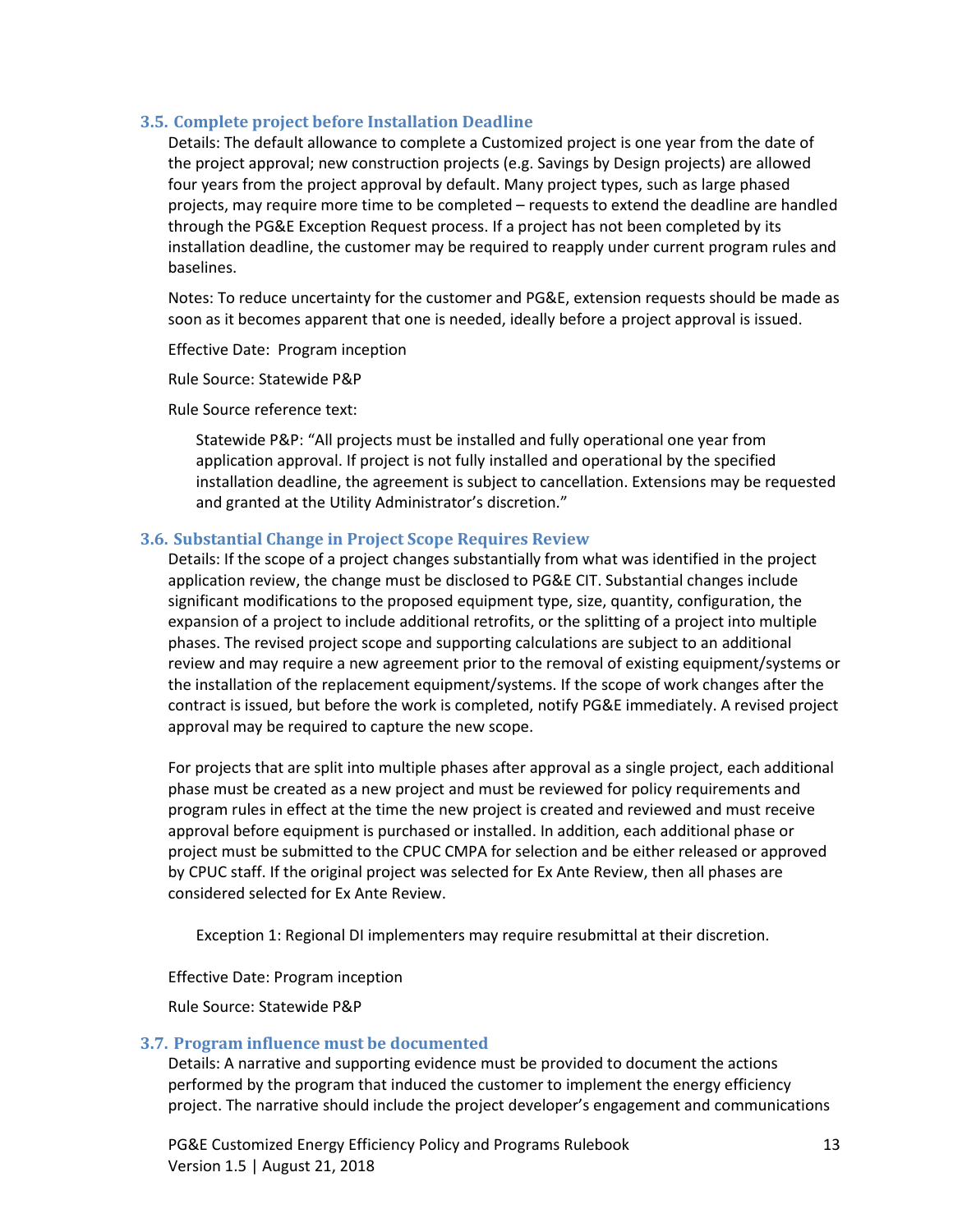with the customer, the customer's decision-making criteria, and the project timeline, and should describe how the project was initiated, how the measure was identified, the alternative viable options that also meet the customer's needs, and the energy and non-energy benefits. Supporting evidence with time stamps must be provided to support the narrative. The supporting evidence may include one or more of the following:

- Marketing materials, including website links, or other communication about program details. Marketing materials provide program details and allow program staff to intervene and upsell EE measures.
- Audits or site visit results where EE opportunities are assessed. Site visits can illuminate additional EE opportunities and validate/quantify known opportunities.
- Energy savings and/or financial calculations for EE measures. Showing the value of EE savings and effects of incentives can motivate a customer to pursue a project they otherwise would not have in absence of program intervention.
- Email correspondence or meeting minutes with timestamps that discuss any of the above or that support the narrative.
- Customer decision-making policies such as corporate sustainability policy or investment criteria.
- Internal customer communications or communications with design team that discuss design alternatives, cost estimates, or the customer's decision making process.

Effective Date: Program inception

Rule Source: R.09-11-014 EE Policy Manual v5

Rule Source reference text:

R.09-11-014: "The utility programs should strive to push customers to augment projects to include actions that would not occur without incentive support…"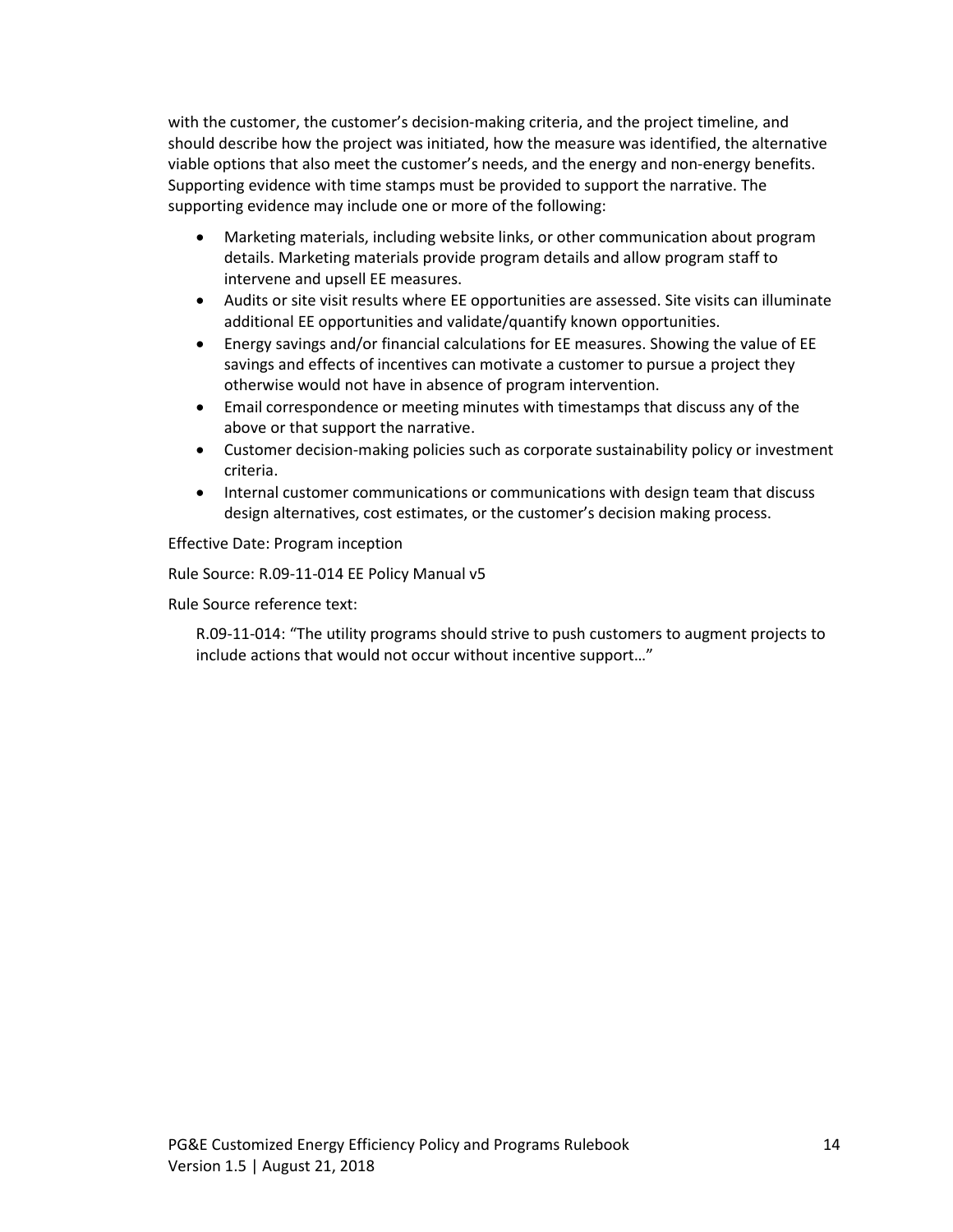## <span id="page-15-1"></span><span id="page-15-0"></span>**4. Energy Calculations**

#### **4.1. Always include direct negative energy/demand savings**

Details: All direct savings, either positive or negative, must be included in savings claims and incentive calculation. Incentives do not generally include or consider indirect/interactive savings, whether positive or negative (e.g. negative therms accrued from electric efficiency measures do not penalize the customer).

Exception 1: Incentives for Savings By Design projects are not reduced by negative savings because whole building analysis may result in negative savings that are a combination of direct and indirect savings.

Exception 2: For projects with a water savings component, embedded (indirect) energy savings can be claimed (see rule 4.11 on Water-Energy Savings).

Effective Date: Program inception

Rule Source: Statewide P&P, X305

#### <span id="page-15-2"></span>**4.2. Use DEER hours for lighting in DEER building types**

Details: Use DEER operating hours for lighting projects within DEER building types.

Exception 1: Projects utilizing an IPMVP Option C or Option D analysis do not use DEER hours for lighting, provided that interactive effects are still accounted for in the analysis.

Effective Dates: Projects committed on or after April 3, 2015, Exception 2, which allowed custom operating hours in some DEER buildings, was removed in Version 1.4 due to disposition guidance in PGE-16-T-I-157.

Rule Source: D.12-05-015, PG&E EE Update Guidance on 4/2/2015; PGE-16-T-I-157

Rule Source reference text:

D.12-05-015: "Custom lighting measures and projects shall utilize these DEER methods and values to the extent possible."

#### <span id="page-15-3"></span>**4.3. LED Lighting: Standard Practice LED Baseline or Partial LED Baseline**

Details: For NR and NEW Outdoor and Highbay/Lowbay lighting measures including parking garages, standard practice baselines have been defined by Commission Staff dispositions. Reference the LED Outdoor and Highbay/Lowbay lighting baseline calculators for determining baseline wattages.

Exception 1: New construction projects that include non-lighting measures and use a whole building analysis may continue to use Title 24 baselines.

Effective Date: July 6, 2018 through December 31, 2018. New DEER baselines will be effective January 1, 2019.

Rule Source: 2018 DISPOSITION UPDATE FOR HIGH AND LOW BAY LED FIXTURES BASED ON RESUBMISSION OF WORKPAPER PGECOLTG178 REVISION 3 IN RESPONSE TO A 2017 PHASE 2 DISPOSITION, CPUC, May 7, 2018

2018 OUTDOOR LIGHTING DISPOSITION UPDATE COVERING WORKPAPER RESUBMISSION IN RESPONSE TO A 2018 PHASE 1 DISPOSITION, CPUC, May 7, 2018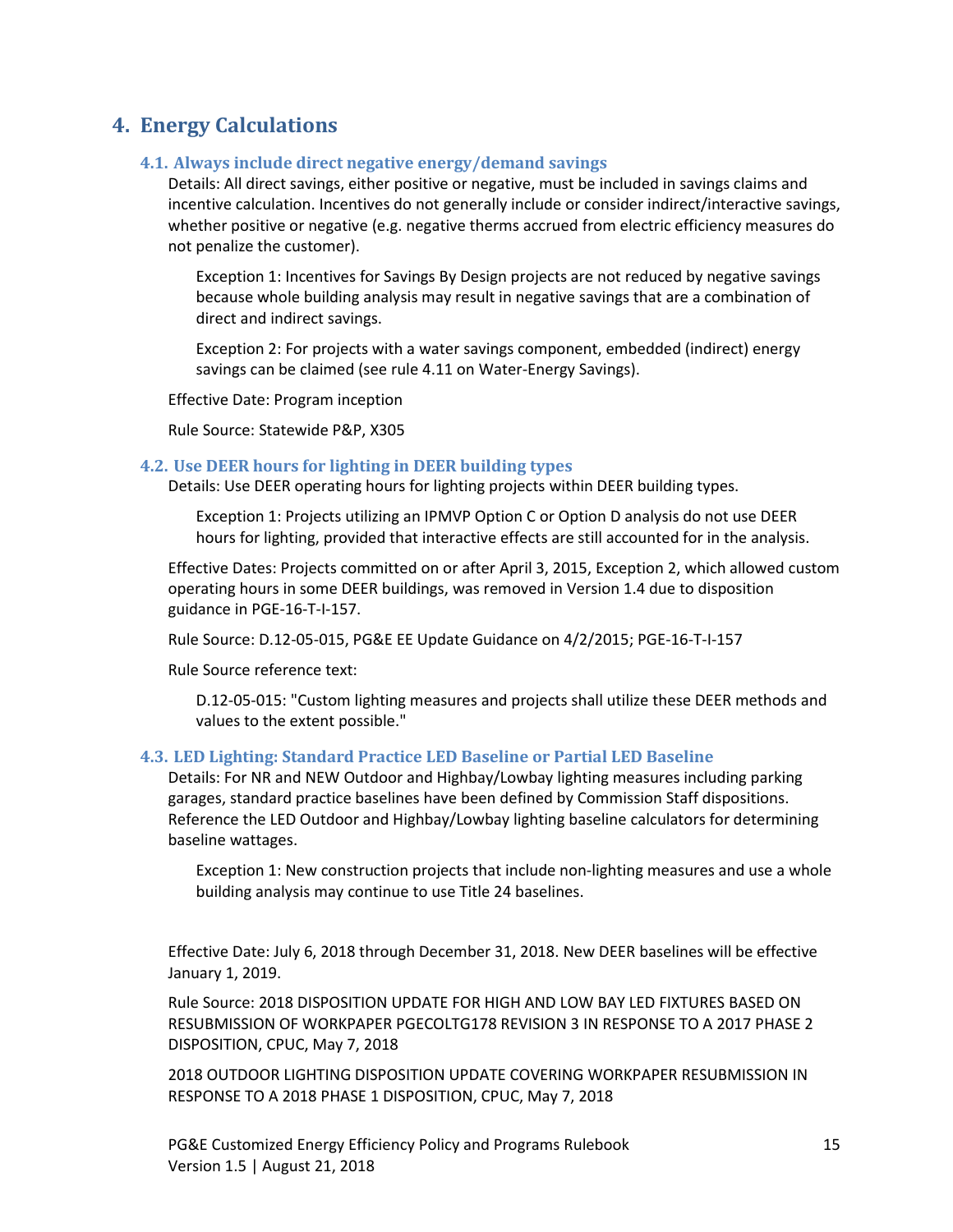Statewide Memo on Custom effective dates for LED lighting Workpaper Dispositions, CPUC, June 6, 2018.

#### <span id="page-16-0"></span>**4.4. Use DEER interactive effects for savings claims (but not for incentives)**

Details: Calculate electric and therm savings and impacts using the appropriate DEER interactive factor.

Exception 1: For SBD, interactive effects are calculated through the modeling tools.

Rule Source: R.09-11-014 EE Policy Manual v5

Rule Source reference text:

R.09-11-014: "…measures, such as lighting and refrigeration, have a secondary impact on heating and cooling loads and thus heating and cooling energy consumption. These "interactive effects" are appropriate for incorporation into DEER. The gas and electric IOUs shall include those effects in non-DEER work papers and custom measures and projects calculations."

#### <span id="page-16-1"></span>**4.5. Account for chiller efficiency degradation**

Details: In the savings analysis, account for the degradation in chiller efficiency at higher condensing temperatures in order to make the peak kW calculation accurate.

Exception: Not applicable for SBD or other new load projects.

Effective Dates: August 27, 2013

Rule Source: X241

#### <span id="page-16-2"></span>**4.6. Submit boiler efficiency tests**

Details: The code/ISP baseline for boilers, like all other measures, must consider the efficiency of the existing equipment (see regressive baseline rule). Boiler projects must always substantiate the code/ISP baseline with the most recent boiler efficiency tests performed (must be within one year of the PA).

The code/ISP baseline for boilers is always greater of the existing boiler efficiency test results and applicable baseline efficiency indicated below:

a) Industrial: 80% minimum combustion efficiency.

b) All: applicable code minimum boiler combustion efficiency requirements (e.g Title 24, ASHRAE Std 90.1, etc), at time of permit.

Effective Dates: December 16, 2013; efficiency test date requirements added 5/18/2016.

Rule Source: X330, X338

#### <span id="page-16-3"></span>**4.7. Use DEER values and methodologies**

Details: DEER savings values must be used for any measures in DEER building types that are active measures in DEER.

Note: D.12-05-015 requires custom projects to incorporate DEER methods and assumptions for custom measures with savings calculations included in DEER. An example where this rule applies is water-cooled chillers. Projects proposing water-cooled chillers in DEER buildings must use DEER savings values.

Exception: Not applicable for SBD. SBD uses Title 24 schedules and inputs. <subject to change>

PG&E Customized Energy Efficiency Policy and Programs Rulebook 16 Version 1.5 | August 21, 2018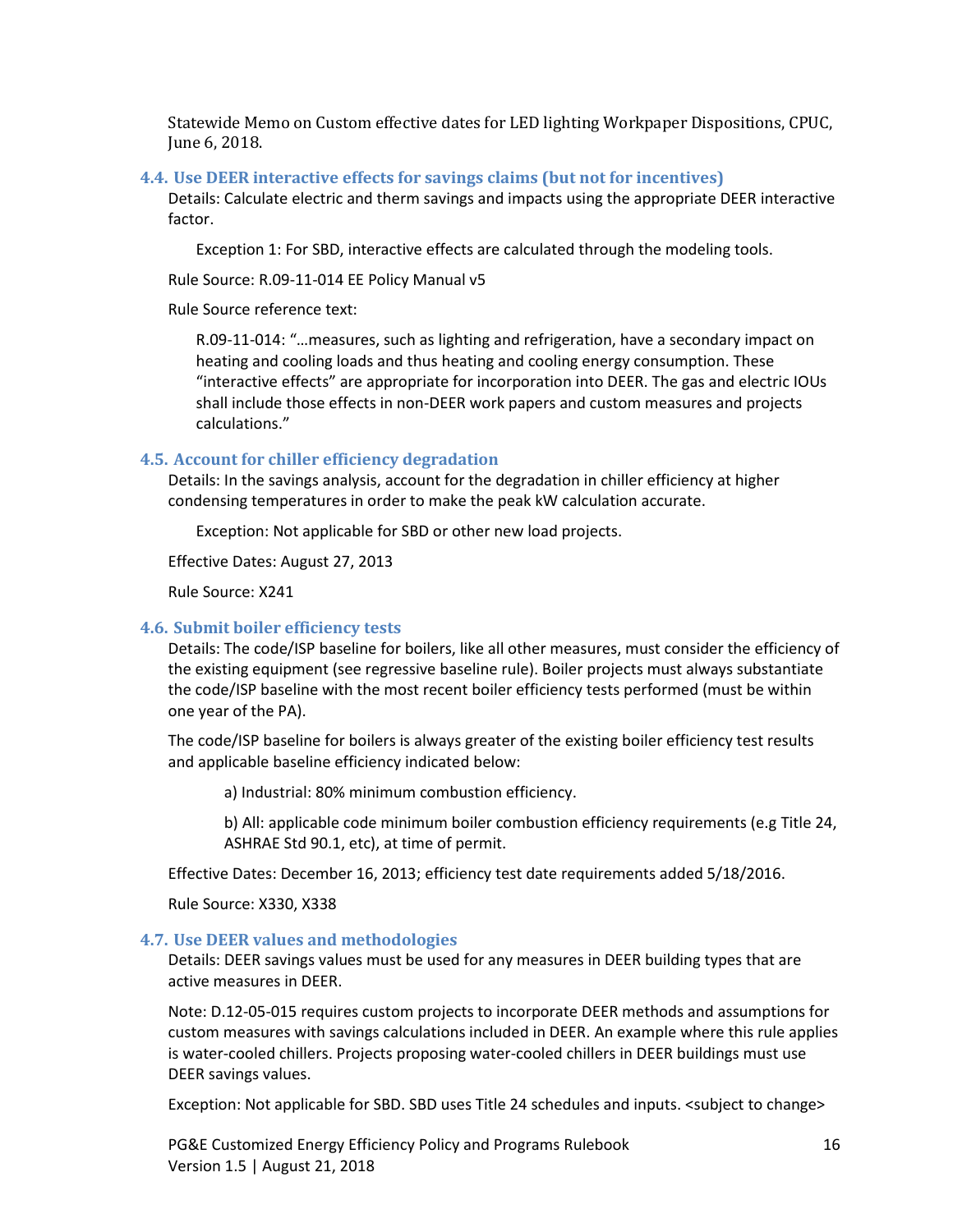Effective Dates: May 10, 2012

Rule Source: D.12-05-015, PGE-16-T-I-0093

Rule Source reference text: "The utilities are directed to ensure that custom measure and project calculation tools or methods are consistent with the adopted DEER values and assumptions as applicable."

#### <span id="page-17-0"></span>**4.8. Use DEER Coincident Diversity Factors (CDF) methodologies**

Details: "For custom measures and projects the DEER methods for calculating CDF and HVAC interactive effects are to be utilized."

Exception: Not applicable for SBD.

Effective Date: Program inception

Rule Source: D.12-05-015

#### <span id="page-17-1"></span>**4.9. Use DEER peak demand period**

Details: The DEER demand impact is defined as the average demand impact, for an installed measure, as would be "seen" at the electric grid level, averaged over the nine hours, between 2PM and 5PM, during the three consecutive weekday period which contains the highest average temperature during the 12PM to 6PM period for those three days. For analysis using the CEC adopted Title 24 weather files, which are used as the DEER reference weather files, the dates that correspond to this definition, are provided in the DEER documentation. DEER methods utilize the kWh consumed during each hour as representing the average demand for that hour. The DEER method then calculates the average of the nine average demand values for the defined peak period hours. When the peak electric demand savings for a custom measure or project is being determined based upon metering during current weather conditions, the metered data would need to be projected into the DEER reference weather files or the metered data would need to be collected during a period which represents the equivalent conditions as the DEER peak definition. A current weather period which represents the equivalent conditions as the DEER peak definition period may not be the same dates as for the DEER reference files.

http://www.deeresources.com/files/DEER2013codeUpdate/download/DEER2013-Weather-Data-Comparison.zip

http://www.deeresources.com/files/DEER2013codeUpdate/download/DEER2014UpdateDocum entation\_2-12-2014.pdf

Exception: Not applicable for SBD. SBD uses Title 24 peak demand. <subject to change>

Note: There should be zero DEER peak demand savings for lighting that is only on at night. Do not claim or pay incentives for demand savings for exterior lighting measures.

Effective Dates: Program inception

Rule Source: D.12-05-015, Statewide P&P, X365

#### <span id="page-17-2"></span>**4.10. Use Standard PG&E Calculation Tools**

Details: PG&E standard calculation tools, such as the following, must be used when available for applicable measures:

 $\circ$  Pool Pumps – Addition of VFD to commercial pool pump to reduce flow during unoccupied hours

PG&E Customized Energy Efficiency Policy and Programs Rulebook 17 Version 1.5 | August 21, 2018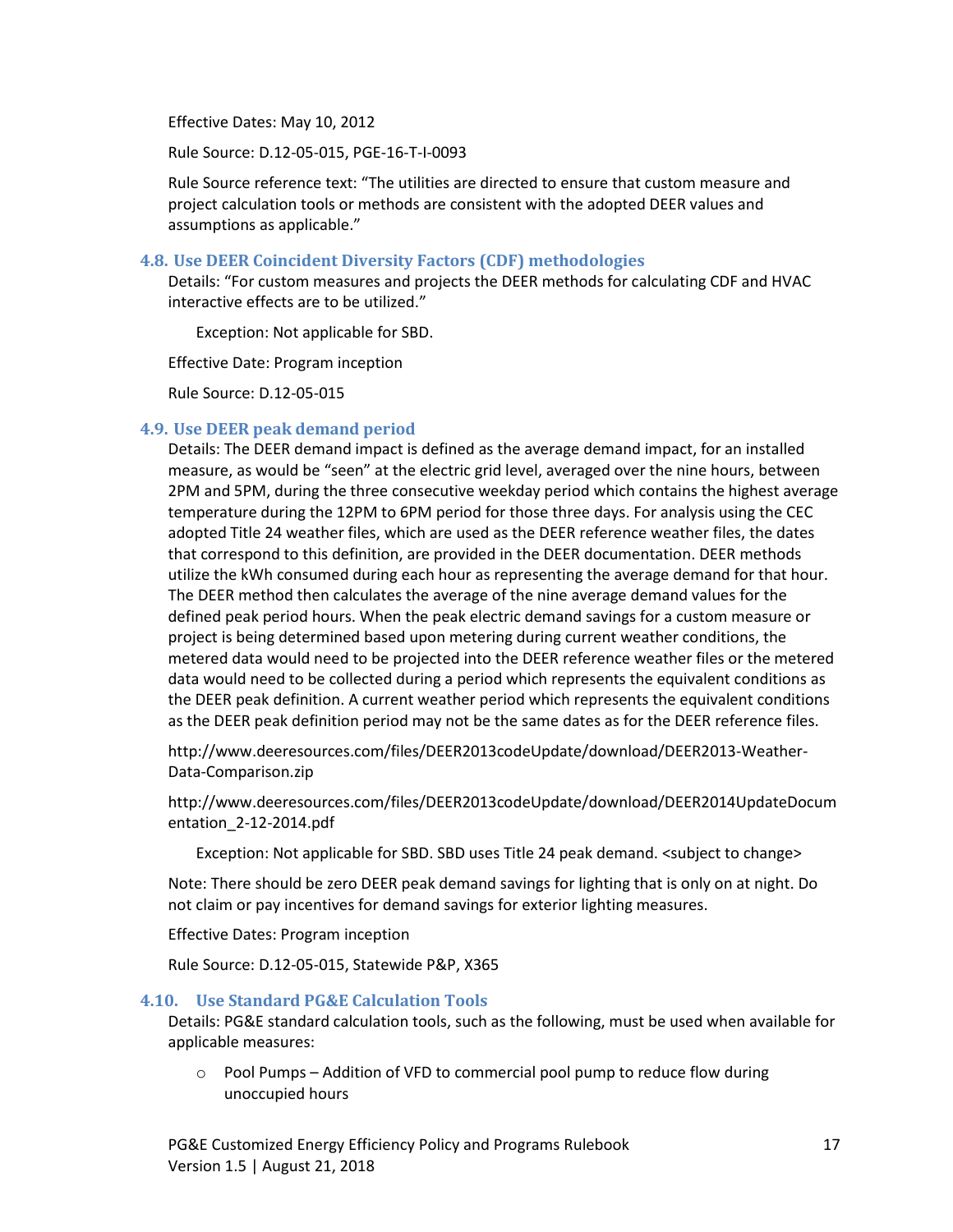- $\circ$  Pumps Addition of VFD to pumping applications
- $\circ$  Air Compressors Few measures are available above-code, but to-code ER and AOE measures are now available
- o Lighting
- o HVAC
- o Refrigeration

Notes: PG&E standard calculation tools can be found on the Energy Insight Communities chatter group, Custom Training and Resources

Effective Date: October 1, 2016

#### <span id="page-18-0"></span>**4.11. Water-Energy Savings Calculations**

Details: Projects that save water may use the Water-Energy Cost-Effectiveness Calculator developed by Navigant and GEI Consultants under contract with the CPUC to calculate the embedded energy (energy used to pump and treat water and wastewater upstream and downstream of the customer) from water savings on a customer's site. A customer must receive water from an off-site source (i.e. municipal and irrigation district supplied).

Notes: Water savings documentation must be submitted and the Calculator must be included.

Effective Dates: Projects completed after February, 2016

Rule Source: D. 15-09-023

#### <span id="page-18-1"></span>**4.12. Calculations Must Be Reviewable**

Details: All attachments must be readable. All calculations must be transparent. For complex calculations, provide the actual equations (proposed formulas) that will be used to calculate the savings impacts. Provide a non-hard coded and unlocked energy savings calculation workbook for the proposed measures. The proposed formulas are required to be provided in a written format. Simply referring to an Excel spreadsheet where the formulas are found in cells is not an acceptable method to convey this information.

For projects where an energy model is submitted, appropriate explanation of the model inputs and outputs must be provided. Energy models should have the software version clearly indicated in the project files.

Notes: PG&E provided calculation tools used as directed do not require additional explanation at the project level.

Effective Dates: June 26, 2014

Rule Source: X436, X205 (Phase I), "PGE-15-C-I-0005\_2K1400013946\_Industrial Gas Process Modifications"

Rule Source reference text:

From "PGE-15-C-I-0005\_2K1400013946\_Industrial Gas Process Modifications": Provide project documentation in a readable format. CPUC Staff notified the PA that the "Salesforce" format document was difficult to read, and require that future documentation for all projects be presented in an easily readable format that does not require dramatic increases in screen zoom and other unconventional manipulation.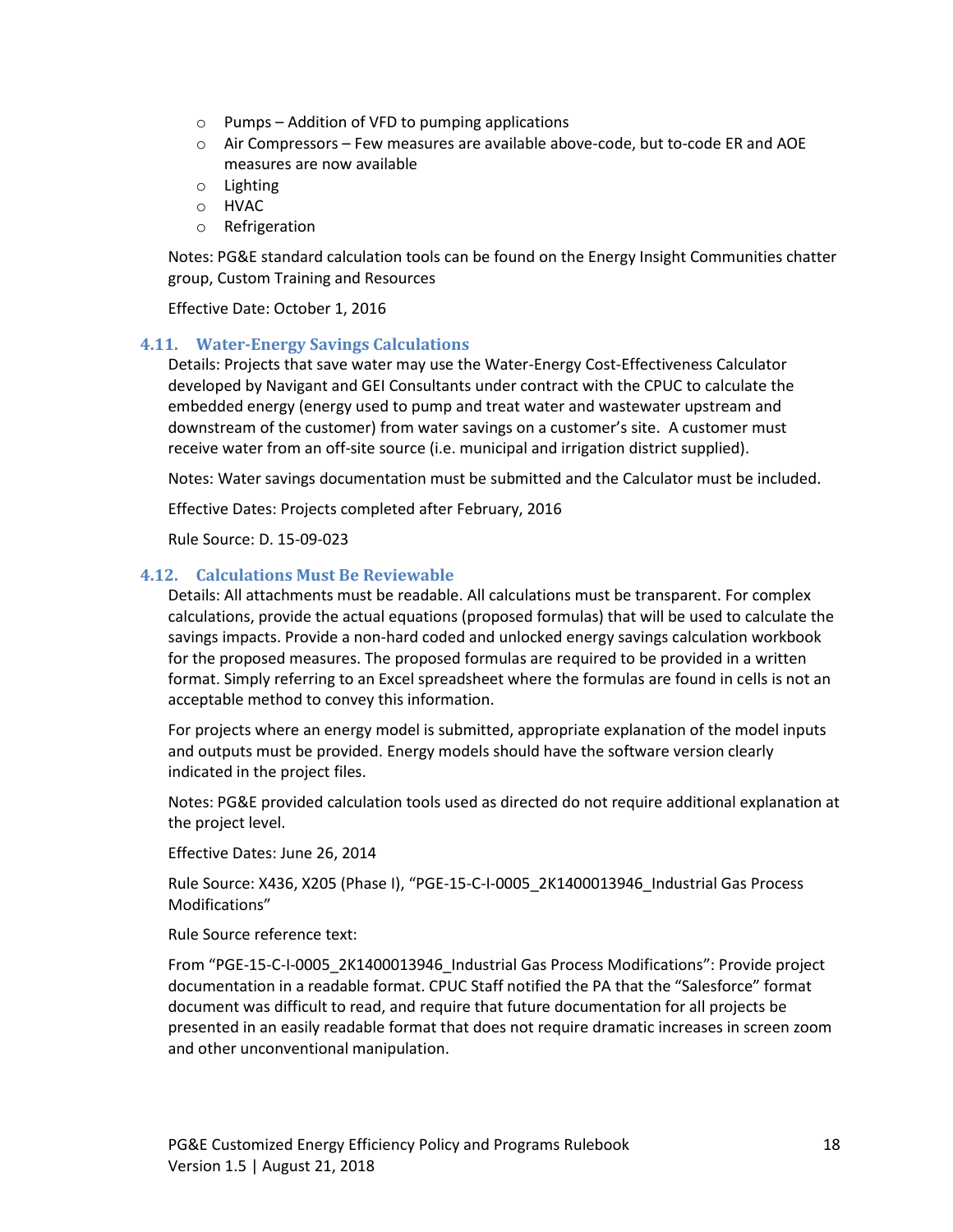#### <span id="page-19-0"></span>**4.13. [BEST PRACTICE] Consolidate workbooks preference**

Details: Consolidate all calculations into the least number of workbooks and spreadsheets feasible to manage the data.

Notes: This practice allows for a more streamlined review of a project.

Rule Source: X356

## <span id="page-19-1"></span>**5. Measure Eligibility**

#### <span id="page-19-2"></span>**5.1. To-code/ISP and above-code/ISP measures**

Details: Generally, retrofit measures are required to be more energy efficient than the applicable code/ISP baseline efficiency. However, certain programs may include 'to-code' ER and AOE measures (i.e. measures that only meet, but do not exceed, code or ISP). Any measure technology that matches a DEER definition for a code baseline is considered a to-code measure.. To-code/ISP ER and AOE measures are eligible for reduced incentive rates.

**Note 1**: The to-code reference is the code requirement or standard practice that would apply if the underlying system, on/into which the measure is being installed, were to be replaced.

Note 2: The code baseline for SBD projects is the version of Title 24 that is in effect when the project is submitted for permit.

Effective Dates: September 13, 2017

Rule Source: Statewide P&P; D-16-08-019, Resolution E-4818

#### <span id="page-19-3"></span>**5.2. Custom measures must pay back over their measure life**

Details: All custom measures must pay back over their measure life, the lifetime savings must exceed the measure cost.

Note:

- For NR: Lifetime savings = 1st baseline savings \* EUL
- For ER: Lifetime savings = 1st baseline savings \* RUL + 2nd baseline savings \* (EUL RUL)
- Only include energy efficiency related measure costs
- Use a simple SIR do not account for time value of money
- Use either the customer's blended rate or actual rates in savings estimate
- Use the correct measure cost basis (ERC for ER, FMC for AOE, IMC for NR and NEW)

• Use savings value approved at pre-installation review (projects that become less costeffective in post-installation due to increased final costs or reduced final savings do not become ineligible)

Effective Date: January 1, 2018

Rule Source: PG&E EE Update, December 19, 2018

PG&E Customized Energy Efficiency Policy and Programs Rulebook 19 Version 1.5 | August 21, 2018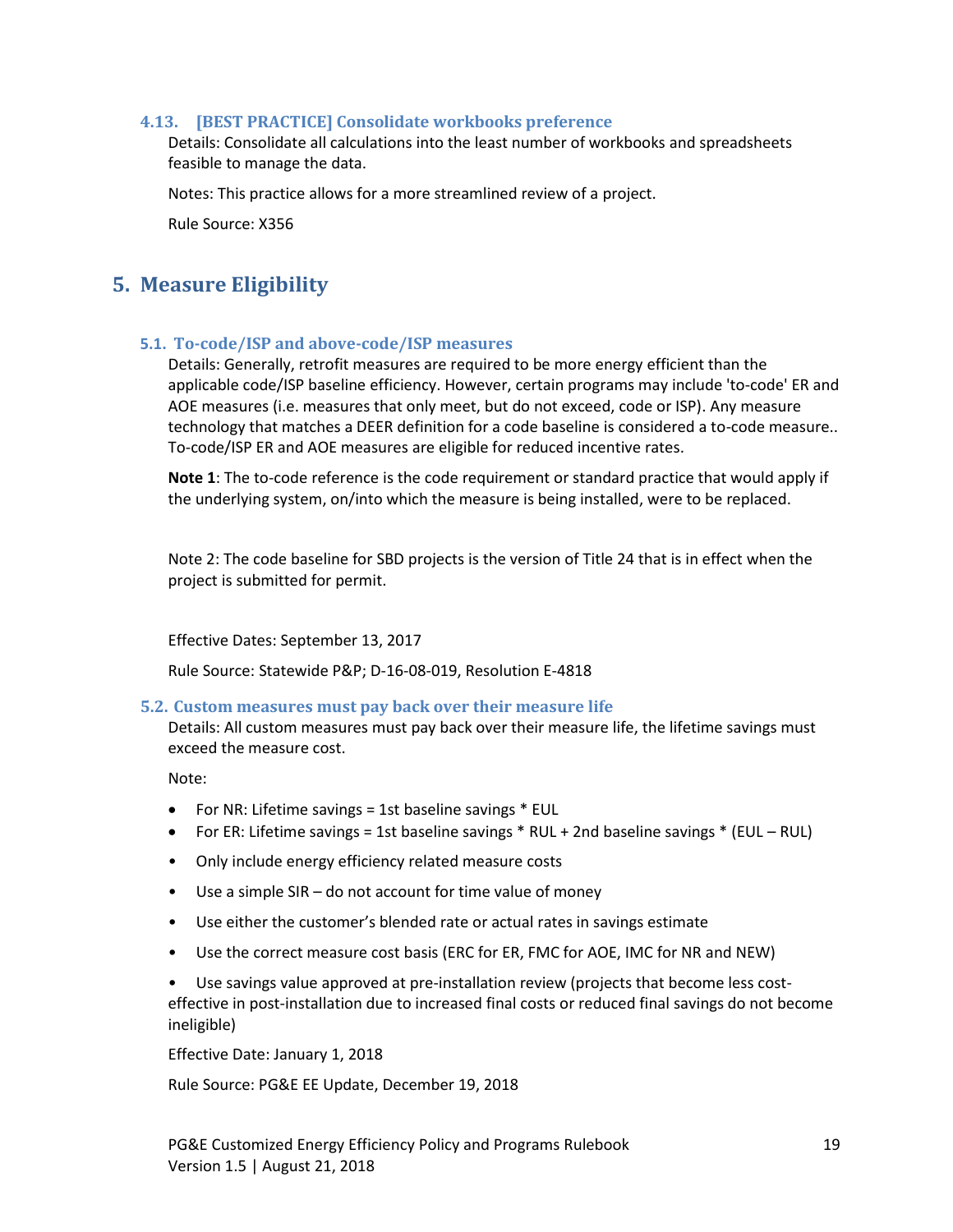#### <span id="page-20-0"></span>**5.3. Regressive baselines are not permitted**

Details: If existing conditions are more efficient than the code/ISP baseline, savings must be calculated based on the existing conditions. This is related to the like-for-like rule (below), which states that installed equipment must be more efficient than the existing equipment.

Note: The terms "regressive baseline" and "site-specific baseline" (aka, "customer standard practice" are often incorrectly used interchangeably. The former is more of a calculation issue, while the latter is more of an influence issue.

Effective Dates: Program inception

Rule Source: Statewide P&P

#### <span id="page-20-1"></span>**5.4. For replacement measures (NR, ER), existing equipment must be decommissioned and removed**

Details: Existing equipment must be decommissioned and removed from site prior to Installation Review approval. Decommissioned equipment must not be reused, resold, or retained for backup purposes unless approved through a PG&E Exception Request. Existing equipment cannot be decommissioned before PG&E approval for installation.

Notes: N/A for SBD.

Effective Dates: Program inception

Rule Source: Statewide P&P

#### <span id="page-20-2"></span>**5.5. Five year operation for retrofit measures**

Details: New equipment or system retrofits must provide energy savings for a minimum of five years. This equates to an EUL of greater than or equal to 5 years for all retrofit measures.

Exception 1: BRO measures that do not involve new equipment purchases are not subject to this requirement.

Exception 2: Regional DI lighting measures that utilize the MLC must provide savings for 5 years or the EUL of the installed measure, whichever is less.

Effective Dates: Applications received after January 1, 2015. *Prior to that date*, savings must be provided for a period of 5 years or the EUL of the measure, whichever is less.

Rule Source: Statewide P&P, D-16-08-019, Resolution E-4818

#### <span id="page-20-3"></span>**5.6. Implementation of efficient controls**

Details: Customized retrofit incentives are generally provided to support installation of new, higher efficiency equipment, including controls. Measures that use existing control systems and save energy primarily due to operational changes (e.g. control recoding, reprogramming, setpoint changes) may be eligible as BRO measures.

Effective Dates: Program inception

Rule Source: Statewide P&P, D-16-08-019, Resolution E-4818

#### <span id="page-20-4"></span>**5.7. Measures must be permanently installed**

Details: Measures that are not permanently installed or can be easily removed are ineligible for Customized incentives (e.g. re-lamping only measures, cord-and-plug or movable equipment).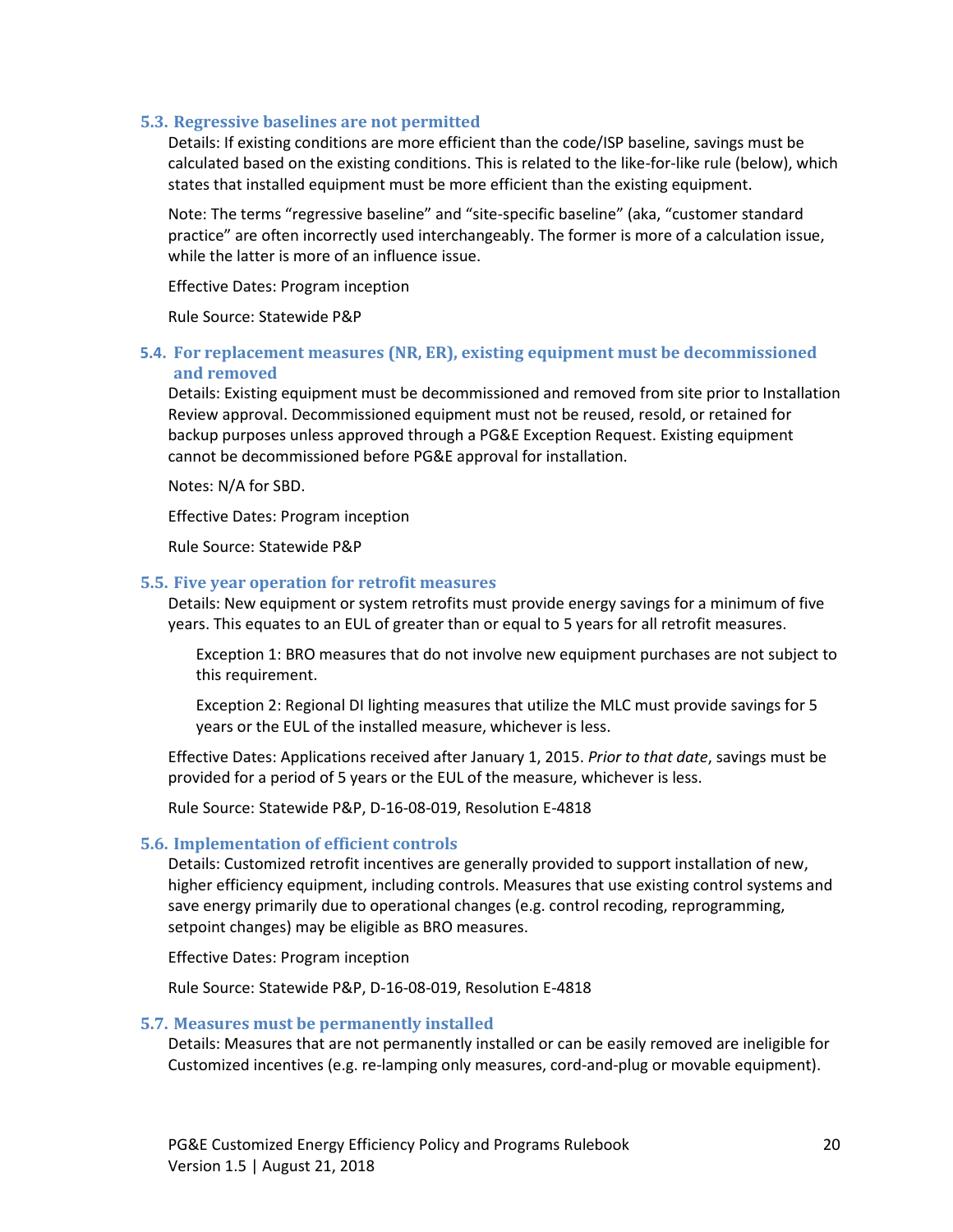Exception: Re-lamping with LED T8 replacement lamps qualified for Regional DI projects utilizing the MLC; the code baseline for such measures must be consistent with the applicable workpaper and the 2013-2014 Lighting Disposition.

Note: Leased equipment may be eligible provided that persistence can be demonstrated across the claimed EUL, and that measure cost documentation between the baseline and installed equipment is represented appropriately. A PG&E Exception Request must be submitted and approved prior to eligibility.

Effective Dates: Program inception

Rule Source: Statewide P&P, X069

#### <span id="page-21-0"></span>**5.8. Deemed must go deemed**

Details: All measures that have calculation methodologies approved in workpapers or DEER must adopt those methodologies.

Exception 1: Early Retirement measures with supporting Preponderance of Evidence. Note: There are few if any deemed Early Retirement measures, therefore this is not an exception, but listed here as such for clarity.

Exception 2: Interior parking garage lighting measures are allowed in custom though technically eligible in deemed as exterior lighting.

Exception 3: LEDA measures that incentivize the top end of available products (e.g. Tier I and Tier II LED) may be processed as custom.

Exception 4: Deemed measures can be calculated and incentivized through the SBD program. If the entire project consists of deemed eligible measures (i.e. a Systems Approach project), then the project must go deemed.

Exception 5: If a measure qualifies for deemed but is part of a greater EE system that is being installed (e.g. deemed measure being an efficient motor without controls, proposed EE measure being an efficient motor plus controls), the project may be processed through the custom program.

Exception 6: If the workpaper for a deemed measure does not have an applicable building type for a project (including the COM and OTR building types), the measure must go through custom.

Exception 7: Deemed measures can be calculated and incentivized through Statewide Government Partnerships programs (SGP). All projects with measures in the deemed catalog must have savings calculated according to deemed methodologies on a measure-bymeasure basis. However, since the SGP program offers specific enhanced incentives, the incentive may be calculated at the enhanced rate on a measure-by-measure basis. Projects that are deemed measures only or a combination of deemed/customized measures are eligible.

Notes: Note the language "…must adopt the deemed methodologies." A deemed application/project need not be submitted. Deemed measures can be processed through the custom programs as long as the deemed savings values are used and deemed rebate amounts are not exceeded. Incentives or rebates associated with deemed measures do not contribute toward the minimum project size criteria.

PG&E Customized Energy Efficiency Policy and Programs Rulebook 21 Version 1.5 | August 21, 2018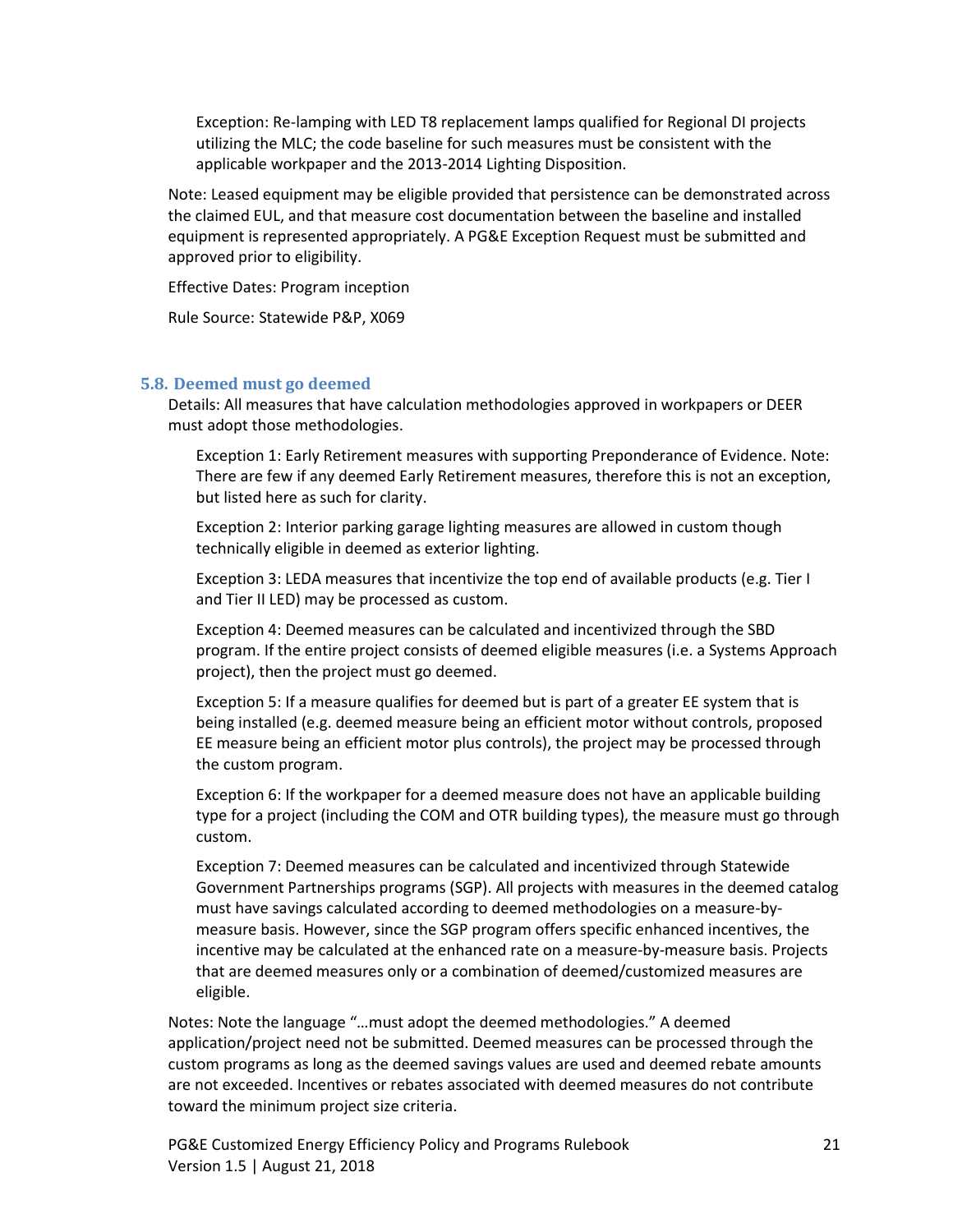Effective Dates: Applications received after Feb 2014; MLC projects after Dec. 31, 2015.

Rule Source: Statewide P&P

#### <span id="page-22-0"></span>**5.9. No double dipping**

Details: Measures incentivized through any Customized program, must not receive incentives or claim savings through any deemed program; this includes all downstream, midstream, and upstream offerings.

Effective Date: Program inception

Rule Source: X500

#### <span id="page-22-1"></span>**5.10. EUL maximum of 20 years**

Details: The longest allowable EUL is 20 years.

Exception 1: Schools (K – 12 and CC) are allowed to use an EUL of up to 30 years for existing equipment only. The EE measure EUL is limited to a maximum of 20 years.

Exception 2: Water-Energy Nexus measures have an available maximum expected useful life (EUL) of 30 years for removed equipment.

Note 1: This primarily affects savings claims into the future; however, this limit has an effect on Early Retirement claims. When installed measures have exceed their EUL, additional evidence may be necessary to demonstrate that the equipment has RUL >= 1.

Note 2: Whole Building analyses report EUL as a weighted average of the installed measures, however individual EULs must be provided.

Effective Date: Program inception, school exception effective October 2014.

Rule Source: X434, D.14-10-046, R.15-09-023

#### <span id="page-22-2"></span>**5.11. HOLD on high emissivity coating on furnace refractory measures**

Details: "CPUC Staff requires a hold be placed on any applications with this measure until further review can be performed. The IOU must not execute any incentive agreements for projects with this measure until instructed by CPUC staff."

Effective Dates: Applications submitted after December 24, 2014

Rule Source: X329

#### <span id="page-22-3"></span>**5.12. HOLD on plastic recycling machines**

Details: "For future projects: Determine both the new construction (NC) and retrofit market industry standard practice (ISP) for plastics recycling machines, since it appears that available equipment choices are limited. Any remaining projects in the pipeline, (either NC or retrofit), shall be placed on hold until the IOUs complete a low-rigor ISP study to assess and determine proper NC baseline."

Effective Dates: Applications submitted after December 16, 2014

Rule Source: X435

#### <span id="page-22-4"></span>**5.13. HOLD on variable refrigerant flow**

Details: Variable refrigerant flow (VRF) measures for existing building projects are on hold pending approved calculation methodology for customized retrofit projects. VRF systems in SBD

PG&E Customized Energy Efficiency Policy and Programs Rulebook 22 Version 1.5 | August 21, 2018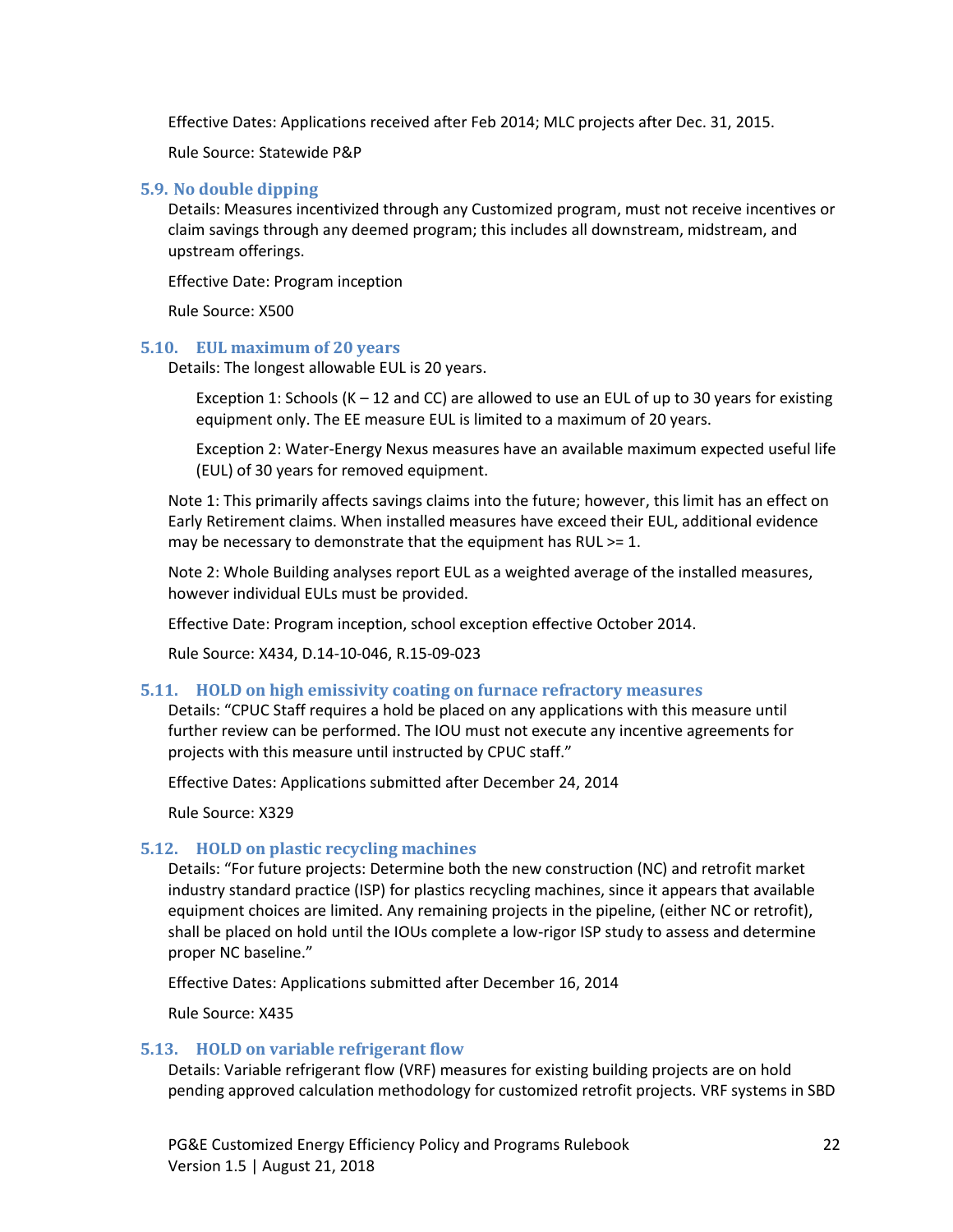may be included only for the purposes of setting the incentive rate in the compliance run, but must be modeled as neutral for the whole building savings claim.

Note: VRF measures are available through mid/up-stream offerings for some building types.

Effective Dates: Applications received after May 20, 2016

Rule Source: n/a

#### <span id="page-23-0"></span>**5.14. No repairs or routine maintenance allowed**

Details: Repairs and routine maintenance activities are not eligible for incentives, including compressed air leak repair. A repair may include, but is not limited to, replacing a component to restore the equipment or system to its original functionality.

Exception: RCx projects submitted to CPUC Ex Ante Review team in April 2015 as grandfathered with prior RCx program rules.

Notes: Some RCx activity may be interpreted as advanced maintenance; PG&E is currently determining the eligibility of measures that straddle the line between advanced and routine maintenance. Advanced maintenance is currently considered to be maintenance that is only discoverable through a thorough investigation, and is not readily identifiable through a customer's regular practices (e.g. visual inspection).

Effective Dates: Customized Retrofit / Customized Incentives since Program inception. RCx effective date is April 10, 2014.

Rule Source: <TBD for compressed air>

#### <span id="page-23-1"></span>**5.15. Like-for-like retrofits are not eligible**

Details: Proposed NR, ER, NEW, and AOE measures must be more efficient than existing equipment. Installing equipment that is of the same efficiency as the existing equipment is defined as installing like-for-like, which is not eligible for incentives.

Note: BRO measures are by definition like-for-like and are eligible as they are not considered retrofits.

Effective Dates: Program inception

Rule Source: D.12-05-015

Rule Source reference text:

D.12-05-015: "The Commission would not expect that new equipment proposed for program incentive support would be simply a like-replacement of the existing equipment in efficiency level, as this would imply either a repair or normal replacement that would not qualify as an energy efficiency upgrade, unless: (1) the proposed equipment exceeds standard practice or code, and (2) there is clear evidence that without support, the efficiency level would fall to the standard practice or code minimum."

#### <span id="page-23-2"></span>**5.16. Savings claims above code/ISP are based on an equivalent level of service**

Details: Savings claims shall be generated based on equipment choices that operate at a comparable level of service as the EE measure. If the market does not support a viable and comparable baseline solution and the EE measure provides a different level of service compared to the selected baseline, savings must be normalized to comparable levels of service.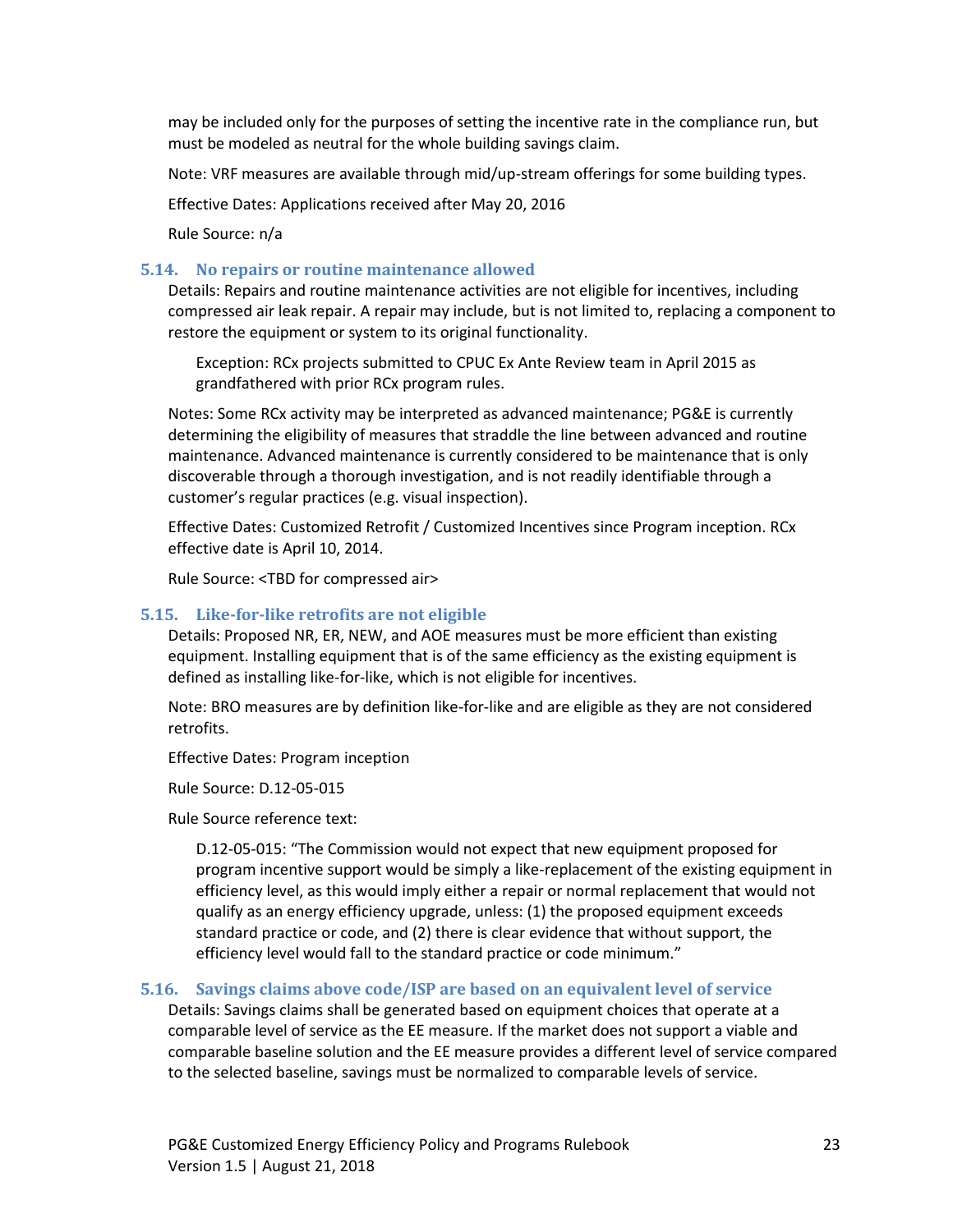Note 1: Right sizing projects and their associated savings may be eligible for the RUL period for Early Retirement projects.

Note 2: For lighting projects, including those utilizing the MLC, the code baseline fixture must provide an equivalent level of service to the installed fixture. Generally, the code fixture either matches the DEER code baseline or provides approximately similar light level as the proposed fixture.

Effective Dates: Program inception

Rule Source: D.12-05-015, Standard Practice Manual, Statewide P&P, PGE\_MLC\_Review-21Dec2015.docx.

Rule Source reference text:

D.12-05-15: "Measure and baseline equipment choices must provide equivalent service levels. By this we mean reliable service that can be delivered over the life of the product under normal operating conditions."

Standard Practice Manual: "An energy efficiency improvement can be defined as reduced energy use for a comparable level of service, resulting from the installation of an energy efficiency measure or the adoption of an energy efficiency practice. Level of service may be expressed in such ways as the volume of a refrigerator, temperature levels, production output of a manufacturing facility, or lighting level per square foot."

#### <span id="page-24-0"></span>**5.17. Savings of natural gas used as a material**

Details: Any reduction in natural gas used as a material (i.e. ingredient used to make fertilizer, antifreeze, plastics, pharmaceuticals and fabrics; or used to manufacture chemicals) resulting from implementing a measure is ineligible to be claimed/incentivized as an energy efficiency measure.

Reduction in natural gas used as energy (i.e. combusted in a furnace) is eligible to be claimed/incentivized as an energy efficiency measure.

Effective Dates: Program inception

Rule Source: D.05-04-051, EE Policy Manual, SW Memo Natural Gas as a Material 2017-11-17

#### <span id="page-24-1"></span>**5.18. MLC specific requirements**

Details: For each MLC measure with an Accelerated Replacement (AR) claim, Implementers are required to take and retain photos of the pre-existing fixtures, as outlined below:

• Photo of the existing lamp, lamp wattage, and fixture housing

o A photo of the lamp and lamp wattage may be taken from back-up inventory or failed lamps, if available

- o A photo of the ballast is only necessary if high light output is claimed
- Photo of the area/space of the applicable measure with lamps energized

Photos are not required for Replace on Burnout (ROB) measures. Costs shall be provided for each record in the calculator. Costs shall be provided for code baseline/ISP and measure technologies.

Effective Date: Refer to MLC photo policy document.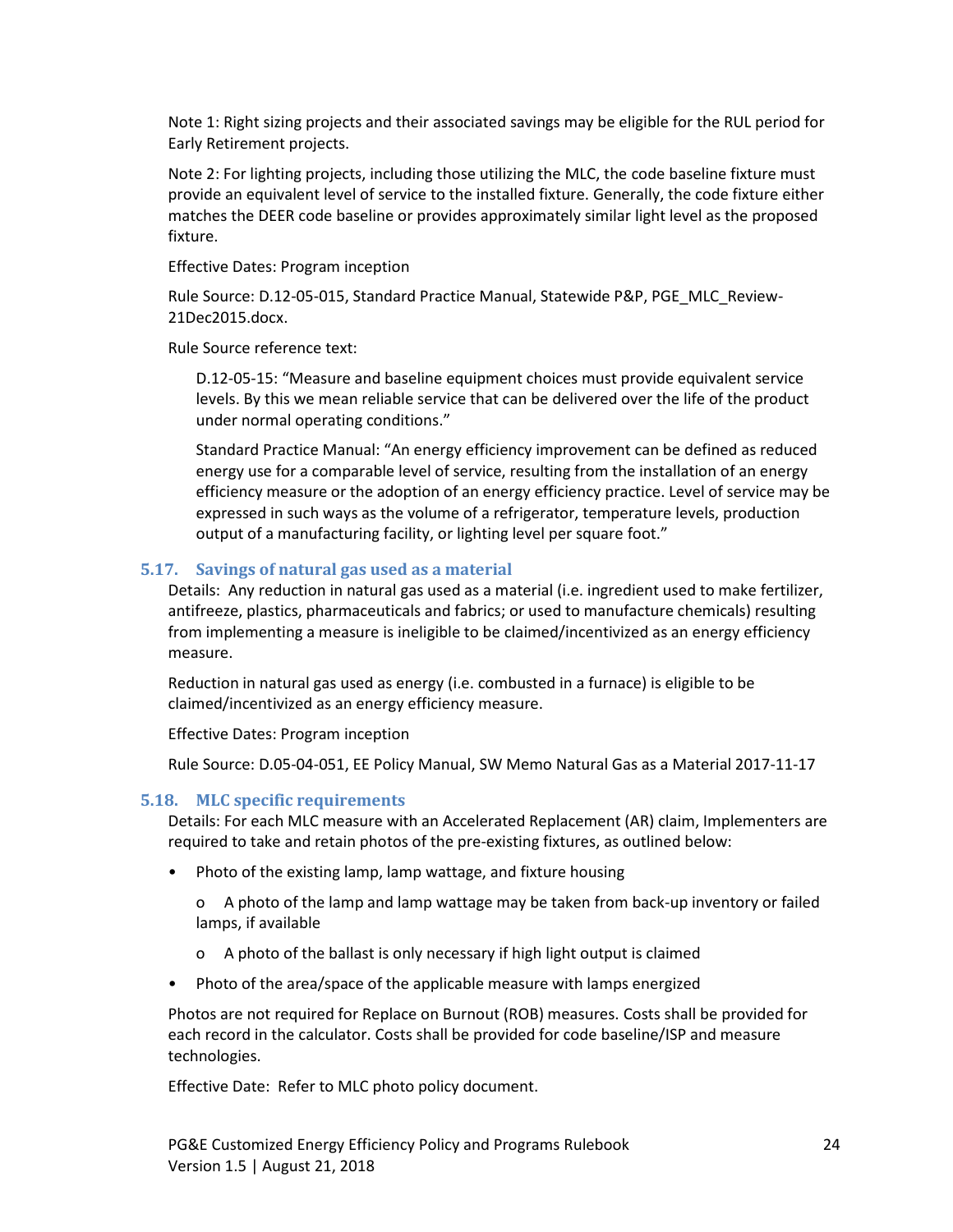Rule Source: CS Preliminary Review Disposition for "Modified Lighting Calculator" Measures, MLC Photo Policy

#### <span id="page-25-0"></span>**5.19. Provide DEER EUL for each/all measures**

Details: Provide the DEER EUL for all measures, or the source of EUL if DEER EUL is unavailable.

Notes: N/A for SBD

Effective Dates: January 17, 2013

Rule Source: X118, X345, X183

#### <span id="page-25-1"></span>**5.20. Use existing conditions baseline only for ER and AOE**

Details: Existing equipment baselines less efficient than the code/ISP baseline are only used for the portion of the RUL of the pre-existing equipment that was eliminated due to the program.

Note 1: AOE can be considered a subset of ER and use existing conditions baselines, provided the program activity induced the installation of the add-on equipment.

Note 2: NR measures must use the existing conditions baseline when those existing conditions are more efficient than the code/ISP baseline. Also see regressive baseline rule.

Note 3: When T12 linear fluorescent lighting is the existing equipment in a customer facility, Regional Direct Install Programs using the MLC are allowed to use the T12s as the existing equipment baseline if Early Retirement requirements are met. This allowance is limited strictly to Regional Direct Install Programs using the MLC for customers less than or equal to 200 kW in size. For all other customers and programs, if T12s are the existing equipment, then standard T8s shall be used as the baseline for calculating energy savings and incentives.

Effective Dates: July 2013

Rule Source: Project Basis EUL-RUL Guidance, R.09-11-014 EE Policy Manual v5, D.12-05-015

Rule Source reference text (if applicable):

R.09-11-014: "Pre-existing equipment baselines are only used in cases where the preponderance of evidence [shows] the program has induced the replacement rather than merely caused an increase in efficiency in a replacement that would have occurred in the absence of the program.

Pre-existing equipment baselines are only used for the portion of the remaining useful life (RUL) of the pre-existing equipment that was eliminated due to the program. These early or accelerated retirement cases may require the use of a "dual baseline" analysis that utilizes the pre-existing equipment baseline during an initial RUL period and a code requirement/industry standard practice baseline for the balance of the EUL of the new equipment.

A pre-existing equipment baseline is used as the gross baseline only when there is a preponderance of evidence that the pre-existing equipment has a remaining useful life and that the program activity induced or accelerated the equipment replacement. This baseline can only apply for the RUL of the pre-existing equipment."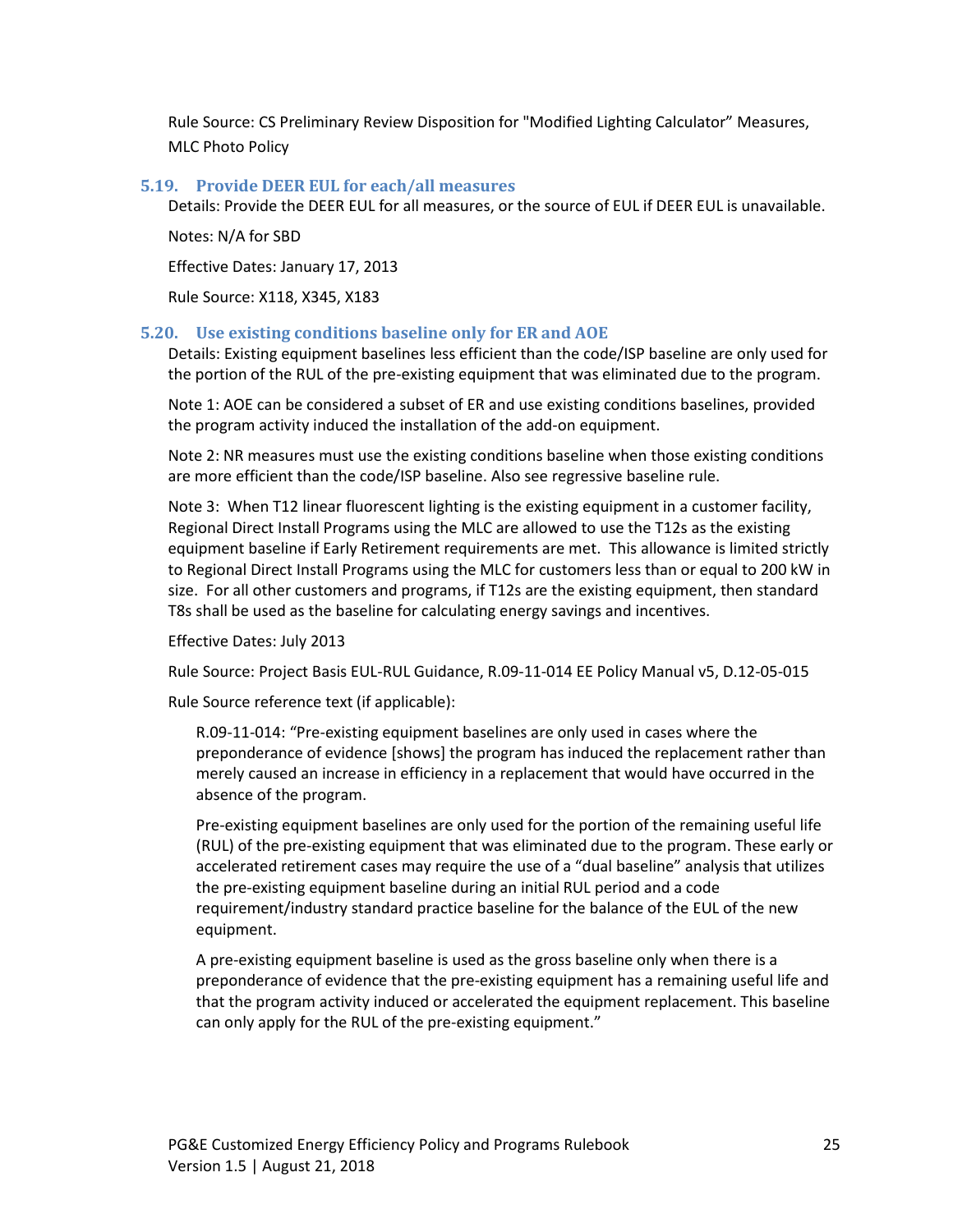#### **ER Measures**

#### <span id="page-26-1"></span><span id="page-26-0"></span>**5.21. Early Retirement measure type definition**

Details: The Early Retirement category is a sub-type of the larger Accelerated Replacement category, which includes replacements of existing equipment with nominally higher efficiency equipment and where there is more evidence than not that a) the existing equipment would have remained in operation for at least the remaining life of the existing equipment, performing its current service requirement and b) the energy efficiency program activity induced or accelerated the equipment replacement.

The existing equipment must have at least one year of remaining useful life (RUL) to qualify as Early Retirement. In Early Retirement measures, the existing equipment is fully operational and meets new and existing load service requirements and could continue to do so for the RUL of the existing equipment.

Early Retirement measures use the existing equipment annual energy use as the baseline for calculating the savings and customer incentive payment. Early Retirement measures also require the collection of code or industry standard practice annual energy for the purpose of establishing eligibility and internal "dual baseline" analysis. The second baseline is used for savings reporting purposes only and does not currently factor into the customer's incentive payment calculation.

Effective Dates: July 16, 2014

Rule Source: Statewide P&P, Resolution E-4818

#### <span id="page-26-2"></span>**5.22. Incentive must be less than or equal to ERC for ER**

Details: Calculate and enter the ERC caps for ER measures. The incentive is capped at 100% of ERC. The measure cost utilized in an ER case is the full cost incurred to install the new highefficiency measure, reduced by the net present value of the full cost that would have been incurred to install the standard efficiency second baseline equipment at the end of the remaining useful life period.

Notes:

$$
ERC = PC - \frac{(PC - IMC)}{(1+D)^{RUL}}
$$

Where: PC = project total cost (or full measure cost)

IMC = incremental cost over code/ISP

D = discount rate (7.66% for PG&E service territory)

RUL = Remaining life in years of the early retired equipment.

Exception 1: Incentives for Regional DI projects are capped at full measure cost.

Effective Dates: Applications received after May 15, 2012

Rule Source: Statewide P&P, PG&E policy, D.12-05-015, Regional DI program manual

#### <span id="page-26-3"></span>**5.23. Code/ISP baseline must be used for NR/NEW and 2nd baseline for ER**

Details: Code or ISP is the baseline for NR/NEW, except for projects where existing equipment is more efficient than code/ISP.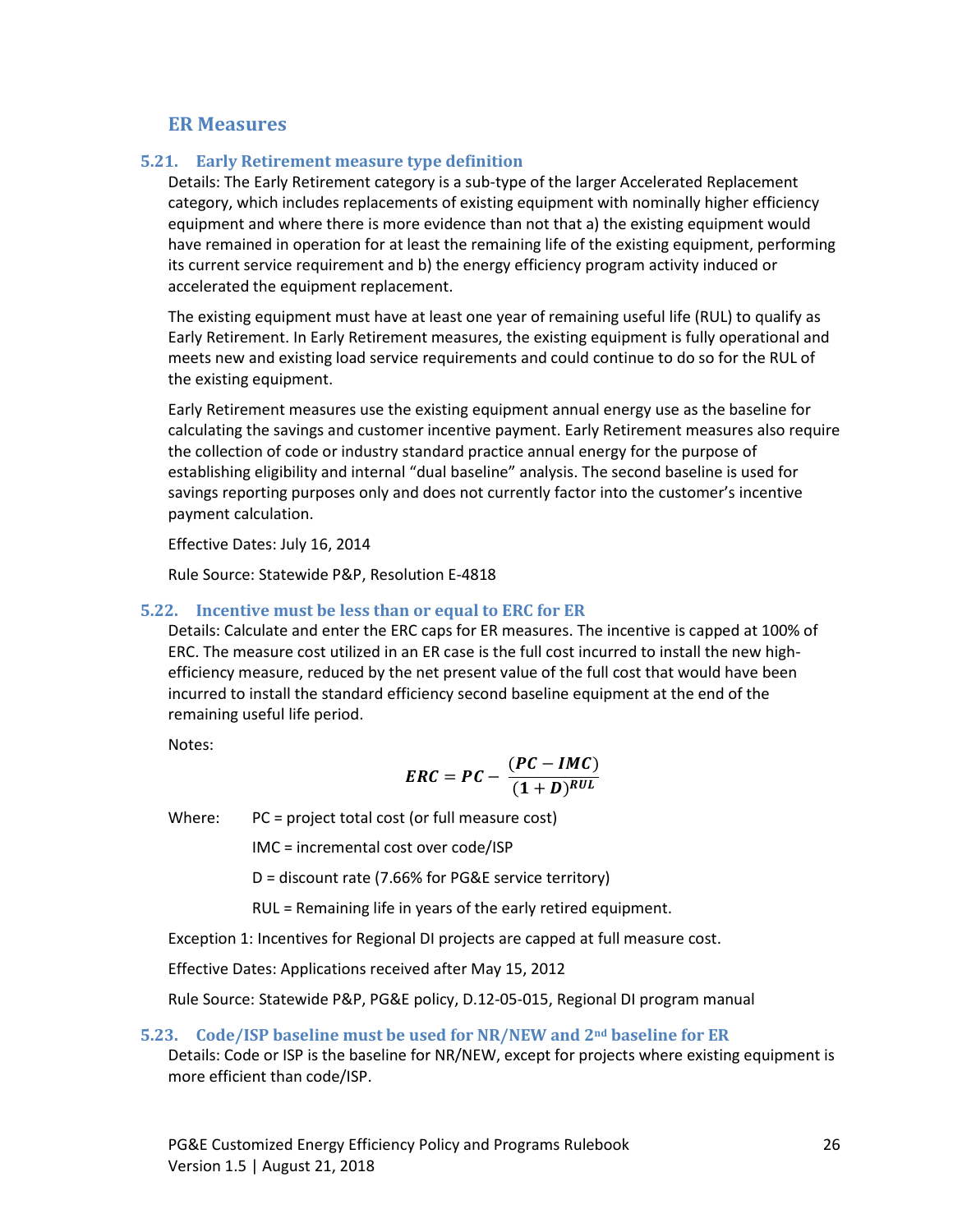This baseline applies for the entire EUL for NR/NEW as well as the RUL+1 through EUL period of program induced early retirement of pre-existing equipment cases (the second period of the dual baseline case).

Notes: N/A for SBD

Effective Dates: Program inception

Rule Source: Project Basis EUL-RUL Guidance, R.09-11-014 EE Policy Manual v5, D.12-05-015

#### <span id="page-27-0"></span>**5.24. Early Retirement must show a Preponderance of Evidence**

Details: ER projects are required to show a positive score for both viability and influence using the Preponderance of Evidence scoring matrix referenced in Resolution E-4818 as a guide.

Note 2: N/A for SBD

Effective Dates: September 20, 2017

Rule Source: Statewide P&P, D.16-08-019; Resolution E-4818

#### **Add-on Equipment Measures**

#### <span id="page-27-2"></span><span id="page-27-1"></span>**5.25. Add-on Equipment measure type definition**

Details: The Add-on Equipment (AOE) measure type is used for installations of new equipment onto an existing host improving the nominal efficiency of the host system. The existing host system must be operational without the AOE, continue to operate as the primary service equipment for the existing load, and be able to fully meet the existing load at all times without the add-on component. The AOE must not be capable of operating on its own. The actual energy reduction occurs at the host equipment, not at the add-on component, although any add-on component energy usage must be subtracted from the host savings.

Typical examples include the addition of a variable speed drive to an existing motor driven process. The AOE category replaces the category previously known as Retrofit Add-on (REA).

The AOE category uses the existing conditions as the baseline and the full measure cost; the EUL must be limited to the RUL of the host equipment.

Effective Dates: September 13, 2017

Rule Source: Resolution E-4818

#### <span id="page-27-3"></span>**5.26. The default RUL is equal to the DEER EUL \* 1 / 3**

Details: The default RUL for existing equipment is 1/3 of the existing equipment's EUL. Deviations from this RUL value should be supported by evidence such as equipment installation date, maintenance records, or other external factors.

Effective Dates: January 1, 2013

Rule Source: X069, X356, X039, D.12-05-015

Rule Source reference text:

D.12-05-015: "As is the case when evaluating evidence for program induced early retirement, evidence for the remaining life and the period of accelerated replacement of the existing equipment can also be reviewed. The use of a DEER remaining useful life starting

PG&E Customized Energy Efficiency Policy and Programs Rulebook 27 Version 1.5 | August 21, 2018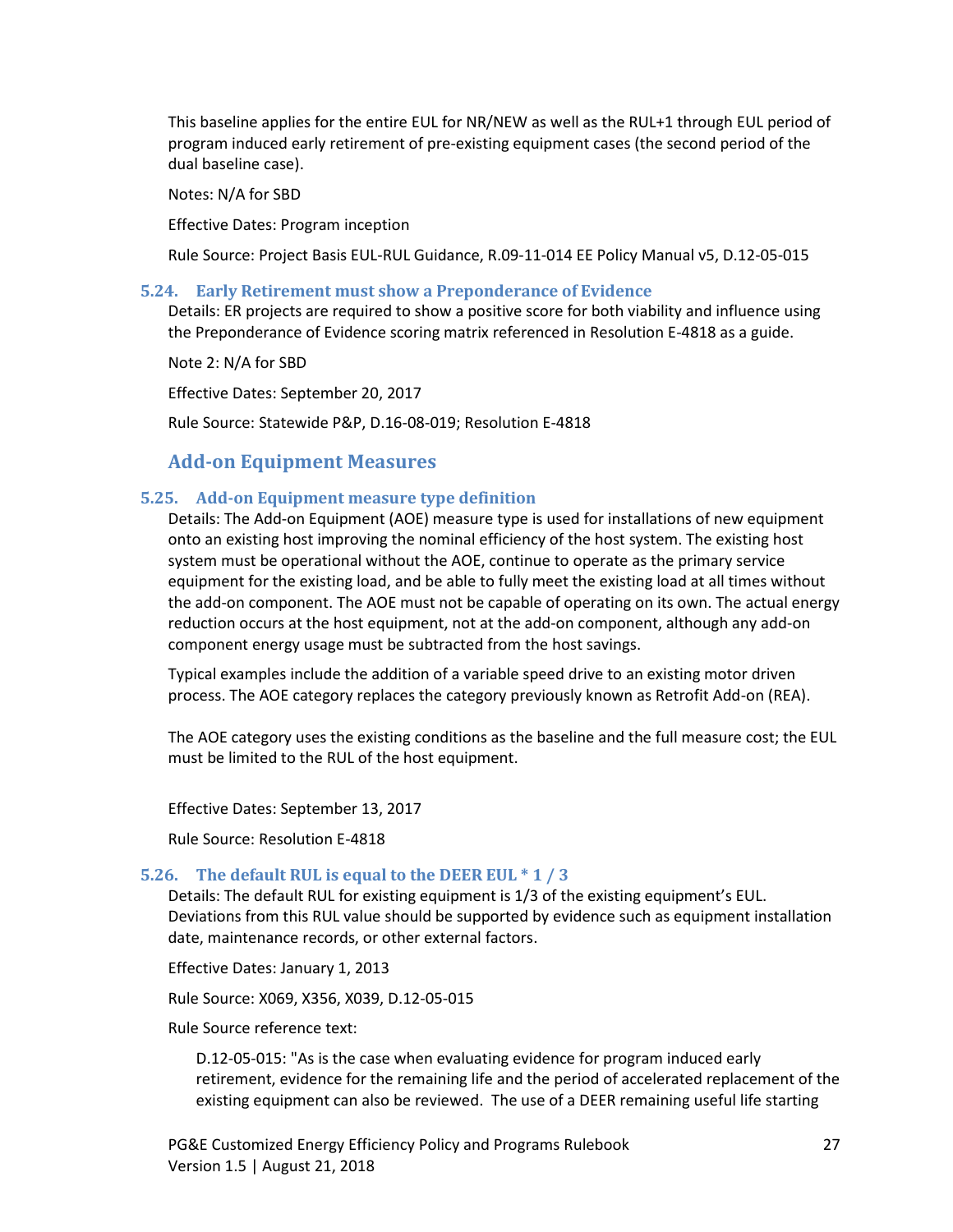point for the acceleration period may be replaced. However, this should be allowed only if credible evidence is available to support an alternative value and that evidence leads Commission Staff to deem it more credible than of the adopted DEER values. We provide this flexibility to utilize alternative remaining useful life values, based upon project or technology specific evidence, in place of the DEER adopted values primarily for use in Staff's review of the utilities' custom project and measure ex ante values"

Project Basis EUL-RUL Guidance: "The Remaining Useful Life (RUL) is an estimate of the median number of years that equipment being replaced under the program would have remained in place and operable had the program intervention not caused the replacement. No survival rate studies have been recently conducted to determine this estimate for many measures. Per D.12.05.015 at 347, the starting point default estimate for any equipment RUL is one-third the EUL for that equipment. Use of an alternate value for RUL requires evidence that must be documented and maintained in the project files and must be based upon an approach subject to Commission staff approval. Commission staff does not expect to perform this review and approval on a project-by-project basis but rather requires that the all proposed approaches to be utilized for classes of projects be submitted for approval. The most common uses of equipment RUL values are: 1) to establish the acceleration or first baseline period for program induced early retirement projects; 2) to place an upper limit on the life for projects which alter existing equipment or systems; 3) to establish the life for other equipment removal activities such as appliance recycling. In custom project activities the first two of these uses are common.

For calculated measures, one reference point to consider in evaluating potential alternative RUL values is the existing equipment installation date so as to determine the equipment RUL as the EUL minus the age of the equipment. A value close to zero or negative is an indicator that RUL less than the policy default may be appropriate. Likewise, replacing a newer equipment might suggest an RUL that exceeds the policy default value. However, the age of existing equipment may be less important than normal facility remodel, or planned process retrofit and/or planned equipment upgrade or replacement cycle. This data may be site- and company-specific or may be market based. Additionally, maintenance, overhaul, rebuild, and reconditioning history and other documented status on equipment condition may be considered to replace the policy default RUL. For industrial processes, building shell projects and other situations where the where EUL was limited by policy rather than survival data, the consideration of these alternative data normally are more important considerations than age compared to EUL."

#### <span id="page-28-0"></span>**5.27. AOE incentive must not exceed 50% of FMC**

Details: Incentive for measure type AOE is capped at 50% of its full measure cost.

Exception 1: Incentives for Regional DI projects are capped at full measure cost.

Effective Dates: Inception of REA measure classification.

Rule Source: Statewide P&P, Regional DI program manual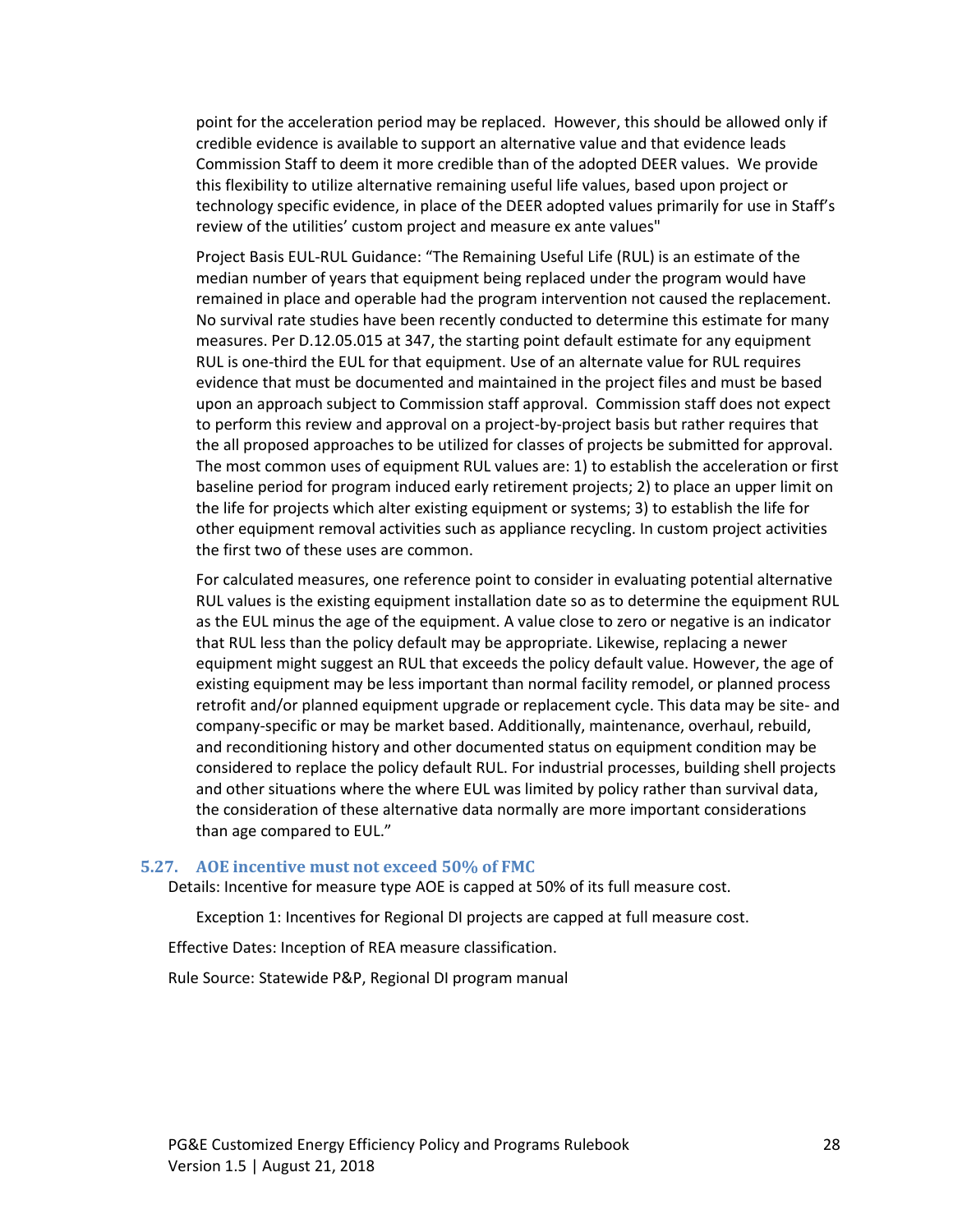#### **NR / NEW Measures**

#### <span id="page-29-1"></span><span id="page-29-0"></span>**5.28. Normal Replacement measure type definition**

Details: The Normal Replacement (NR) measure type includes installations where the existing equipment has failed or no longer meets current or anticipated needs or is being replaced due to normal remodeling or upgrading or replacement activities that are expected and undertaken in the normal course of business. Measure installations where the existing equipment is still functional but does not qualify for Early Replacement fall into this category. This category now includes measures that previously fit into the now-retired Replace on Burnout (ROB) category.

A code or industry standard practice (ISP) baseline energy savings calculation, incremental measure cost, and a measure effective useful life (EUL) with justification is required for this installation type. The baseline should reflect typical actions and standard operating scenarios that would be in-place absent the program, taking into account any and all codes, standards, or regulations that apply to the installation.

Effective Dates: July 16, 2014

Rule Source: Statewide P&P, Resolution E-4818

#### <span id="page-29-2"></span>**5.29. NR / NEW incentive must not exceed IMC**

Details: Incentives for measure types NR and NEW are capped at 100% of the IMC.

Exception 1: SGP and LGP currently have different capping mechanisms. Regional DI lighting (LGP) projects utilizing the MLC are capped at 100% of FMC.

Effective Dates: Jan 1, 2015

Rule Source: Statewide P&P

#### <span id="page-29-3"></span>**5.30. NEW Measure Type Definition**

Details: NEW measures include eligible measures where equipment is installed in a new area or one that has been subject to a major renovation, or to expand capacity of existing systems, or to serve a new load. The baseline for such measures is the energy use associated with the Code or Industry Standard Practice equipment operation.

Effective Dates: July 16, 2014

Rule Source: Statewide P&P, Early Retirement Using Preponderance of Evidence

#### **BRO Measures**

#### <span id="page-29-5"></span><span id="page-29-4"></span>**5.31. BRO measure type definition**

Details: The Behavioral, Retrocommissioning, and Operational (BRO) category includes all activities and installations that restore equipment performance to its nominal efficiency (i.e., rated, intended, or original efficiency). The BRO category may include measures that either restore or improve energy efficiency, and that can be reasonably expected to produce multiyear savings. Savings from performing deferred maintenance, performance restoration, and operational characteristics are considered within this category only. In cases where these savings are a component of the savings captured through equipment replacement, separate claims must be made for the equipment replacement savings, and savings that arise from updating maintenance and operational factors.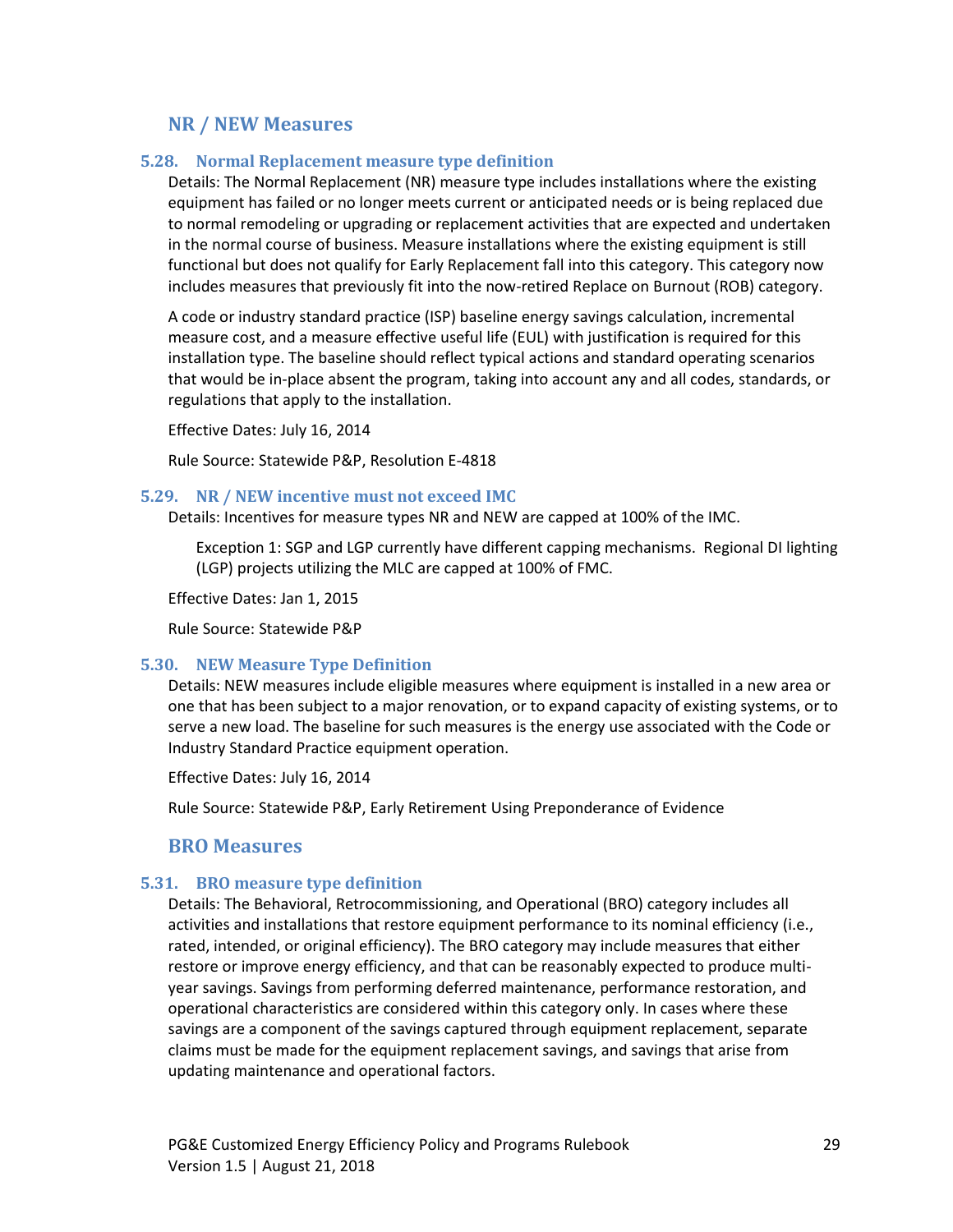The BRO category will allow existing conditions to be used as the baseline and the full measure cost for cost reporting. BRO incentives are capped at 50% of the full measure cost.

Note: BRO measures may only be included in programs with BRO aspects to their program design.

Effective Dates: September 13, 2017

Rule Source: Resolution E-4818

#### <span id="page-30-0"></span>**5.32. Retrocommissioning (RCx) of New Construction**

Details: Recently completed new construction or major renovation projects are not eligible to participate in RCx for at least five years. For any recently completed new construction project proposed for RCx measures, submit a copy of the original new construction commissioning report mandated under Title 24.

Effective Dates: September 13, 2017

Rule Source: PGE-15-C-I-0022

#### <span id="page-30-1"></span>**5.33. Justification of RO measures where there is no DEER RUL**

Details: When implementing RO measures, the host equipment RUL must be considered. The following are required to justify that the existing equipment has RUL:

- A site inspection during the RCx audit that visually shows that the equipment appears to be in good operating condition.
- Pre-screening RCx projects that involves asking and understanding if the customer has any plans to replace any major equipment in the near future. If they do, then those pieces of equipment are excluded from the RCx activity.
- Justification on why the existing, host equipment could remain operational over the measure EUL.
- Justification on why the measure savings will persist over the measure EUL.
- Justification on why the existing, host equipment would remain operational over the measure EUL absent any program intervention.

Effective Date: 8/6/2018

Rule Source: PG&E EE Strategy & Policy Planning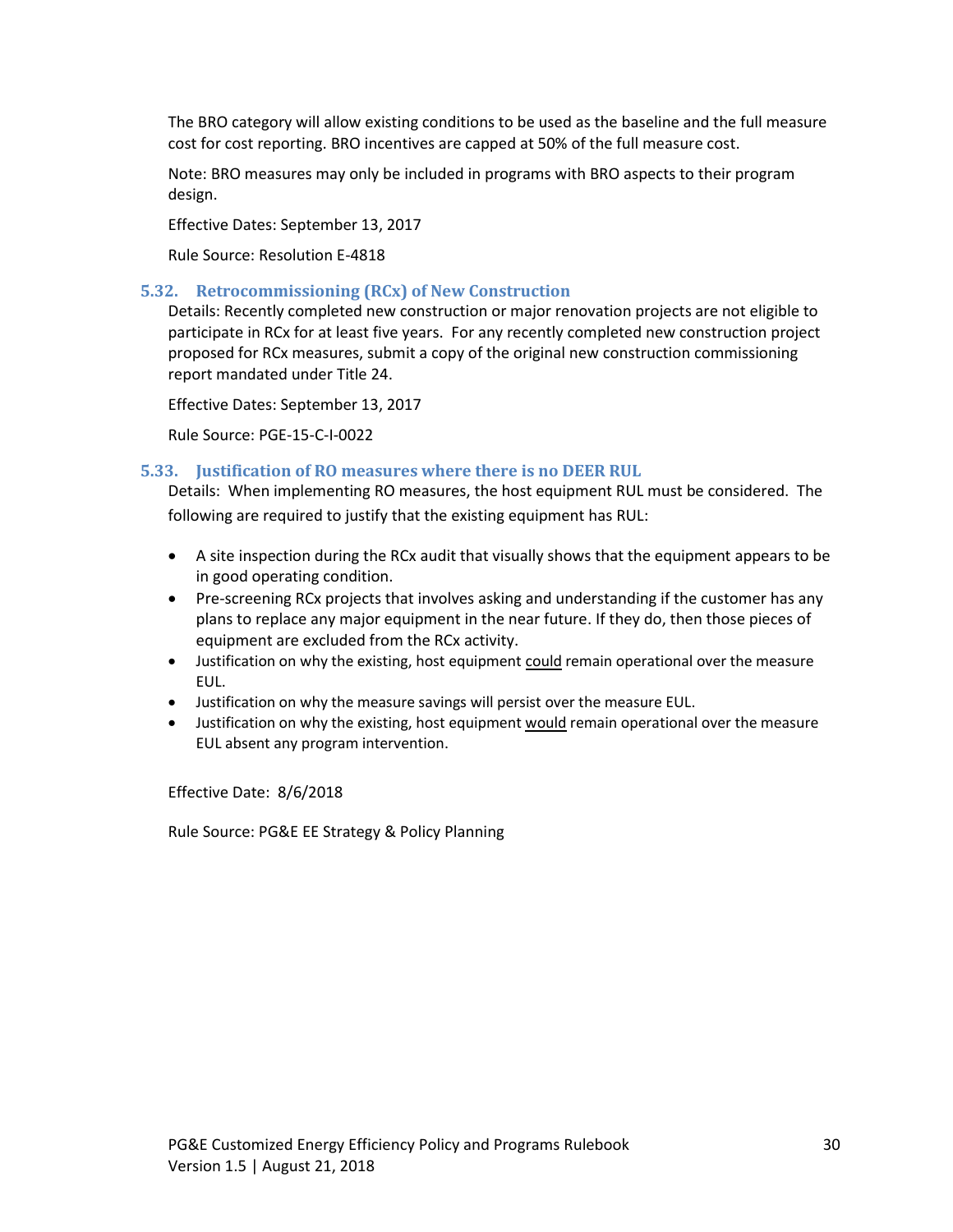## <span id="page-31-1"></span><span id="page-31-0"></span>**6. Cost Assessment and Incentives**

#### **6.1. Must provide FMC and IMC with supporting documentation**

Details: CS requires that PG&E document full measure cost and incremental measure cost for each measure. The cost information should clearly separate, at a minimum, the labor and the material cost. Allowable project costs may include: audits, design, engineering, construction, equipment, materials, removal, recycling, overhead, sales tax, shipping, and labor. Labor cost can be contractor or in-house if proof of direct project hours and costs are provided.

Provide detailed, itemized invoices (labor and material) and any other pertinent documentation used to determine the project's actual measure cost estimates, when available. CS recommends that the IOU submit the actual installed measure costs and that incremental cost is the measure project cost minus the baseline project cost. Invoices should include the make, model, unit price, and quantity of equipment, the vendor name and address, the customer's name and address, the invoice number, the date of sale, and the total cost.

Notes: New Construction and New Load projects (including SBD) may not require itemized invoices, though IMC collection is still required.

Effective Dates: Program inception

Rule Source: X063, X069, X096, X220, X356, X417, Statewide P&P

#### <span id="page-31-2"></span>**6.2. Remove unrelated project costs**

Details: Project costs are only the direct costs associated with implementing the energy savings measure(s).

Note: Standby equipment is not an eligible project cost.

Effective Dates: Program inception

Rule Source: X205

#### <span id="page-31-3"></span>**6.3. IMC must be greater than zero for NR and NEW measures and ERC must be greater than zero for ER measures**

Details: Include detailed assumptions and documentation to support IMC/ERC calculation. For projects to be eligible, IMCERC must be greater than zero.

Effective Dates: Program inception

Rule Source: X435, X436, Statewide P&P, EE policy

Rule Source reference text:

X435: "CPUC Staff found that the economic analysis of the proposed project and potential alternatives did not include all the possible incremental measure costs. As a result, the simple payback with the EE financial incentive was less than one year. There remains a need to understand the comprehensive baseline costs associated with purchasing two of the baseline units, such as incremental costs that include facility space, ownership or rental issues, additional labor required to run baseline equipment, and greater maintenance costs… CPUC staff is concerned that true incremental costs might begin to approach \$0 for this project, making this customer a free-rider candidate."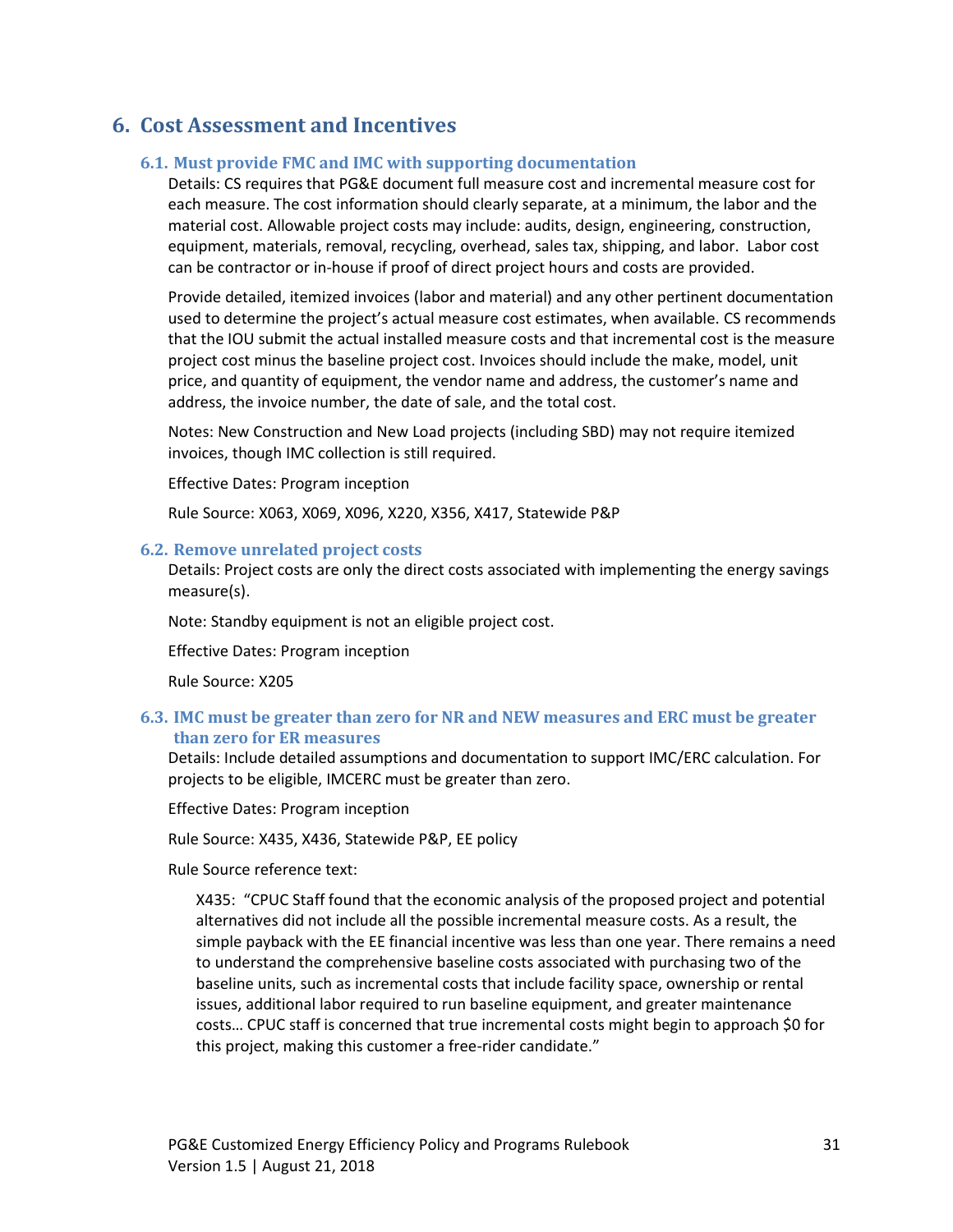#### <span id="page-32-0"></span>**6.4. FMC must be greater than IMC for Non AOE/RCx measures**

Details: Full Measure cost must always exceed (and not equal) Incremental Measure Cost for NR/NEW/ER measures.

Effective Dates: January 1, 2015 for Early Retirement; Program inception for all other measure application types.

Rule Source: Statewide P&P

#### <span id="page-32-1"></span>**6.5. Only direct saving can be used to establish incentive**

Details**:** Only direct energy savings—not indirect energy savings due to interactive effects count in determining a project's incentive.

Exception 1: N/A for SBD or projects utilizing IPMVP Option C or Option D.

Effective Dates: Program inception

Rule Source: Statewide P&P

#### <span id="page-32-2"></span>**6.6. Project incentive cap**

Details**:** The maximum default incentive per project is \$500,000. This cap can be removed with a project review by CIT and approval of an Exception Request.

Effective Dates: January 1, 2017

Rule Source: Statewide P&P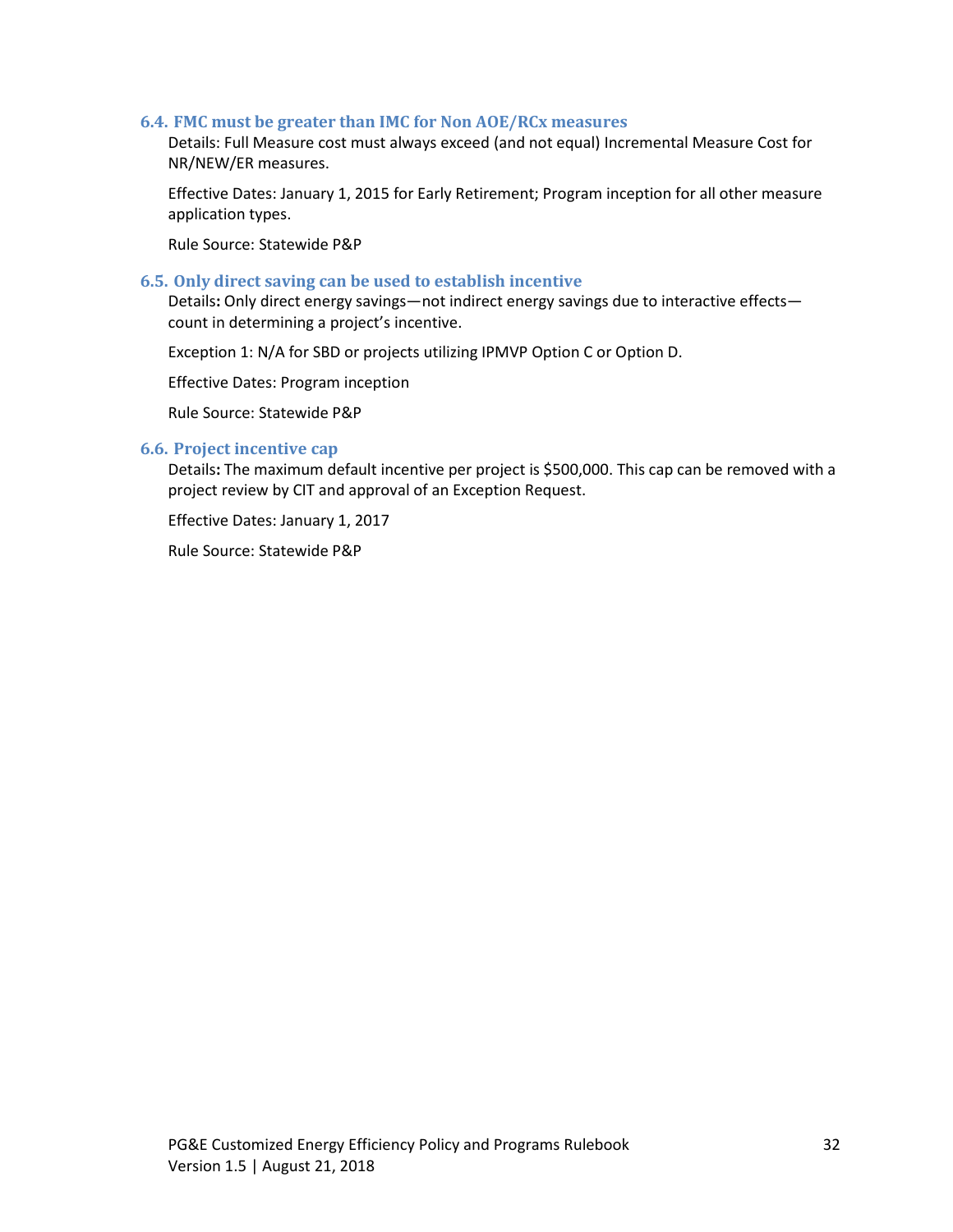## <span id="page-33-0"></span>**7. ISP / Baseline**

Note on Industry Standard Practice (ISP) and baseline documents: Reference to a baseline/ISP document supporting a baseline claim alone is insufficient to qualify/approve a project. The project developer, engineer, etc. is required to do due diligence to screen for free-ridership (i.e. one should review the customer's website to see if the customer has committed to energy efficiency plans prior to PG&E program interaction). The project team still needs to address all other factors (i.e. beyond energy) that may influence the project development. The proposed baseline must be some viable system that the customer could realistically install.

Reference: CPUC approved ISP studies can be found at the following web site:

http://www.cpuc.ca.gov/General.aspx?id=4133

#### <span id="page-33-1"></span>**7.1. ISP by default**

Details**:** Where a proposed measure is determined to be the only acceptable equipment for an application, the baseline must be set at the minimum needed to meet the functional requirements, and therefore, the measure is ineligible. The project developer must present a viable lower-cost, lower-efficiency option that the customer would implement absent the program, for the higher-cost, higher-efficiency option to be eligible.

Notes**:** An example would be an industrial process where only a variable-speed drive pumping system could meet the production requirements. For situations where the baseline conditions or requirements were changed (such as production level changes), the baseline equipment is defined as the minimum equipment needed to meet the revised conditions. If the pre-existing equipment is not capable of reliably meeting the new requirement (such as production change) for its remaining life, then a new equipment baseline must be established utilizing either minimum code requirement or industry standard practice equipment, whichever is applicable.

Effective Dates**:** July 1, 2013

Rule Source**:** R.09-11-014 EE Policy Manual v5, "PGE-15-C-I-0005\_2K1400013946\_Industrial Gas Process Modifications"

Rule Source reference text:

PGE-15-C-I-0005 2K1400013946 Industrial Gas Process Modifications: "Demonstrate that NR, ROB, NC projects have lower efficiency lower cost alternatives that meet the customer's technical and functional requirements and that the program has influenced the customer to adopt the more efficient, more costly measures than they were planning to implement absent the influence of the program."

#### <span id="page-33-2"></span>**7.2. Consider non-energy code baselines**

Details**:** Fully describe any applicable regulatory requirements that are beyond the scope of the energy code, but that may influence or mandate implementation of the measure. One example is the California Air Resources Board (CARB) requirements pertaining to controlling emissions from manufacturing of particle board and allowable residual harmful substances in the particle board.

Effective Dates: Program inception

Rule Source: Statewide P&P, X240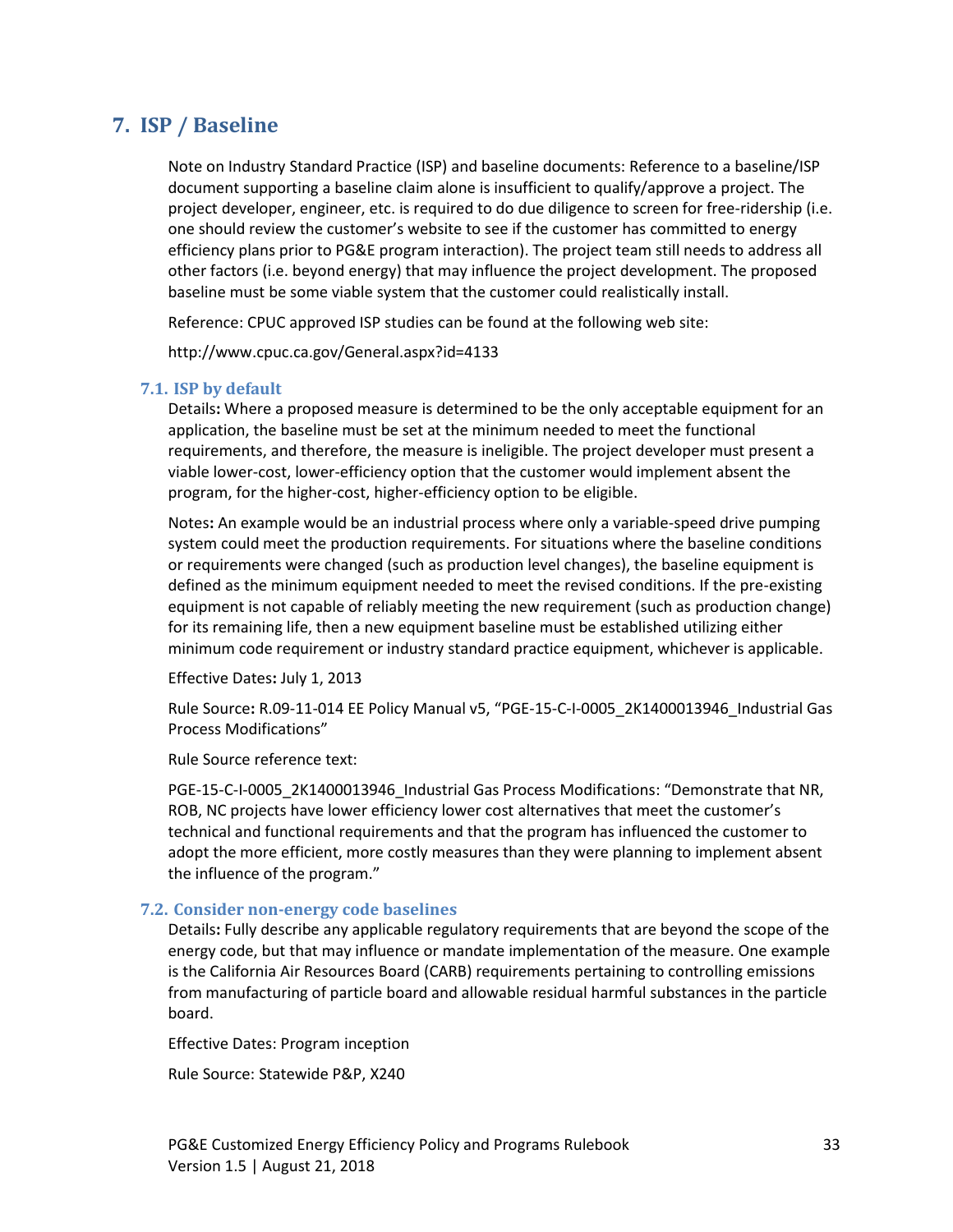#### <span id="page-34-0"></span>**7.3. Baseline equipment must be determined by regulation, code, or standard project requirements**

Details**:** Regulations, codes, and standards applied to a baseline should be those that are known to be effective at the start of that baseline period, due to regulatory action that has been taken and will be effective at that future date. For new equipment choices that are subject to existing regulations, codes or standards, PG&E's current policy provides that the baseline equipment be determined by regulation, code, or standard requirements.

Notes: SBD projects for buildings/spaces that are governed by Title 24 use Title 24 as the baseline. Spaces not governed by Title 24 use the industry standard.

Effective Dates**:** May 18, 2012

Rule Source**:** D.12-05-015

#### <span id="page-34-1"></span>**7.4. Use standard practice or ISP Baseline when there are no code requirements**

Details**:** Where there is no code requirement, a "standard practice" shall be the baseline. If a PG&E approved Industry Standard Practice (ISP) study exists, the study shall set the standard practice baseline unless the customer's standard practice is more efficient than the ISP or the ISP is not a viable option for the customer.

If no study exists, the standard practice is the typical equipment being purchased or installed today for a new similar application and not necessarily the equipment predominantly found in existing installations. Existing conditions are NOT to be used as a default baseline in the absence of an ISP study.

Data about today's purchasing trend must be provided by the project developer to support the standard practice determination. This data must provide tangible evidence of the standard practice. In some cases, PG&E may investigate the potential for an industry wide market study.

Note: Standard practice still needs to be determined for ER claims due to setting the second baseline for the EUL-RUL period.

Effective Dates**:** Program inception

Rule Source**:** Statewide P&P, D.12-05-015, R.09-11-014 EE Policy Manual v5, ISP Guidance Document

Rule Source reference text:

D.12-05-015: "In the cases when there is no regulation, code, or standard that applies, which would normally set the baseline equipment requirements, the baseline must be established using a "standard practice" choice. For purposes of establishing a baseline for energy savings, we interpret the standard practice case as a choice that represents the typical equipment or commonly-used practice, not necessarily predominantly used practice."

R.09-11-014: "Industry standard practice baselines establish typically adopted industry-specific efficiency levels that would be expected to be utilized absent the program. Standard practice determination must be supported by recent studies or market research that reflects current market activity. Typically market studies should be less than five years old; however this guideline is dependent on the rate of change in the market of interest relative to the equipment in question."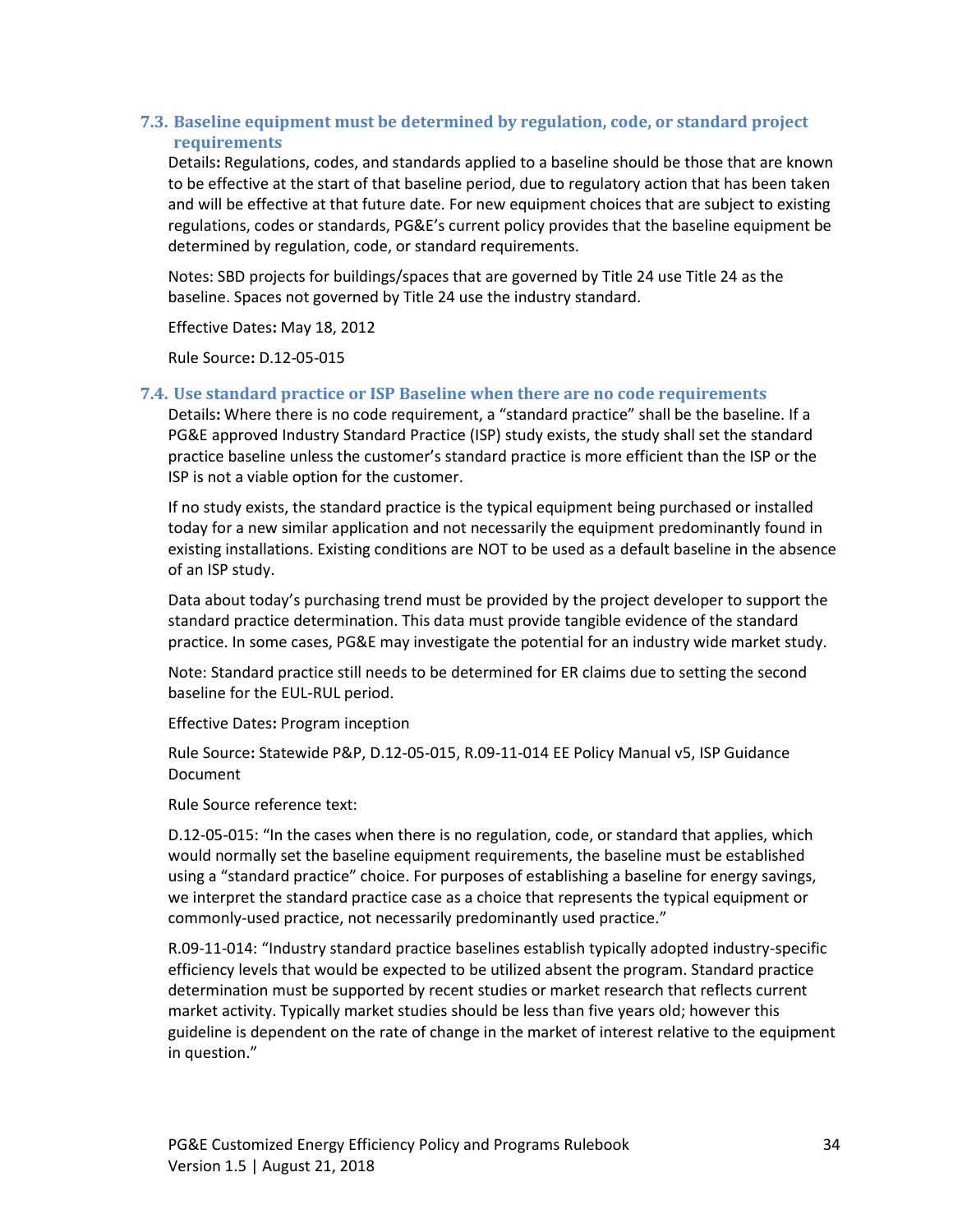#### <span id="page-35-1"></span><span id="page-35-0"></span>**8. M&V**

#### **8.1. Site must have pre-installation inspection**

Details: A site inspection must be performed to verify existing equipment and loads on the equipment, if applicable, and confirm measures are not on site. A report must be on file.

<More detail on this requirement will be provided in a subsequent release, specifics for individual sub programs, project size, A-path, B-Path etc.>

Notes: N/A for SBD or New Load projects

Effective Dates: Program inception

Rule Source: Statewide P&P

#### <span id="page-35-2"></span>**8.2. M&V must provide hours for each space type in non-DEER buildings**

Details: For non-DEER building type lighting projects, the M&V has to cover every space type. When the project building type does not match any of the DEER building types, then site specific values can be used if thoroughly documented. This means that either all space types within each non-DEER building must be sampled following the methods described in CPUC guidance or schedules for the lighting circuits controlled automatically through an existing building energy management system (BMS) may be used. It is not acceptable to monitor only those spaces that are known to exhibit hours of use or other savings parameters greater than the DEER defaults while using the DEER default for other space types. All space types within that building must use a custom value determined either through data logging with acceptable samples or data collection and documentation of the lighting schedules controlled through the BMS.

Notes: N/A for SBD

Effective Dates: December 31, 2014

Rule Source: X219

#### <span id="page-35-3"></span>**8.3. Detailed M&V Plan must be submitted**

Details: For each project, an M&V plan is proposed based on the scope of the proposed measures and magnitude of expected savings. Required details include concise descriptions of measurement points, measurement period, measurement interval, measurement equipment, system diagrams, discussion of the accuracy of measurement equipment and uncertainty associated with the results.

Indicate how the pre-M&V data was used to establish each measure baseline and how the post-M&V data will be used to true-up the final ex ante estimates. Provide concise equations with explanations demonstrating how the final savings estimates will be determined using the measured data.

Notes: N/A for SBD

Effective Dates: November 22, 2014

Rule Source: X239, PGE-17-T-I-0180

#### <span id="page-35-4"></span>**8.4. Revise savings calculations based on post install M&V / meter data**

Details: Always verify actual loads and true-up savings calculations with post-install M&V data. Observed post-installation site conditions should be used for final approved savings.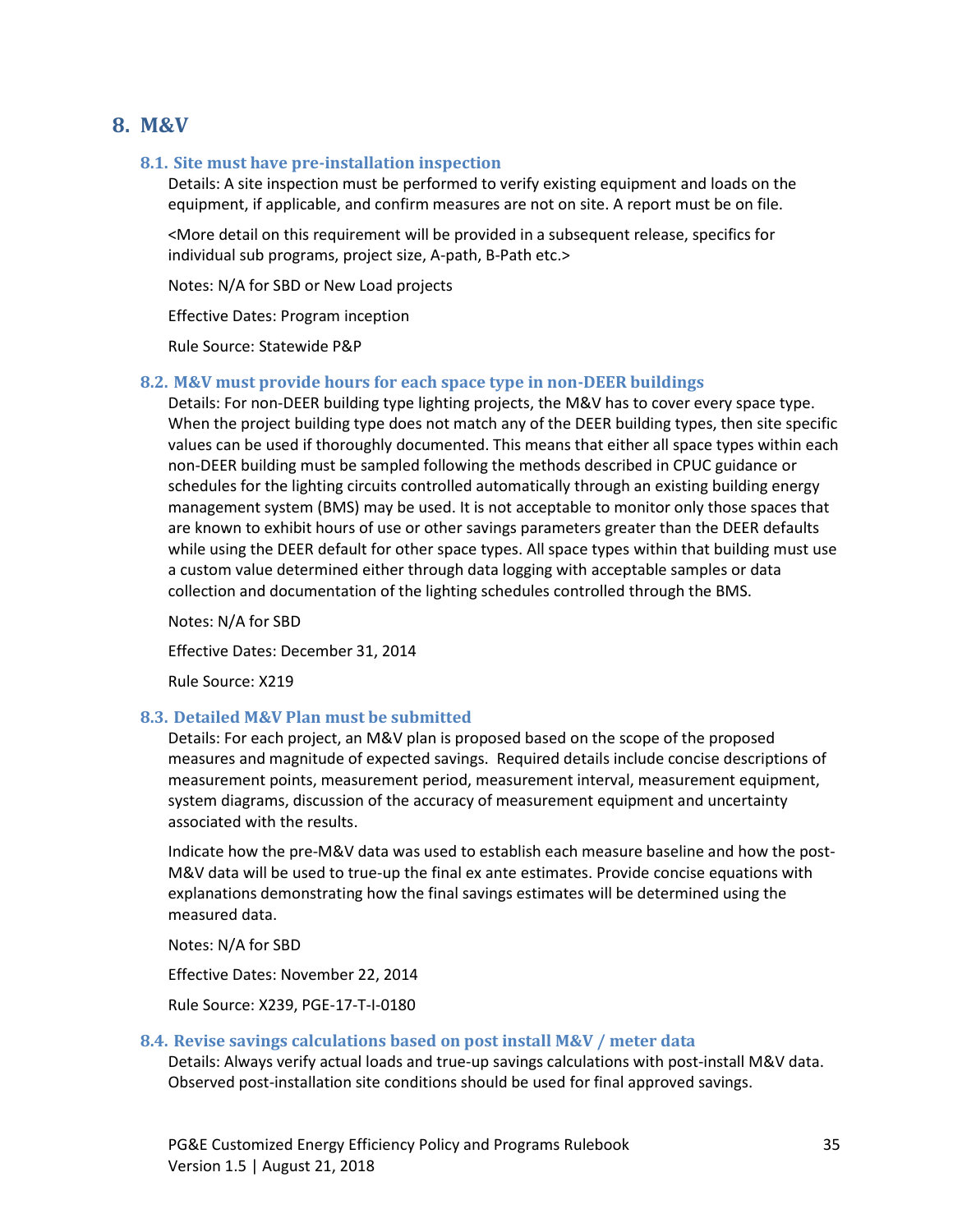Effective Dates: Program inception

Rule Source: X118, Statewide P&P

#### <span id="page-36-0"></span>**8.5. M&V for highly variable conditions must be documented**

Details: Highly variable conditions generally require longer M&V - two weeks are not enough. The M&V period needs to cover typical and stable conditions; sites with seasonal operation and/or cyclical production should have an M&V period which captures these variations. Also, when deviations from proposed calculation methodology and/or M&V plans are necessary, the IOU should provide a well-documented explanation regarding the reasons for the variation from the original plan and a detailed description of the proposed changes to the previously approved approach to estimating savings impacts. Substantial changes to an approved project would normally invalidate any previously issued approval, so this information must be supplied as soon as possible once the changes are identified and before the project proceeds.

Exception: N/A for SBD

Effective Dates: May 6, 2014

Rule Source: X183, X239

#### <span id="page-36-1"></span>**8.6. Use EMS data for pre/post baselines when available**

Details: EMS trend data / SCADA data can be an acceptable alternative to M&V with standalone data logging equipment.

Effective Dates: N/A

Rule Source: X234, X356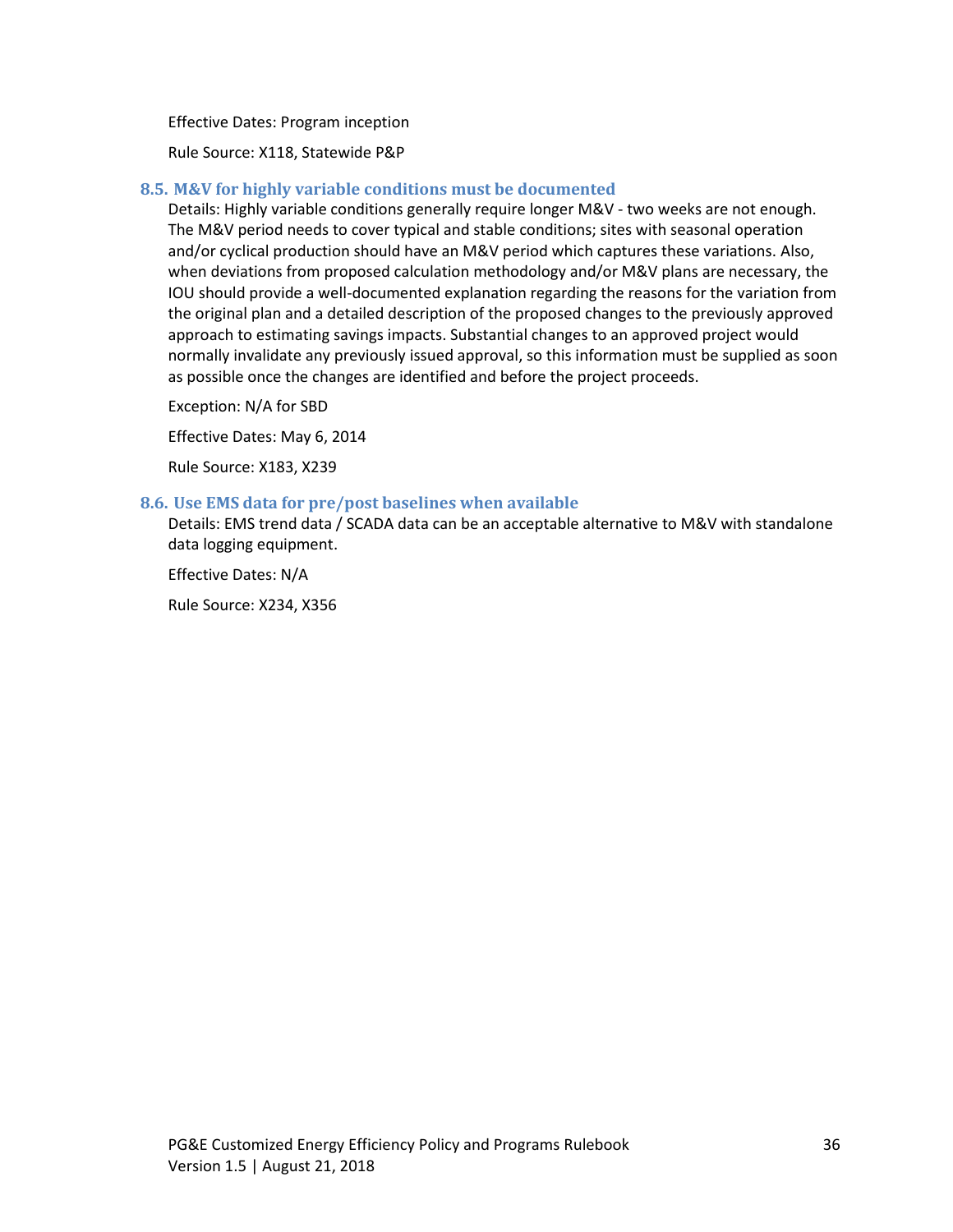## <span id="page-37-1"></span><span id="page-37-0"></span>**9. Non-IOU supply / Fuel-substitution**

#### **9.1. General Non-IOU supply framework**

Details: Evaluation requires assessment of "coincident savings" (savings associated with an EE measure that coincide with periods customer is purchasing energy from utility and thus reducing grid/system impact). Time period is hourly for electricity and monthly for natural gas.

Determine eligibility based on two issues:

a) Does Customer pay non-bypassable surcharge (Public Purpose Payment, PPP) on the electricity or gas subject to EE savings?

b) Are there electric grid/gas system coincident savings?

To qualify for EE incentives, the Customer's reduction in energy usage due to the EE measure must occur on the grid/system at all times when the EE measure is operational and its energy resource requirement is being met.

Effective Date: August 1, 2014

Rule Source: Energy Efficiency Savings at Sites with non-IOU Fuel Sources—Guidance Document

#### <span id="page-37-2"></span>**9.2. Steps to assess EE savings for Non-IOU supply projects**

Details: Follow these steps to assess;

1. Consider electric and gas savings separately.

2. Assessment is meter-specific. Identify utility meter the impacted electricity or gas is flowing through.

3. Determine whether Customer pays PPP on affected energy use. If no, Customer is not eligible. If yes, Customer may be eligible for savings associated with the meter that energy is flowing through.

4. Does Customer use non-IOU energy resources that supply part or all the energy used by the facility or equipment associated with the EE measure being considered? If no, Customer is eligible. If yes, Customer may be eligible if they pay PPP on that commodity.

5. Does Customer have multiple facilities and/or multiple meters at the site? If no, Customer may be eligible. If yes, determine which meter(s) the EE savings measure is impacting the electric grid/gas system and if PPP is paid for energy purchases through that meter(s).

Note: For Electric Savings, determine which "Category" customer falls into (rules differ for each Category):

- A. Residential and small commercial (< 20kW peak demand) and with on-site PV
	- Exclude all on-site self-generation for purposes of savings credit and incentive calculation
- B. Not residential or small commercial and on Net Energy Metering tariff
	- Perform calculations for three scenarios and record monthly values
		- 1. EE not installed and on-site self-gen not installed
		- 2. EE installed and on-site self-gen not installed
		- 3. EE not installed and on-site self-gen installed but ignore exports in monthly total use (so monthly purchases are not reduced by export credits)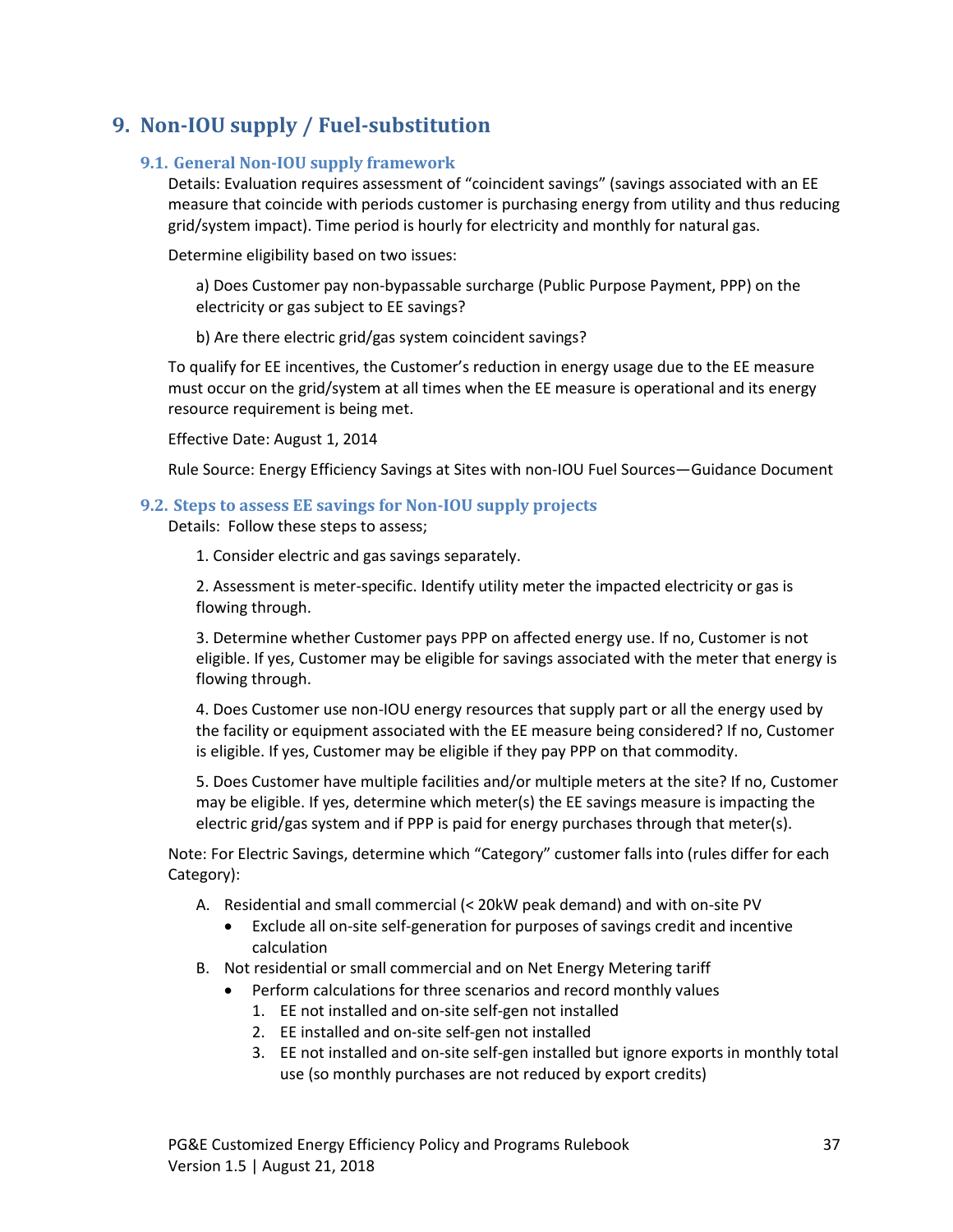- Savings credit: Scenario 1 minus Scenario 2, but each monthly value for energy use and demand reduction limited to monthly energy use and demand values in Scenario 3
- C. Not residential or small commercial and not on NEM tariff
	- Determine "coincident savings" (savings on the affected meter that coincide with periods Customer is purchasing energy from utility) – hourly for electricity; monthly for natural gas.

Effective Date: August 1, 2014

Rule Source: Energy Efficiency Savings at Sites with non-IOU Fuel Sources—Guidance Document

#### <span id="page-38-0"></span>**9.3. Conduct Fuel switching - three prong test**

Details: Incentives for fuel substitution measures are calculated as the incentive associated with the replaced fuel measure (electricity or gas) less the incentive resulting from the installation of the replacement fuel measure (electricity or gas). The 3 prong test requires that each program/measure/project:

- 1. Must not increase source BTU consumption.
- 2. Must have a TRC and PAC of  $> 1.0$ .
- 3. Must not adversely affect the environment.

Effective Dates: Program inception

Rule Source: R.09-11-014 EE Policy Manual V5

Rule Source reference text:

R.09-11-014: "Fuel substitution programs/projects may offer resource value and environmental benefits. Fuel-substitution programs should reduce the need for supply without degrading environmental quality. For purposes of applying these tests, fuel substitution proponents must compare the technologies offered by their program/measure/project with the industry standard practice same-fuel substitute technologies available to prospective participants that would have TRC and PAC benefit-cost ratio of 1.0 or greater. The burden of proof falls on the party sponsoring the analysis to show that the baseline comparison adheres to this requirement. Fuel substitution program/measures/projects with a predominantly load building or load retention character are not eligible for funding, and the proponent of a fuel-substitution program carries the burden of proof to demonstrate that the program/measure/project focuses on energy efficiency and creates net resource value. Fuel-substitution programs/projects, whether applied to retrofit or new construction applications, must pass the following three-prong test to be considered further for funding:

- a. The program/measure/project must not increase source-BTU consumption. Proponents of fuel substitution programs should calculate the source-BTU impacts using the current CEC-established heat rate.
- b. The program/measure/project must have TRC and PAC benefit-cost ratio of 1.0 or greater. The TRC and PAC tests used for this purpose should be developed in a manner consistent with Rule IV.4.
- c. The program/measure/project must not adversely impact the environment. To quantify this impact, respondents should compare the environmental costs with and without the program using the most recently adopted values for avoided costs of emissions. The burden of proof lies with the sponsoring party to show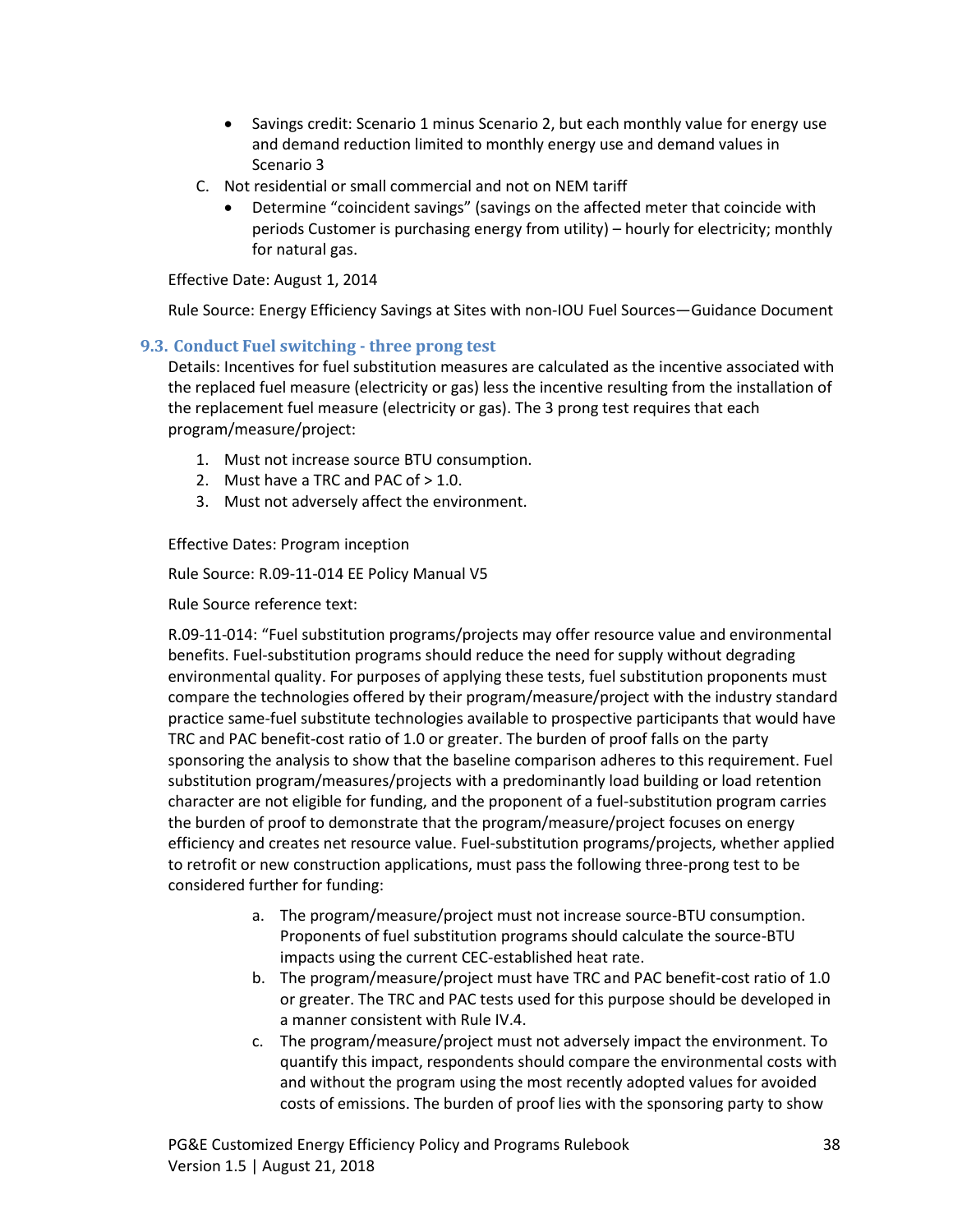that the material environmental impacts have been adequately considered in the analysis."

#### <span id="page-39-0"></span>**9.4. Account for all fuel substitution and co-gen costs**

Details: Natural gas fired self-generation, as well as self-generation units using other nonrenewable fossil fuels, must be treated as fuel-substitution. Common with other types of fuelsubstitution, any costs of gas transmission and distribution, and environmental externalities, must be accounted for. In addition, cost-effectiveness analyses of self-generation should account for utility interconnection costs.

Effective Dates: Program inception

Rule Source: D.06-12-013